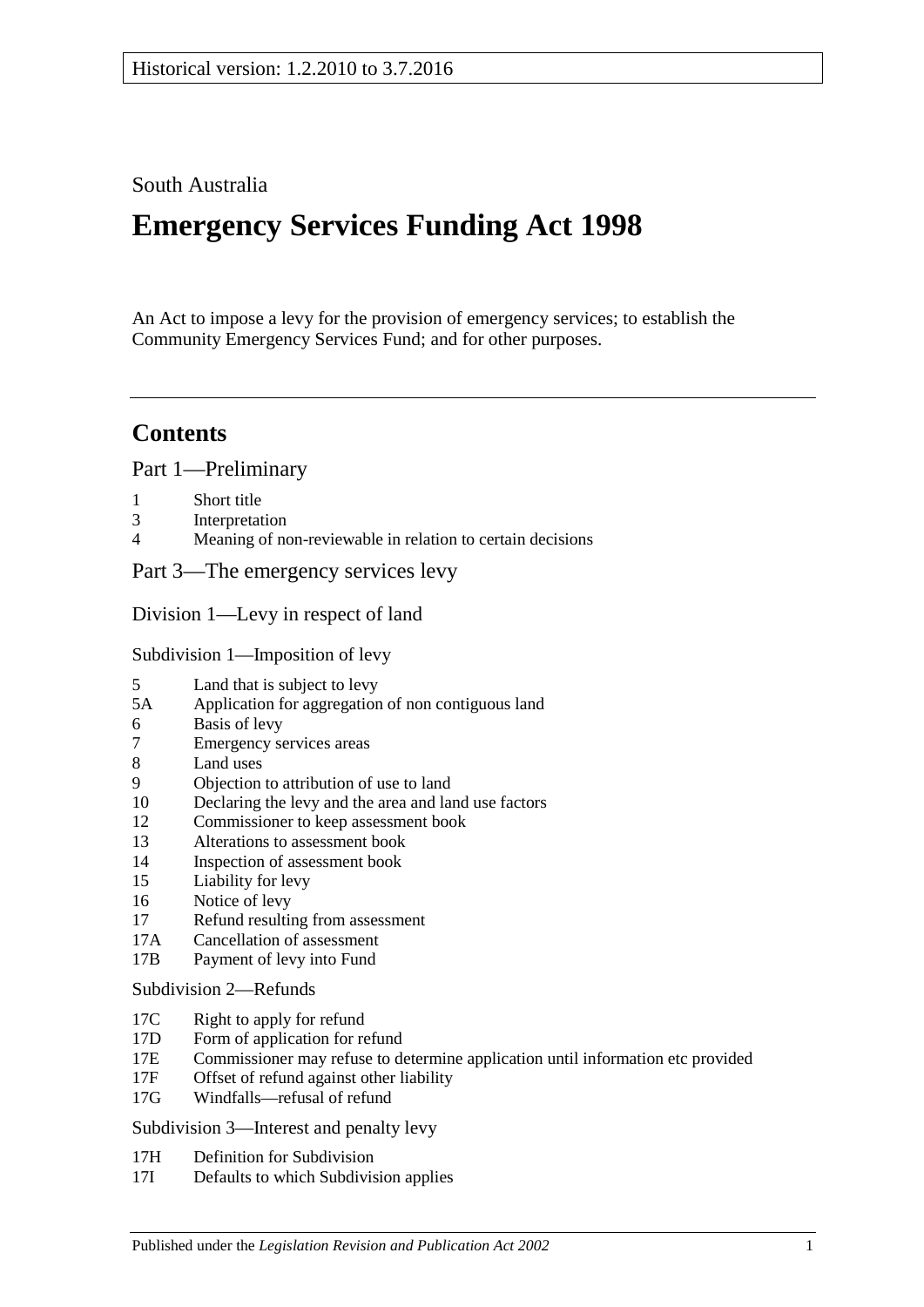- 17J [Interest](#page-14-4)<br>17K Penalty
- [Penalty levy](#page-15-0)
- 17L [Amount of penalty levy](#page-15-1)
- 17M [Notification of penalty levy and interest and time for payment](#page-15-2)

[Subdivision 4—Collection of levy](#page-16-0)

- 17N [Definition for](#page-16-1) Subdivision<br>170 Recovery of levy as debt
- 17O [Recovery of levy as debt](#page-16-2)<br>17P Joint and several liability
- [Joint and several liability](#page-16-3)
- 17Q [Collection of levy from third parties](#page-16-4)
- 17R [Duties of agents, trustees etc](#page-17-0)<br>18 Levy first charge on land
- 18 [Levy first charge on land](#page-18-0)<br>20 Sale of land for non-payn
- 20 [Sale of land for non-payment of levy](#page-18-1)<br>21 Recovery of levy not affected by object
- [Recovery of levy not affected by objection, review or appeal](#page-19-0)
- 22 [Arrangements for payment of levy](#page-20-0)
- 22A [Decisions non-reviewable](#page-20-1)<br>22B No statute of limitation to
- [No statute of limitation to apply](#page-20-2)

[Subdivision 5—Investigation](#page-20-3)

- 22C [Power to require information, instruments or records or attendance for examination](#page-20-4)
- 22D [Powers of entry and inspection](#page-21-0)<br>22E Use and inspection of instrumer
- [Use and inspection of instruments or records produced or seized](#page-21-1)
- 22F [Self-incrimination](#page-22-0)
- 22G [Hindering or obstructing authorised officers etc](#page-22-1)
- [Subdivision 6—Secrecy](#page-23-0)
- 22H [Relevant persons](#page-23-1)<br>22I Prohibition of cer
- [Prohibition of certain disclosures by relevant persons](#page-23-2)
- 22J [Permitted disclosure in particular circumstances or to particular persons](#page-23-3)
- 22K [Permitted disclosures of general nature](#page-23-4)
- 22L [Prohibition of disclosures by other persons](#page-23-5)
- 22M [Restriction on power of courts to require disclosure](#page-24-0)

#### [Division 2—Levy in respect of vehicles and vessels](#page-24-1)

- 23 [Liability for levy](#page-24-2)
- 24 [Declaring the amount of the levy](#page-24-3)<br>25 Exemption by Minister
- **[Exemption by Minister](#page-25-0)**
- 26 [Objection to classification of vehicle](#page-25-1)
- 27 [Payment of levy into Fund](#page-26-0)

#### [Part 4—The Community Emergency Services Fund](#page-26-1)

- 28 [The Community Emergency Services Fund](#page-26-2)
- 29 [Investment of the Fund](#page-27-0)
- 30 [Accounts](#page-27-1)

#### [Part 5—Miscellaneous](#page-27-2)

- 31 [Delegation](#page-27-3)
- 31A [Evidence](#page-28-0)
- 32 [Service of notices](#page-28-1)
- 33 [Remission of levies by regulation](#page-28-2)
- 33A [Recouping money lost on aggregation of non contiguous land](#page-29-0)
- 34 [Regulations](#page-29-1)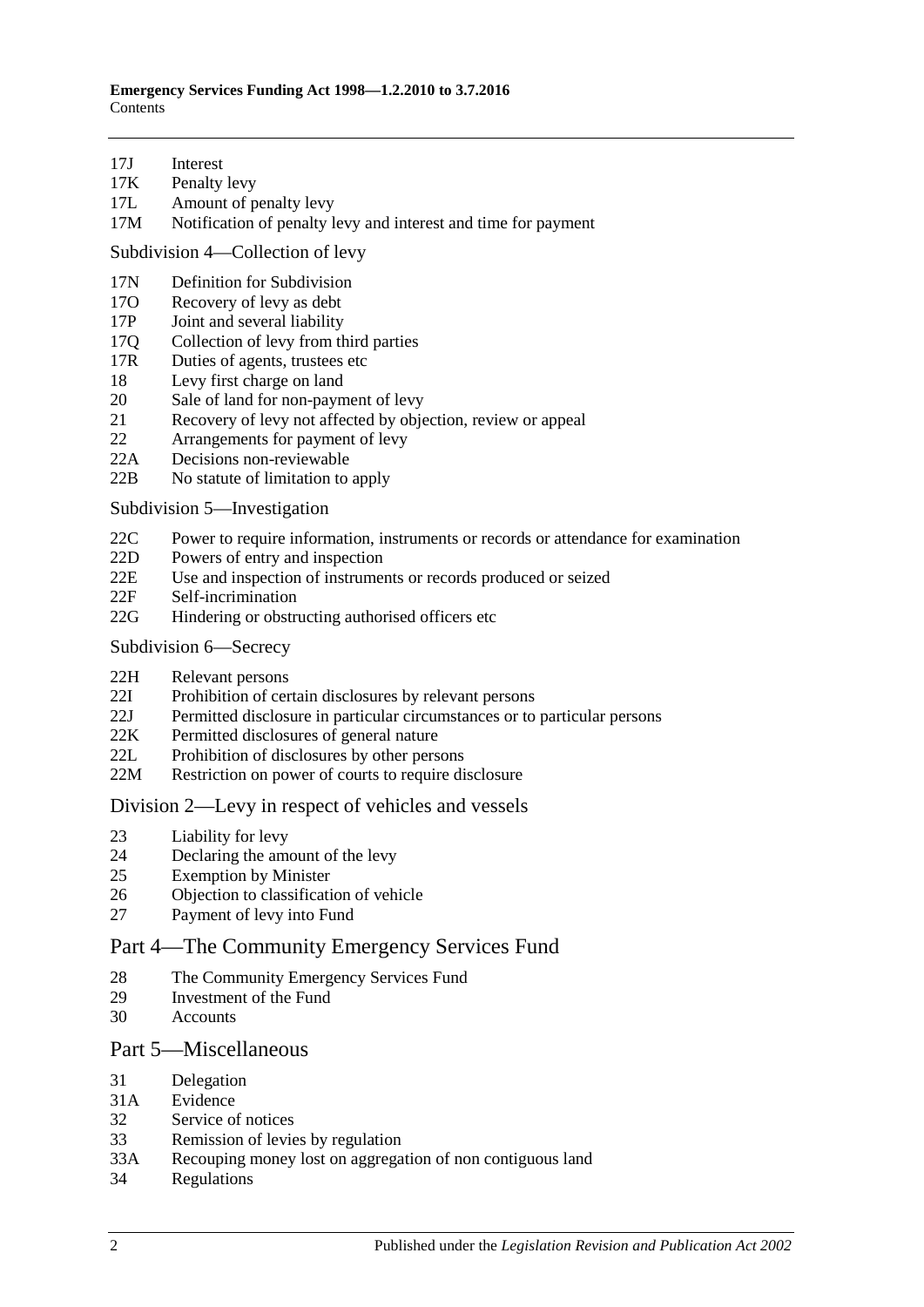#### [Schedule 1—Emergency services areas](#page-29-2)

- 1 [Greater Adelaide](#page-29-3)<br>2 Regional Area 1
- [Regional Area 1](#page-30-0)

## [Schedule 2—Transitional provisions](#page-30-1)

- 4 [Reimbursement by insurers to policy holders](#page-30-2)<br>4A Report on changes to insurance premiums
- 4A [Report on changes to insurance premiums](#page-31-0)<br>5 The Emergency Services Funding Transiti
- 5 [The Emergency Services Funding Transitional Advisory Committee](#page-31-1)
- 6 [Crown to be taken to be owner of certain land](#page-32-0)

[Legislative history](#page-34-0)

## <span id="page-2-0"></span>**The Parliament of South Australia enacts as follows:**

## **Part 1—Preliminary**

## <span id="page-2-1"></span>**1—Short title**

This Act may be cited as the *Emergency Services Funding Act 1998*.

## <span id="page-2-5"></span><span id="page-2-2"></span>**3—Interpretation**

(1) In this Act, unless the contrary intention appears—

*the area factor* means the factor for each of the emergency services areas declared by notice under [section](#page-8-1) 10;

*authorised officer* means a person who is an authorised officer for the purposes of the taxation laws under the *[Taxation Administration Act](http://www.legislation.sa.gov.au/index.aspx?action=legref&type=act&legtitle=Taxation%20Administration%20Act%201996) 1996*;

*Commissioner* means the person appointed or acting as the Commissioner of State Taxation, and includes a person appointed or acting as a Deputy Commissioner of State Taxation (see Part 9 of the *[Taxation Administration Act](http://www.legislation.sa.gov.au/index.aspx?action=legref&type=act&legtitle=Taxation%20Administration%20Act%201996) 1996*);

*contiguous land*—see [subsections](#page-4-5) (2) and [\(3\);](#page-4-6)

<span id="page-2-3"></span>*emergency service* means—

- (a) a service of the kind provided by—
	- (i) the South Australian Country Fire Service;
	- (ii) the South Australian Metropolitan Fire Service;
	- (iii) the South Australian State Emergency Service;
	- (iv) Surf Life Saving South Australia Inc.;
	- (v) a body or organisation that is a member of Volunteer Marine Rescue S.A. Incorporated; or
- <span id="page-2-4"></span>(b) a service provided by the South Australian Police Department—
	- (i) of a kind referred to in [paragraph](#page-2-3) (a); or
	- (ii) to assist a body or organisation referred to i[n paragraph](#page-2-3) (a) in providing such a service; or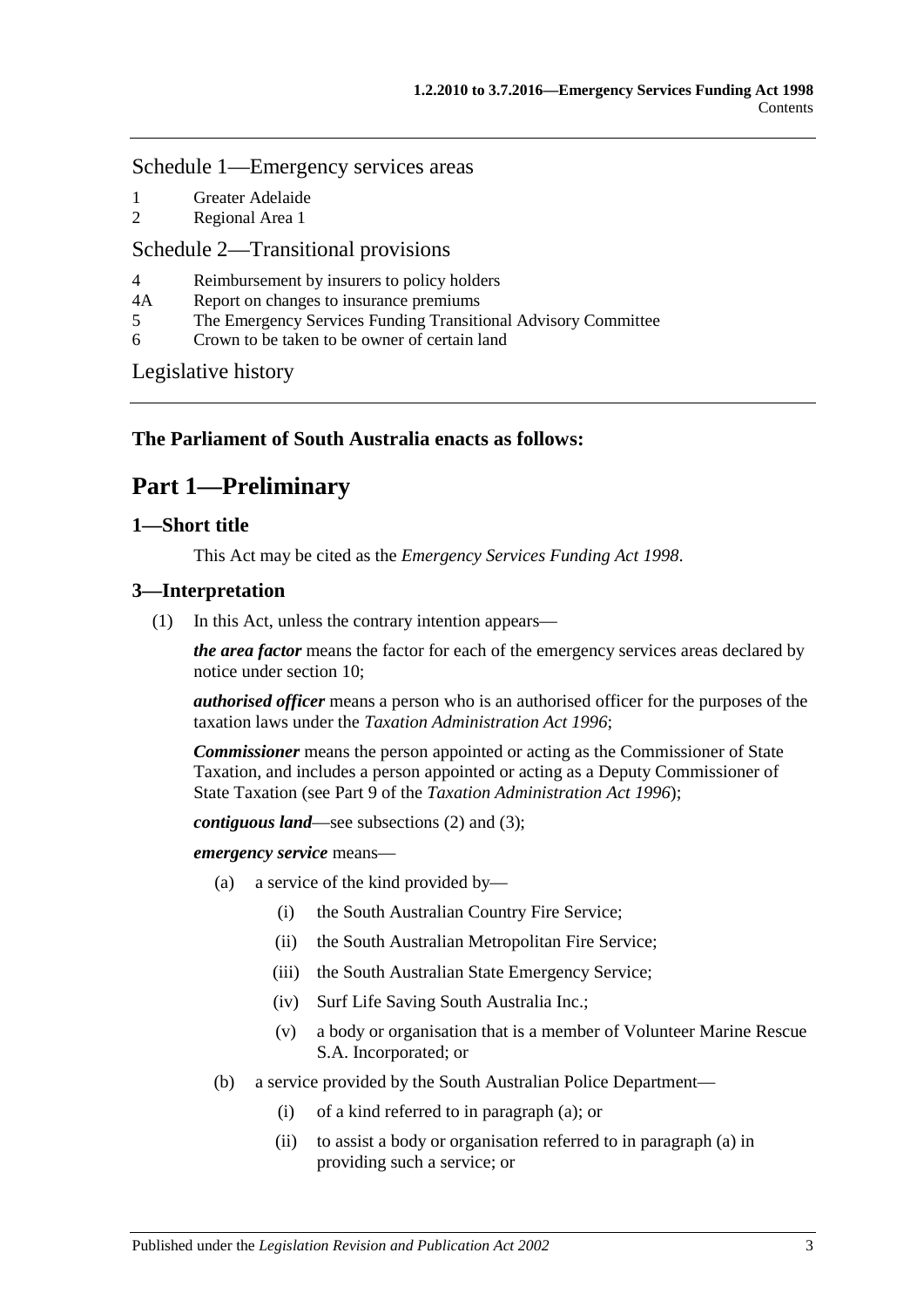(c) a service or other activity incidental or related to a service of a kind referred to in [paragraphs](#page-2-3) (a) or [\(b\);](#page-2-4)

*emergency services area* means an area prescribed by or under [section](#page-7-0) 7;

*the Fund* means the Community Emergency Services Fund established by this Act;

*the land use factor* means the factor for each of the land uses referred to in [section](#page-7-2) 8(1) declared by notice under [section](#page-8-1) 10;

*Motor Accident Commission* means the Motor Accident Commission continued in existence by the *[Motor Accident Commission Act](http://www.legislation.sa.gov.au/index.aspx?action=legref&type=act&legtitle=Motor%20Accident%20Commission%20Act%201992) 1992*;

*motor vehicle* means a motor vehicle that is required to be registered under the *[Motor](http://www.legislation.sa.gov.au/index.aspx?action=legref&type=act&legtitle=Motor%20Vehicles%20Act%201959)  [Vehicles Act](http://www.legislation.sa.gov.au/index.aspx?action=legref&type=act&legtitle=Motor%20Vehicles%20Act%201959) 1959*;

*non-reviewable decision*—see [section](#page-4-0) 4;

*owner* of land means—

- (a) where the land has been granted in fee simple—
	- (i) in the case of land that is subject to a life estate—the holder of the life estate;
	- (ii) in any other case—the holder of the estate in fee simple in the land;
- (b) in relation to dedicated land within the meaning of the *[Crown Lands Act](http://www.legislation.sa.gov.au/index.aspx?action=legref&type=act&legtitle=Crown%20Lands%20Act%201929) 1929* that has not been granted in fee simple but which is under the care, control and management of a Minister, body or other person—the Minister, body or other person;
- (c) in relation to land dedicated by or under any other Act being land that has not been granted in fee simple but which is under the care, control and management of a Minister, body or other person—the Minister, body or other person;
- <span id="page-3-1"></span>(d) where the land is unalienated land of the Crown—the Crown;
- <span id="page-3-0"></span>(e) where the land is held from the Crown under lease, licence or agreement to purchase—
	- (i) if the lease, licence or agreement confers a right to occupy the land—the person entitled to the right of occupation;
	- (ii) in any other case—the Crown,

and includes any person who has arrogated to himself or herself (whether lawfully or unlawfully) the rights of an owner of the land;

*vessel* means a vessel that is required to be registered under the *[Harbors and](http://www.legislation.sa.gov.au/index.aspx?action=legref&type=act&legtitle=Harbors%20and%20Navigation%20Act%201993)  [Navigation Act](http://www.legislation.sa.gov.au/index.aspx?action=legref&type=act&legtitle=Harbors%20and%20Navigation%20Act%201993) 1993*.

(1a) Where unalienated land of the Crown is held from the Crown under a licence, the ownership of the land for the purposes of this Act will be determined in accordance with [paragraph](#page-3-0) (e) of the definition of *owner* in [subsection](#page-2-5) (1) and not in accordance with [paragraph](#page-3-1) (d) of that definition.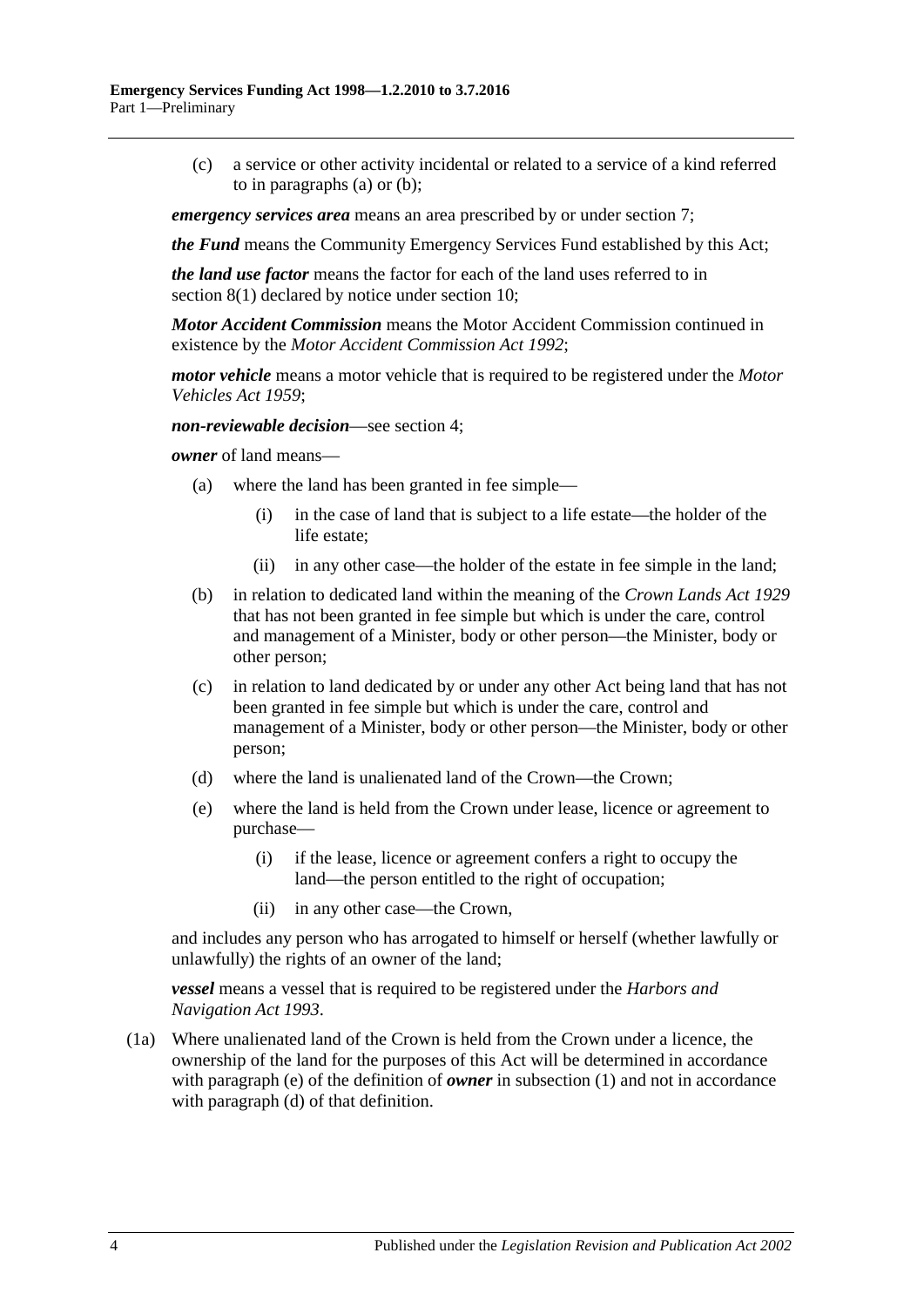- <span id="page-4-5"></span>(2) For the purposes of this Act, pieces of land will be taken to be contiguous if they abut one another at any point or if they are separated only by—
	- (a) a street, road, lane, footway, court, railway, thoroughfare or travelling stock route; or
	- (b) a reserve or other similar open space dedicated for public purposes.
- <span id="page-4-6"></span>(3) For the purposes of [subsection](#page-4-5) (2) pieces of land will be taken to be separated by intervening land if a line projected at right angles from any point on the boundary of one of them with the intervening land would intersect a boundary of the other with the intervening land.
- (4) A reference in this Act to the use of land is a reference to the predominant use of the land.

#### <span id="page-4-0"></span>**4—Meaning of non-reviewable in relation to certain decisions**

If a provision of this Act provides that a decision is a *non-reviewable decision*, no court or administrative review body has the jurisdiction or power to entertain any question as to the validity or correctness of the decision.

## <span id="page-4-1"></span>**Part 3—The emergency services levy**

## <span id="page-4-3"></span><span id="page-4-2"></span>**Division 1—Levy in respect of land**

#### **Subdivision 1—Imposition of levy**

#### <span id="page-4-4"></span>**5—Land that is subject to levy**

- (1) Subject to this Division, an emergency services levy may be assessed by the Commissioner against all land in the State in respect of each financial year.
- <span id="page-4-9"></span>(2) The levy may be assessed against—
	- (a) any piece or section of land subject to separate ownership or occupation; or
	- (b) any aggregation of contiguous land subject to the same ownership or occupation; or
	- (c) any aggregation of land pursuant to [subsection](#page-4-7) (2a).
- <span id="page-4-8"></span><span id="page-4-7"></span>(2a) Where two or more pieces or sections of land or aggregations of contiguous land are not contiguous they may be aggregated for the purposes of [subsection](#page-4-8) (2)(c) if—
	- (a) the owner or occupier of all of the land concerned is the same person; and
	- (b) all of the land is used to carry on the business of primary production and is managed as a single unit for that purpose; and
	- (c) all of the land is either situated in the area of the same council under the *[Local Government Act](http://www.legislation.sa.gov.au/index.aspx?action=legref&type=act&legtitle=Local%20Government%20Act%201999) 1999* or is situated in a part of the State that is not in the area of a council.
- (3) Where land that is subject to separate assessment in accordance with [subsection](#page-4-9) (2) is situated partly in one emergency services area and partly in another, the levy may be separately assessed against the parts of the land situated in different areas.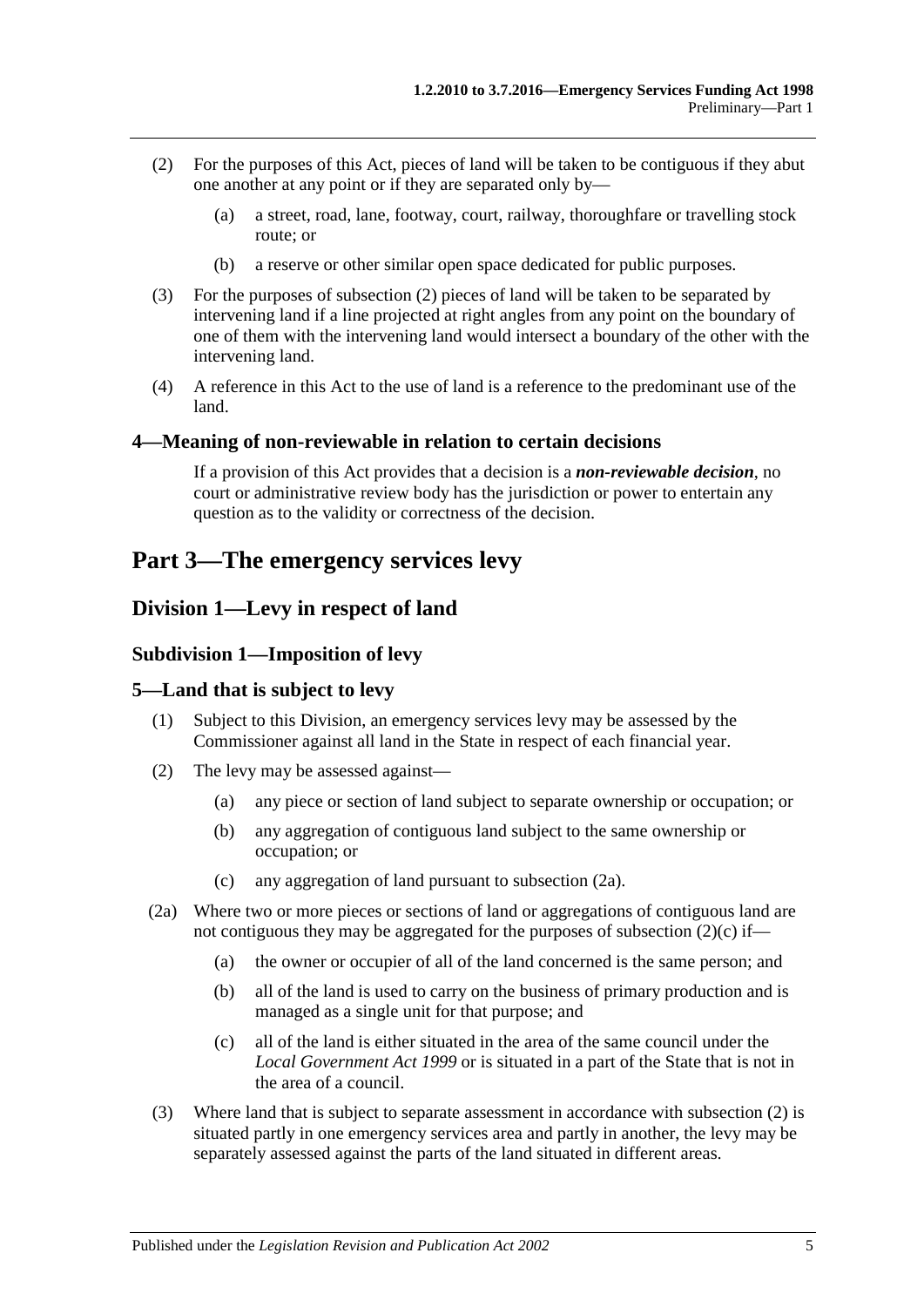- (4) Where different parts of land that is subject to separate assessment in accordance with [subsection](#page-4-9) (2) are used for different purposes referred to in [section](#page-7-1) 8, the levy may be separately assessed against each of those parts.
- (5) Where land is divided by a strata plan under the *[Strata Titles Act](http://www.legislation.sa.gov.au/index.aspx?action=legref&type=act&legtitle=Strata%20Titles%20Act%201988) 1988*
	- (a) the levy will be assessed against the units but not against the common property; but
	- (b) the equitable interest in the common property that attaches to each unit will be regarded, for the purpose of valuation, as part of the unit.
- (6) Where land is divided by a primary, secondary or tertiary plan of community division under the *[Community Titles Act](http://www.legislation.sa.gov.au/index.aspx?action=legref&type=act&legtitle=Community%20Titles%20Act%201996) 1996*—
	- (a) in the case of the division of land by a primary plan—the levy will be assessed against the primary lots that are not divided by a secondary plan and against the development lot or lots (if any);
	- (b) in the case of the division of land by a secondary plan—the levy will be assessed against the secondary lots that are not divided by a tertiary plan and against the development lot or lots (if any);
	- (c) in the case of the division of land by a tertiary plan—the levy will be assessed against the tertiary lots and the development lot or lots (if any).
- <span id="page-5-1"></span><span id="page-5-0"></span>(7) Where land is divided by a primary, secondary or tertiary plan of community division under the *[Community Titles Act](http://www.legislation.sa.gov.au/index.aspx?action=legref&type=act&legtitle=Community%20Titles%20Act%201996) 1996*—
	- (a) in the case of the division of land by a primary plan—where the use of the common property or part of it is, in the opinion of the Valuer-General, reasonably incidental to the use of one or more of the primary lots, the levy will not be assessed against the common property, or that part of it, but the interest in the common property, or that part of it, that attaches to each primary lot will be regarded for the purposes of valuation as part of the lot;
	- (b) in the case of the division of land by a secondary plan—where the use of the common property or part of it is, in the opinion of the Valuer-General, reasonably incidental to the use of one or more of the secondary lots, the levy will not be assessed against the common property, or that part of it, but the interest in the common property, or that part of it, (and in the common property of the primary scheme referred to in [paragraph](#page-5-0) (a) (if any)) that attaches to each secondary lot will be regarded for the purposes of valuation as part of the lot;
	- (c) in the case of the division of land by a tertiary plan—where the use of the common property or part of it is, in the opinion of the Valuer-General reasonably incidental to the use of one or more of the tertiary lots, the levy will not be assessed against the common property, or that part of it, but the interest in the common property, or that part of it, (and in the common property of the primary and secondary schemes referred to in [paragraphs](#page-5-0) (a) and [\(b\)](#page-5-1) (if any)) that attaches to each tertiary lot will be regarded for the purposes of valuation as part of the lot.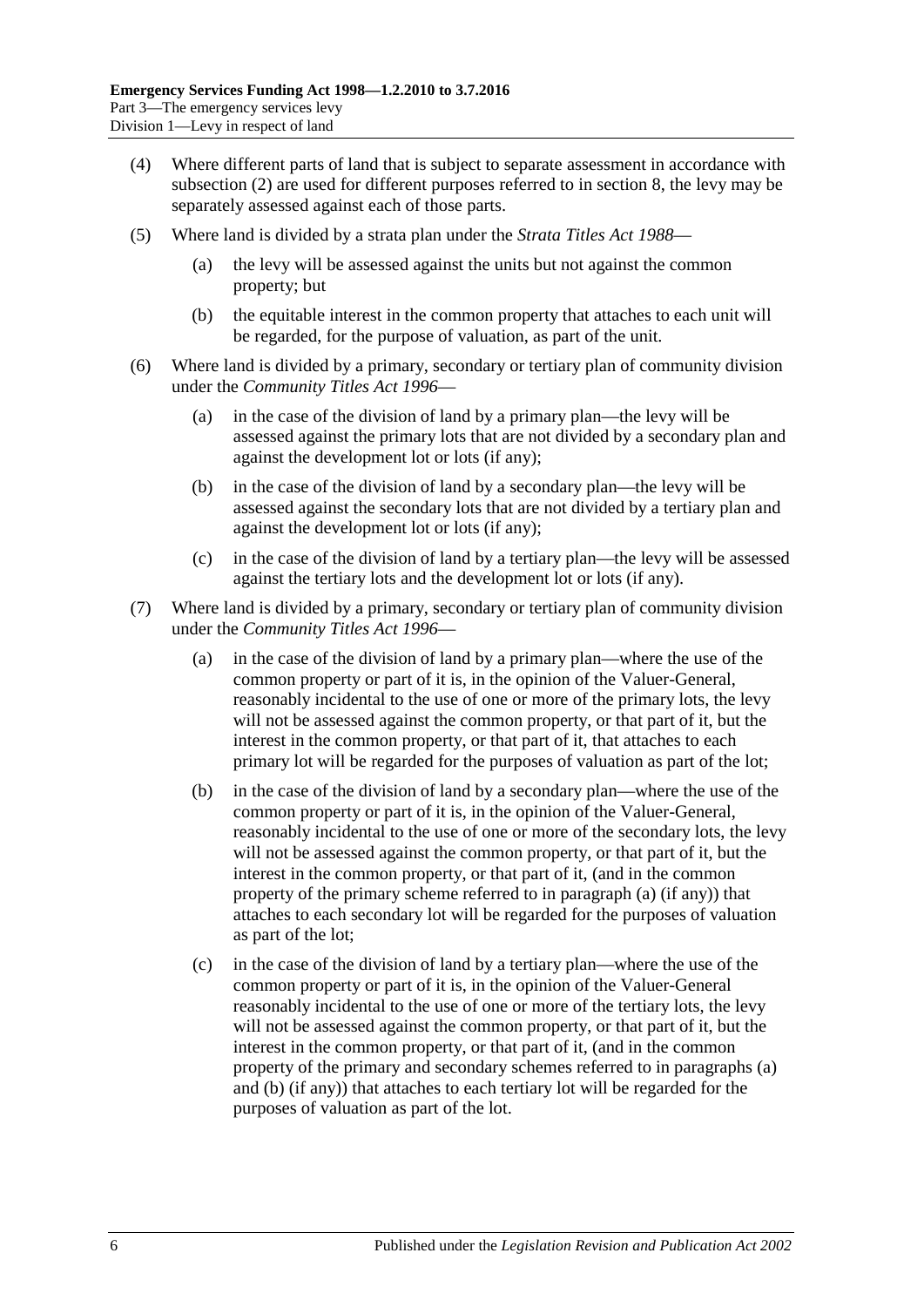- (8) Where land is divided by a primary, secondary or tertiary plan of community division under the *[Community Titles Act](http://www.legislation.sa.gov.au/index.aspx?action=legref&type=act&legtitle=Community%20Titles%20Act%201996) 1996* and the use of common property or any part of it is not, in the opinion of the Valuer-General, reasonably incidental to the use of any of the community lots, the levy will be assessed against the common property or that part of it and the relevant community corporation is liable for the levy as though it were the owner of the common property.
- (9) If a valuation of land subject to separate assessment under this Act has not been made or adopted by the Valuer-General under the *[Valuation of Land Act](http://www.legislation.sa.gov.au/index.aspx?action=legref&type=act&legtitle=Valuation%20of%20Land%20Act%201971) 1971*, the Valuer-General must make or adopt a valuation of that land under that Act.
- (10) Residential land held from the South Australian Housing Trust under a lease, licence or agreement to purchase is exempt from the imposition of a levy under this Division.

## <span id="page-6-0"></span>**5A—Application for aggregation of non contiguous land**

- (1) The owner or occupier of land may apply to the Commissioner for the aggregation of non contiguous land for the purposes of [section](#page-4-8) 5(2)(c).
- (2) The application must—
	- (a) be in writing; and
	- (b) be received by the Commissioner on or before 31 March immediately preceding the first financial year to which the aggregation of the land will relate.
- (3) The applicant must provide the Commissioner with such information and evidence as the Commissioner reasonably requires to consider the application.
- <span id="page-6-2"></span>(4) The Commissioner must serve notice of his or her decision on the applicant and, if the application is refused, the notice must include the Commissioner's reasons for refusing the application.
- (5) An applicant may appeal against the Commissioner's refusal to the Administrative and Disciplinary Division of the District Court.
- (6) The appeal must be made within 28 days after the notice is served on the applicant under [subsection](#page-6-2) (4).
- (7) If the basis on which land is aggregated for assessment purposes under [section](#page-4-8)  $5(2)(c)$ ceases to exist, the owner of the land must immediately inform the Commissioner of that fact.

Maximum penalty: \$2 500.

## <span id="page-6-5"></span><span id="page-6-1"></span>**6—Basis of levy**

- <span id="page-6-4"></span><span id="page-6-3"></span>(1) A levy may consist of—
	- (a) an amount payable in respect of each dollar of the value of land subject to assessment under this Act; or
	- (b) a fixed charge; or
	- (c) two separate components, one being the amount referred to in [paragraph](#page-6-3) (a) and the other a fixed charge under [paragraph](#page-6-4) (b).
- <span id="page-6-6"></span>(2) The value of the land for the purposes of [subsection](#page-6-5) (1) is determined by multiplying its capital value by the area factor and the land use factor for the land.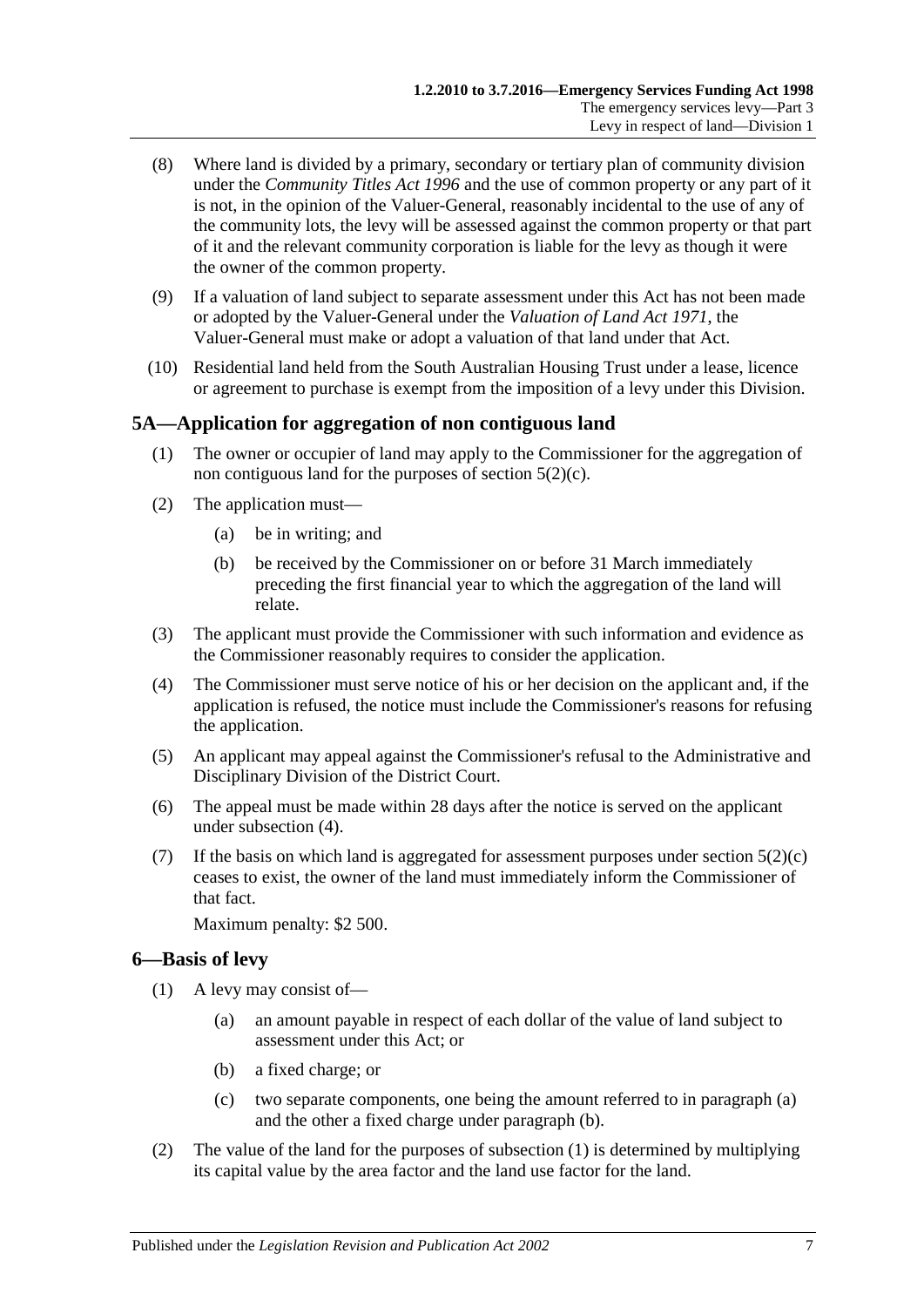(3) The capital value of land for the purposes of [subsection](#page-6-6) (2) is the capital value of the land as at 1 July in the financial year to which the levy relates determined or adopted by the Valuer-General under the *[Valuation of Land Act](http://www.legislation.sa.gov.au/index.aspx?action=legref&type=act&legtitle=Valuation%20of%20Land%20Act%201971) 1971*.

#### <span id="page-7-0"></span>**7—Emergency services areas**

- (1) The State is divided into the following emergency services areas for the purpose of determining the area factor:
	- (a) "Greater Adelaide" being the combined areas of the councils listed in [Schedule 1](#page-29-2) comprising Metropolitan Adelaide and the Adelaide hills;
	- (b) "Regional area 1" being the areas of the cities and towns listed in [Schedule 1;](#page-29-2)
	- (c) "Regional area 2" being that part of the State that is within the area of a council but is not part of Greater Adelaide or Regional area 1;
	- (d) "Regional area 3" being that part of the State that is not within the area of a council.
- (2) The Governor may, by proclamation—
	- (a) revoke one or more of the areas into which the State is divided by this section (or by a proclamation under this subsection) and reconstitute the part of the State affected as one or more emergency services areas for the purposes of this Act; or
	- (b) vary the boundaries of two or more emergency services areas.
- (3) For the purposes of determining the amount of the levy payable in respect of land, the land will be taken to be situated in the emergency services area in which it was situated on 1 July in the financial year to which the levy relates.

## <span id="page-7-2"></span><span id="page-7-1"></span>**8—Land uses**

- <span id="page-7-4"></span><span id="page-7-3"></span>(1) The following land uses are prescribed for the purposes of determining the land use factor:
	- (a) commercial;
	- (b) industrial;
	- (c) residential;
	- (d) rural;
	- (e) all uses other than those referred to in [paragraphs](#page-7-3) (a), [\(b\),](#page-7-4) [\(c\)](#page-7-5) or [\(d\).](#page-7-6)
- <span id="page-7-6"></span><span id="page-7-5"></span>(2) Land will be taken to be used for one of the purposes referred to in [subsection](#page-7-2) (1) if, in the opinion of the Valuer-General, it is being predominantly used for that purpose on the relevant day.
- (3) Land (except vacant land) that was not being used on the relevant day will be taken to be used for the purpose for which it was last used on a continuing basis.
- (4) Vacant land that is not used for any purpose and that would not, but for this subsection, fall within [paragraph](#page-7-6) (d) of [subsection](#page-7-2) (1) will be taken to fall within that paragraph whether it is situated in a rural area or in any other part of the State.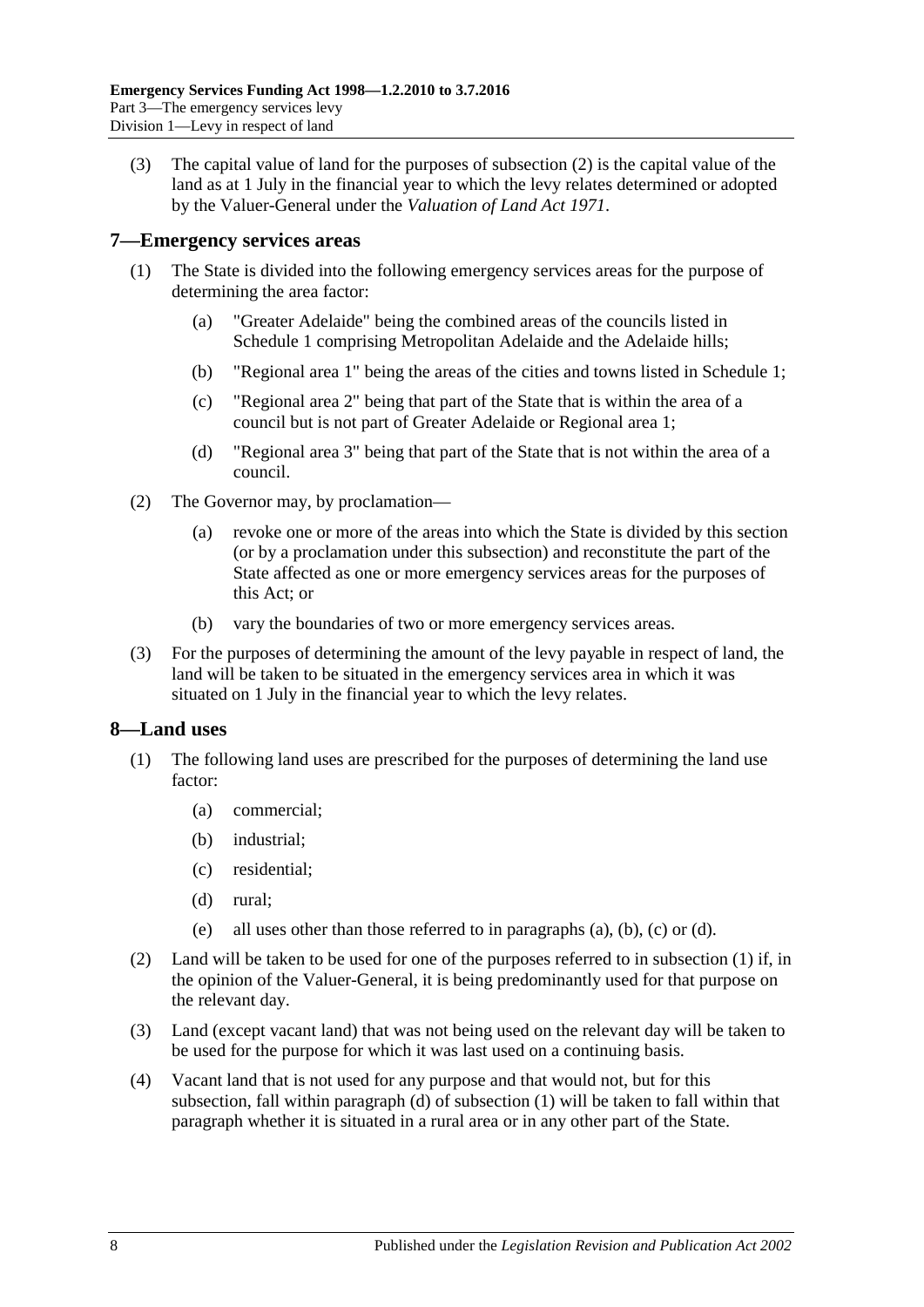#### (5) In this section—

*commercial* use of land means a use of land defined by the Local Government Regulations as *commercial shop*, *commercial office* or *commercial other*;

*industrial* use of land means a use of land defined by the Local Government Regulations as *industry light* or *industry other*;

*Local Government Regulations* means the *[Local Government \(General\)](http://www.legislation.sa.gov.au/index.aspx?action=legref&type=act&legtitle=Local%20Government%20(General)%20Regulations%201999)  [Regulations](http://www.legislation.sa.gov.au/index.aspx?action=legref&type=act&legtitle=Local%20Government%20(General)%20Regulations%201999) 1999*;

*the relevant day* in respect of a financial year specified in a notice unde[r section](#page-8-2) 10(1) means the day (whether occurring on, before or after the day on which the notice is published in the Gazette) specified in the notice as the relevant day in respect of that year;

*residential* use of land means a use of land defined by the Local Government Regulations as *residential*;

*rural* use of land means a use of land defined by the Local Government Regulations as *primary production*.

#### <span id="page-8-0"></span>**9—Objection to attribution of use to land**

- (1) The owner of land may object to the attribution of a particular use to the land by the Valuer-General.
- (2) The objection must be made to the Minister and must—
	- (a) be in writing; and
	- (b) set out—
		- (i) the grounds of the objection; and
		- (ii) the land use that should, in the objector's opinion, be attributed to the land; and
	- (c) be served on the Minister within 60 days after the objector receives notice under [section](#page-12-0) 16 of the levy payable by him or her.
- (3) The Minister may decide any such objection as he or she thinks fit and must notify the objector in writing of his or her decision and the reasons for it.
- (4) If the objector is dissatisfied with the Minister's decision, he or she may, subject to the relevant rules of the Supreme Court, appeal against the decision to the Land and Valuation Court.
- (5) Except as provided by this section, the attribution of a particular land use to land under this Division cannot be challenged.
- (6) The determination of an objection under this section only affects the attribution of a use to land for the purposes of this Act.

#### <span id="page-8-2"></span><span id="page-8-1"></span>**10—Declaring the levy and the area and land use factors**

- (1) The Governor may, by notice published in the Gazette on the recommendation of the Minister, declare—
	- (a) the levy; and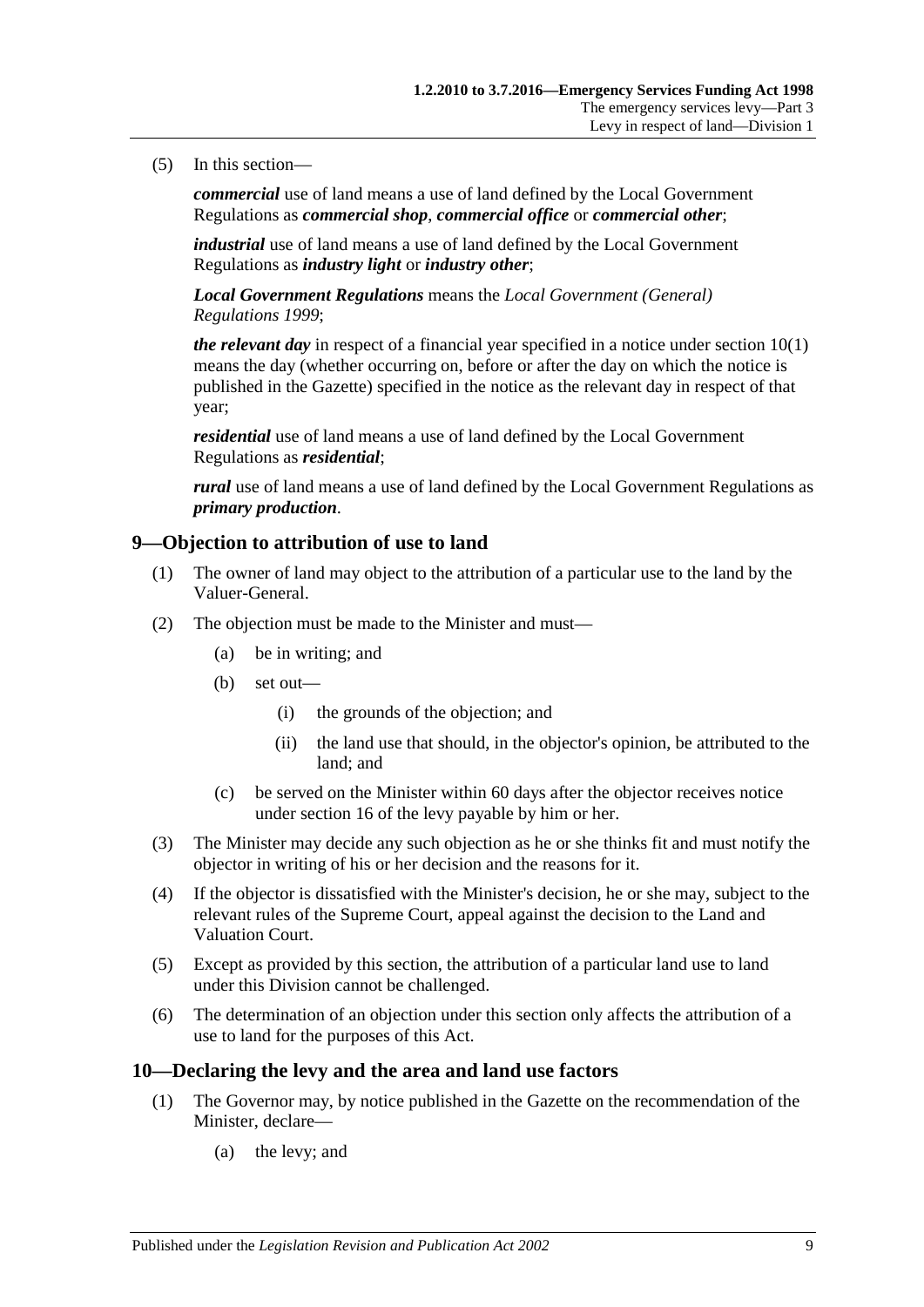- (b) where the levy, or a component of the levy, is an amount payable in respect of each dollar of the value of land—
	- (i) the area factor for each of the emergency services areas; and
	- (ii) the land use factor for each of the land uses referred to in [section](#page-7-2) 8(1); and
	- (iii) the relevant day for the purposes o[f section](#page-7-1) 8,

for the financial year specified in the notice.

- (2) Where the levy, or a component of the levy, is a fixed charge, the amount of the charge must be the same for each piece, section or aggregation of contiguous land subject to separate assessment that is situated in the same emergency services area.
- (3) The notice must be published before the commencement of the financial year to which it relates.
- <span id="page-9-3"></span><span id="page-9-0"></span>(4) The Minister must, before making a recommendation to the Governor under [subsection](#page-8-2) (1), determine—
	- (a) the amount that, in the Minister's opinion, needs to be raised by means of the levy under this Division to fund emergency services in the relevant financial year; and
	- (b) the amounts to be expended in that financial year for various kinds of emergency services and the other purposes referred to in [section](#page-26-3) 28(4); and
	- (c) as far as practicable, the extent to which the various parts of the State will benefit from the application of that amount.
- <span id="page-9-2"></span>(5) Before making a recommendation to the Governor under [subsection](#page-8-2) (1) as to the amount of the levy and the values of the area factors and the land use factors to be included in the notice published under that subsection and before making the determinations under [subsection](#page-9-0) (4), the Minister must refer to the Economic and Finance Committee of Parliament a written statement setting out the determinations that the Minister proposes making under [subsection](#page-9-0) (4) in respect of the relevant financial year and must not make recommendations to the Governor under [subsection](#page-8-2) (1) or determinations under [subsection](#page-9-0) (4) until the Committee has reported to Parliament or has failed to report within the time required by [subsection](#page-9-1) (5a).
- <span id="page-9-1"></span>(5a) It is a function of the Economic and Finance Committee of Parliament to enquire into, consider and report on the Minister's statement within 21 days after it is referred to the Committee under [subsection](#page-9-2) (5).
- (6) A notice published under [subsection](#page-8-2) (1) must—
	- (a) include a statement of the amount determined by the Minister under [subsection](#page-9-3)  $(4)(a)$ ; and
	- (b) include a description of the method used in determining that amount;
- (7) The Minister must, as soon as practicable after the publication of a notice under [subsection](#page-8-2) (1), cause a copy of the notice to be laid before both Houses of Parliament.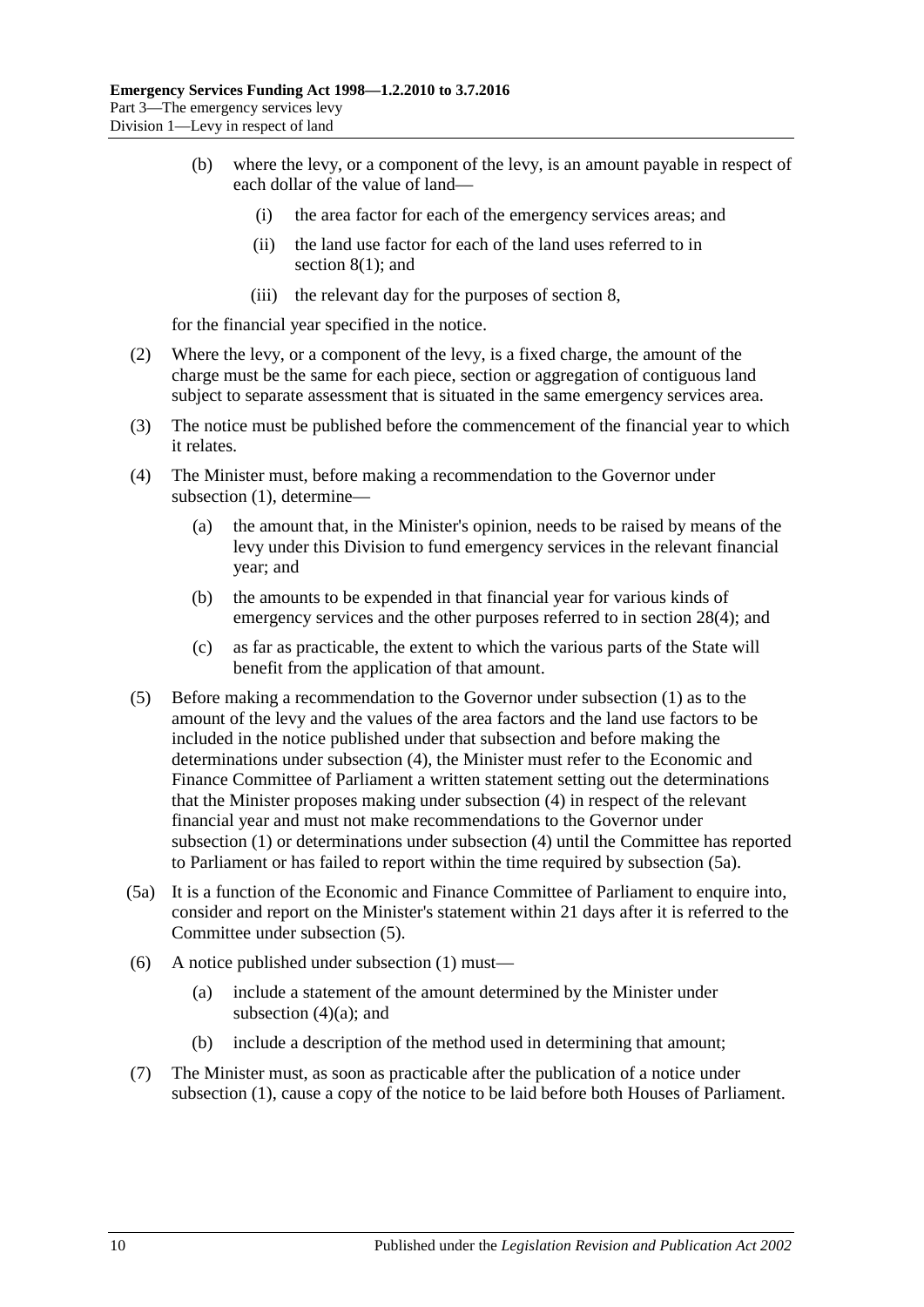- (8) After the first notice declaring a levy under [subsection](#page-8-2) (1) has been published in the Gazette, the Governor must not declare a further levy under that subsection in respect of a subsequent year unless—
	- (a) the amount of the levy is the same as, or less than, the amount of the levy declared by the first notice; or
	- (b) the notice declaring the levy has been authorised by a resolution passed by both Houses of Parliament.
- (9) No proceedings for judicial review or for a declaration, injunction, writ, order or other remedy may be brought before a court, tribunal or other person or body to challenge or question the amount of the levy or the value of the area factor or the land use factor declared in a notice under [subsection](#page-8-2) (1).

## <span id="page-10-1"></span><span id="page-10-0"></span>**12—Commissioner to keep assessment book**

- (1) The Commissioner must ensure that a record (the *assessment book*) is kept in which is entered—
	- $(a)$ 
		- (i) a brief description of each separate piece or section of land or aggregation of contiguous land that is subject to separate assessment for the emergency services levy under this Act; and
		- (ii) the capital value for the time being determined or adopted by the Valuer-General of that land; and
	- (b) the name and address of the owner of the land; and
	- (c) the land use of the land; and
	- (d) such other information as may be prescribed by regulation.
- (2) Notwithstanding [subsection](#page-10-1) (1), where the Commissioner is satisfied that the inclusion in the assessment book of the name or address of any person would place at risk the personal safety of that person, a member of that person's family or any other person, the Commissioner may suppress the name or address from the assessment book.
- (3) Where the Commissioner is satisfied that a person's address is suppressed from the roll under the *[Electoral Act](http://www.legislation.sa.gov.au/index.aspx?action=legref&type=act&legtitle=Electoral%20Act%201985) 1985*, the Commissioner may—
	- (a) where the person's residential address is included in respect of land that the person owns but does not occupy—suppress the person's residential address from the assessment book;
	- (b) where the person's residential address is land described in the assessment book—suppress the person's name from the assessment book in relation to that land.
- (4) The assessment book may—
	- (a) be kept in any form (whether in the form of a book or not) that allows for the accurate recording of information and easy access to that information;
	- (b) be kept in different parts at different places;
	- (c) where the Commissioner delegates the duty to keep the assessment book—be kept in different parts by different persons.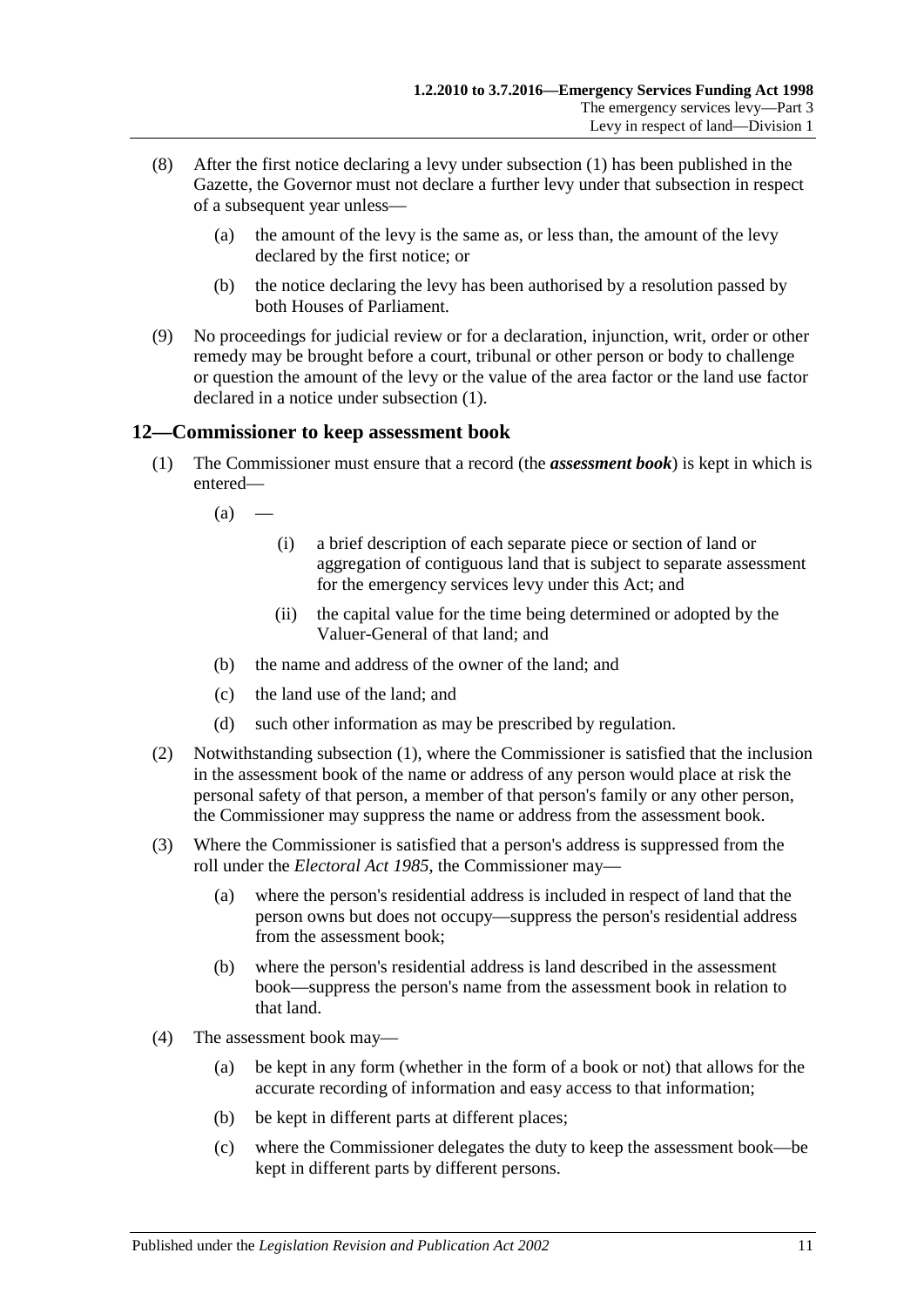- (5) The Commissioner may make any alteration to the assessment book that may be necessary to keep the book in a correct and up to date form.
- (6) The Commissioner may require a council or any other person who has information that is necessary or useful for—
	- (a) the purpose of compiling the assessment book and keeping it in an up to date form; or
	- (b) any other purpose related to the administration of this Act,

to provide that information to the Commissioner (or to any other person nominated by the Commissioner) in the form specified by the Commissioner.

#### <span id="page-11-3"></span><span id="page-11-0"></span>**13—Alterations to assessment book**

- (1) Application may be made to the Commissioner for an alteration of the assessment book by an owner of land on the ground that particular information entered in the assessment book is incorrect or has not been recorded in accordance with this Act.
- (2) An application under [subsection](#page-11-3) (1) must be made in a manner and form approved by the Commissioner.
- (3) A person who is dissatisfied with the decision of the Commissioner on an application may apply to the Supreme Court for an order for rectification of the assessment book.

#### <span id="page-11-1"></span>**14—Inspection of assessment book**

A person is entitled, on payment of a fee fixed by the Minister—

- (a) to inspect the assessment book during ordinary office hours; or
- (b) to a copy of an entry made in the assessment book.

## <span id="page-11-4"></span><span id="page-11-2"></span>**15—Liability for levy**

- (1) The person who is the owner of land at 12.01 a.m. on 1 July in the financial year for which a levy has been declared is liable to pay the levy to the Commissioner.
- <span id="page-11-5"></span>(2) Two or more persons who own the same land are jointly and severally liable for the levy in respect of that land and are entitled to contribution between each other in proportion to the value of their respective interests in the land.
- (3) A subsequent owner of land is liable for a levy, or a part of a levy, in respect of that land that has not been paid by the person or persons primarily liable under [subsection](#page-11-4)  $(1)$  or  $(2)$ .
- (4) A subsequent owner who has paid the whole or part of a levy is entitled to recover—
	- (a) the amount paid from the person primarily liable or, if there are two or more such persons, from any one or more of them;
	- (b) a part of the amount paid from his or her co-owner (if any) that is in proportion to the value of their respective interests in the land.
- <span id="page-11-6"></span>(5) A subsequent owner who has paid an amount to his or her co-owner under [subsection](#page-11-6) (4)(b) is entitled to recover that amount from the person primarily liable or, if there are two or more such persons, from any one or more of them.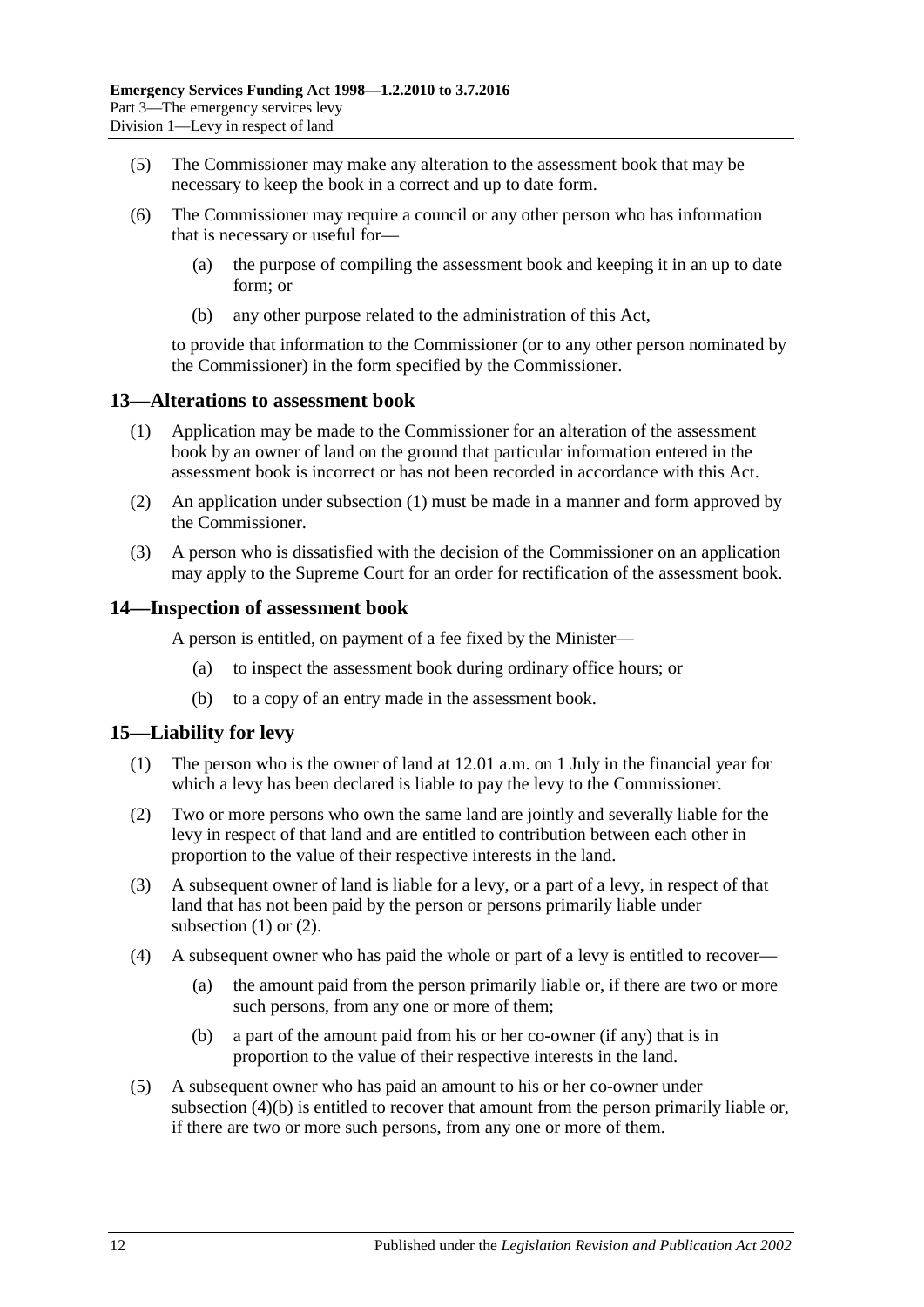(6) In this section—

*subsequent owner* of land includes a person who has ceased to be an owner of the land.

#### <span id="page-12-0"></span>**16—Notice of levy**

- (1) The Commissioner must serve notice of the amount of the levy that is payable in respect of land for a financial year on the person who was the owner of the land at 12.01 a.m. on 1 July in that year.
- (2) The notice must state—
	- (a) the amount of the levy; and
	- (b) the area factor and the land use factor applicable to the land; and
	- (c) the capital value of the land; and
	- (d) the date (being at least 28 days after the notice is served) by which the levy must be paid; and
	- (da) if the person liable to pay the levy is also liable to pay interest or a penalty levy under [Subdivision 3—](#page-14-1)the amount of the interest or penalty levy; and
	- (e) such other information as is required by regulation.
- (3) Where there are two or more owners of land, service of the notice on one of them will be taken to be service on both or all of them.
- (4) The notice required to be served under this section may be served as a separate notice or, with the approval of the Commissioner, as part of any other notice served by a public authority or other person.
- (5) Where the same person owns two or more pieces, sections or aggregations of contiguous land subject to separate assessment, separate notices or one combined notice may be served on the owner.

#### <span id="page-12-1"></span>**17—Refund resulting from assessment**

If the result of an assessment of a person's liability to pay a levy or other amount under this Division is that the person has made an overpayment, the Commissioner must, subject to [Subdivision 2,](#page-13-0) refund the amount overpaid.

#### <span id="page-12-2"></span>**17A—Cancellation of assessment**

If the Commissioner is satisfied that—

- (a) an assessment of a person's liability to pay a levy or other amount under this Division has been made in error; and
- (b) no amount has been paid as required under the assessment,

the Commissioner may cancel the assessment.

## <span id="page-12-3"></span>**17B—Payment of levy into Fund**

(1) Subject to [subsection](#page-13-5) (2), the Commissioner must pay money received in payment of the levy, a penalty levy or interest under this Division into the Fund.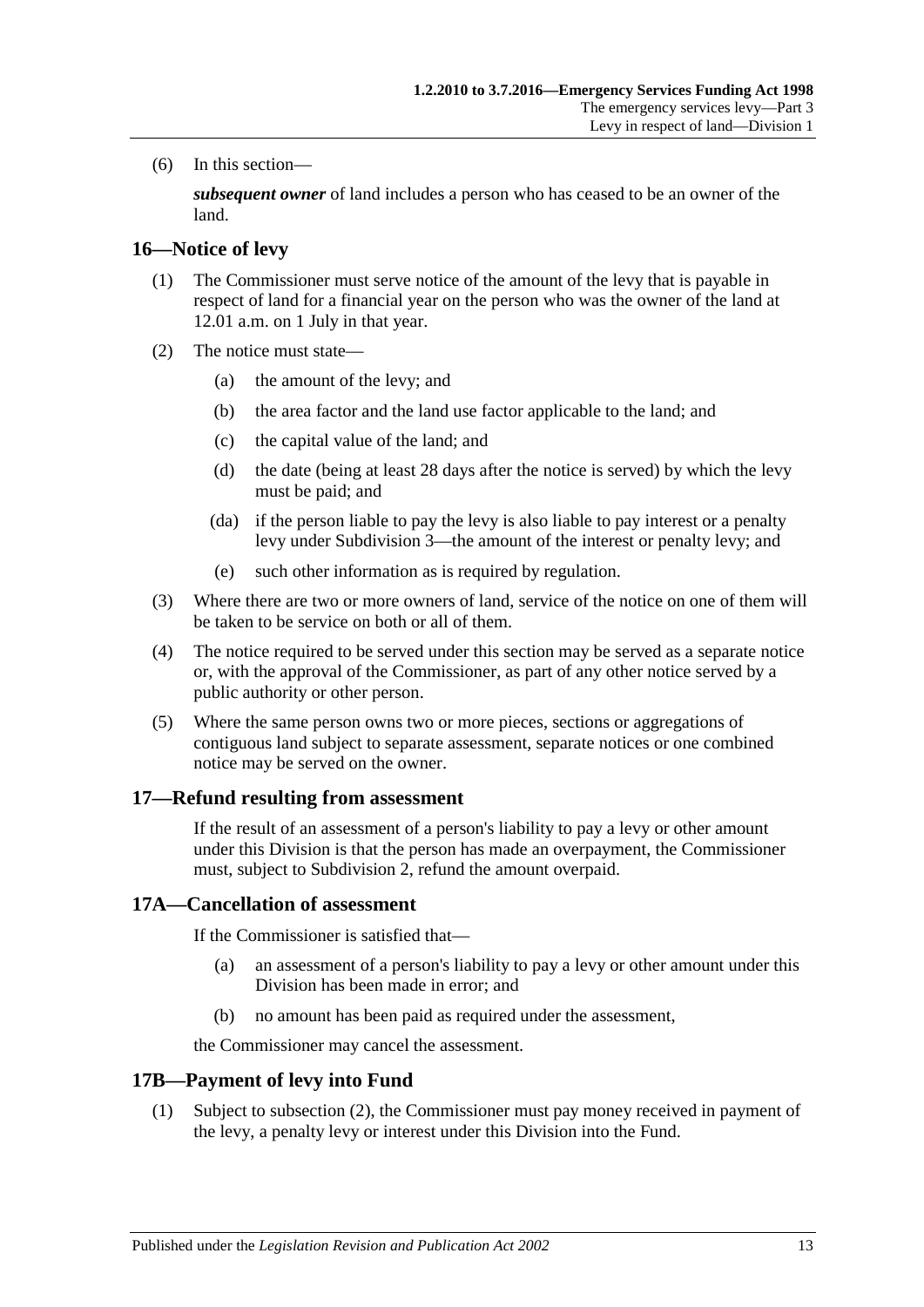<span id="page-13-5"></span>(2) Money received in payment of the levy, a penalty levy or interest may, instead of being paid into the Fund, be applied towards payment of any refund required to be paid under this Division.

## <span id="page-13-0"></span>**Subdivision 2—Refunds**

## <span id="page-13-1"></span>**17C—Right to apply for refund**

- (1) A person may make application for a refund of an amount that has been overpaid by the person under this Division.
- (2) An application for a refund cannot be made under this section more than 5 years after the person made the payment to the Commissioner in respect of which the refund is sought.
- (3) A determination under this section as to whether there has been an overpayment, or as to the amount of an overpayment, is to be made in accordance with the legal interpretations and assessment practices generally applied by the Commissioner in relation to matters of the kind in question at the time the person made the payment in respect of which the refund is sought except to the extent that any departure from those interpretations and practices is required by legislative change made after the payment.
- (4) If the result of determination of an application under this section is that the applicant has made an overpayment, the Commissioner must, subject to the other provisions of this Subdivision, refund the amount overpaid.

## <span id="page-13-2"></span>**17D—Form of application for refund**

An application for a refund must be made to the Commissioner in a form approved by the Commissioner.

## <span id="page-13-3"></span>**17E—Commissioner may refuse to determine application until information etc provided**

- <span id="page-13-6"></span>(1) If the Commissioner has, under [Subdivision 5,](#page-20-3) made a requirement of an applicant for a refund for the purposes of determining the application, the Commissioner may refuse to determine the application until the applicant complies with the requirement.
- (2) A refusal under [subsection](#page-13-6) (1) is a non-reviewable decision.

## <span id="page-13-4"></span>**17F—Offset of refund against other liability**

- (1) The Commissioner may apply the whole or part of an amount that would otherwise be required to be refunded to meet any amount payable by the applicant under this Division.
- (2) The whole or part of an amount that would otherwise be required to be refunded may be credited towards a person's future liability under this Division, but only with the person's consent.
- (3) A decision under this section is a non-reviewable decision.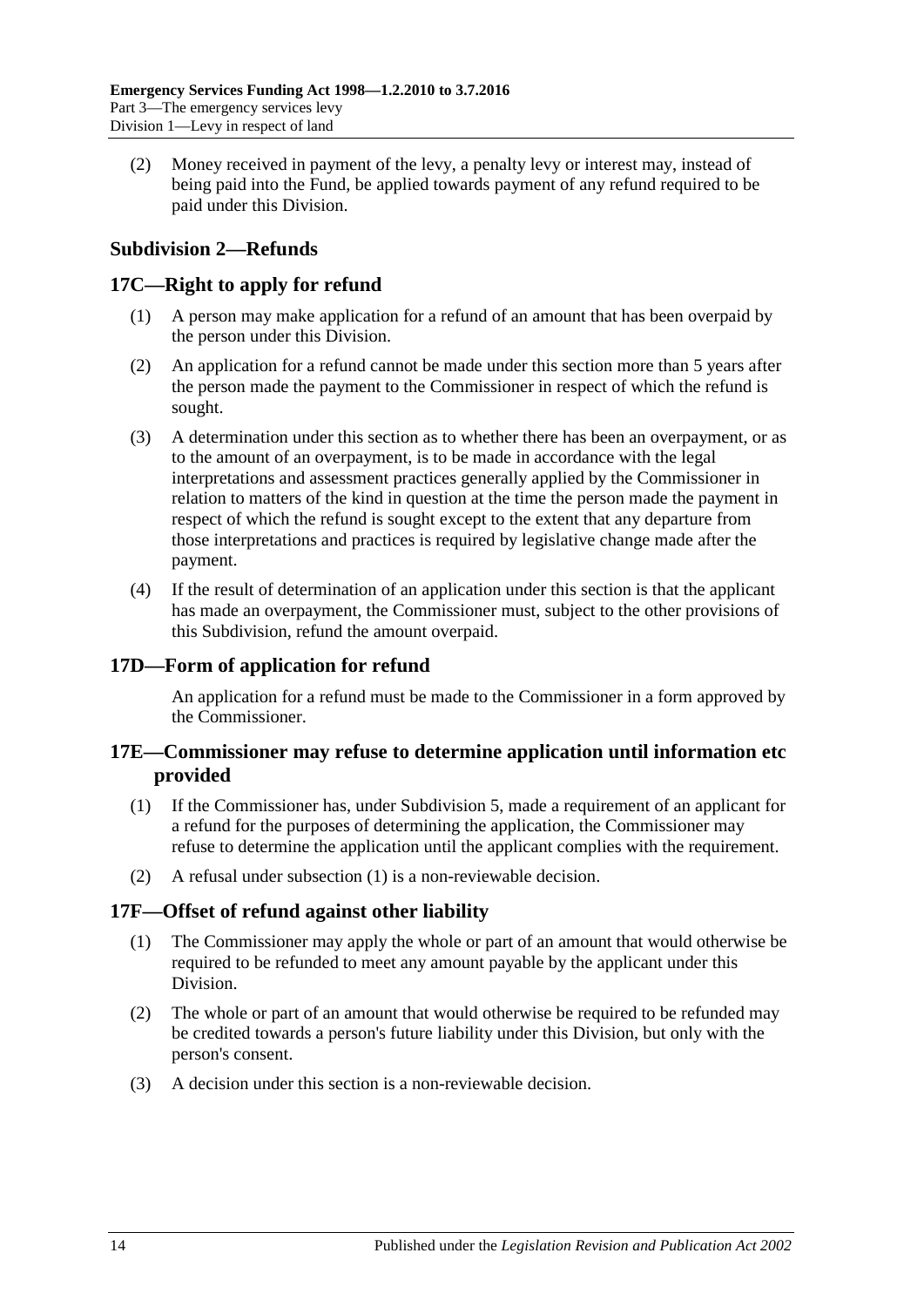## <span id="page-14-5"></span><span id="page-14-0"></span>**17G—Windfalls—refusal of refund**

- (1) The Commissioner may refuse to make a refund if—
	- (a) the amount of the levy, penalty levy or interest to be refunded has been passed on to another person; and
	- (b) the applicant has not reimbursed that other person in an amount equivalent to the amount passed on to that other person.
- (2) A decision under [subsection](#page-14-5) (1) is a non-reviewable decision.

## <span id="page-14-1"></span>**Subdivision 3—Interest and penalty levy**

## <span id="page-14-2"></span>**17H—Definition for Subdivision**

In this Subdivision—

*deliberate default* means a default to which this Subdivision applies that wholly or partly consists of or results from a deliberate act or omission by the person liable to pay the levy or a person acting on his or her behalf and includes a default to which this Subdivision applies where the person liable to pay the levy, or a person acting on his or her behalf, deliberately failed to provide information to the Commissioner, or deliberately misinformed or misled the Commissioner, in relation to the person's liability to pay the levy in contravention of this Act.

## <span id="page-14-3"></span>**17I—Defaults to which Subdivision applies**

This Subdivision applies to a default consisting of a failure by a person to pay, in accordance with this Act, the whole or part of a levy that the person is liable to pay under this Division.

## <span id="page-14-6"></span><span id="page-14-4"></span>**17J—Interest**

- $(1)$  If—
	- (a) a default to which this Subdivision applies occurs; or
	- (b) a person fails to pay, in accordance with this Act, the whole or part of a penalty levy payable in respect of a default to which this Subdivision applies,

the person in default is liable to pay interest on the amount of the levy or penalty levy unpaid at the interest rate from time to time applying under this section.

- (2) Interest is not payable under [subsection](#page-14-6) (1) in respect of a failure to pay interest under this section.
- (3) Subject to [subsection](#page-14-7) (4), interest accrues on a daily basis—
	- (a) on the amount of a levy unpaid—from the date stated for payment of the levy in the notice under [section](#page-12-0) 16; and
	- (b) on the amount of a penalty levy unpaid—from the date stated for payment of the penalty levy in the notice under [section](#page-15-2) 17M.
- <span id="page-14-7"></span>(4) If the amount of interest payable for the time being would, apart from this subsection, be less than \$20, no interest is payable.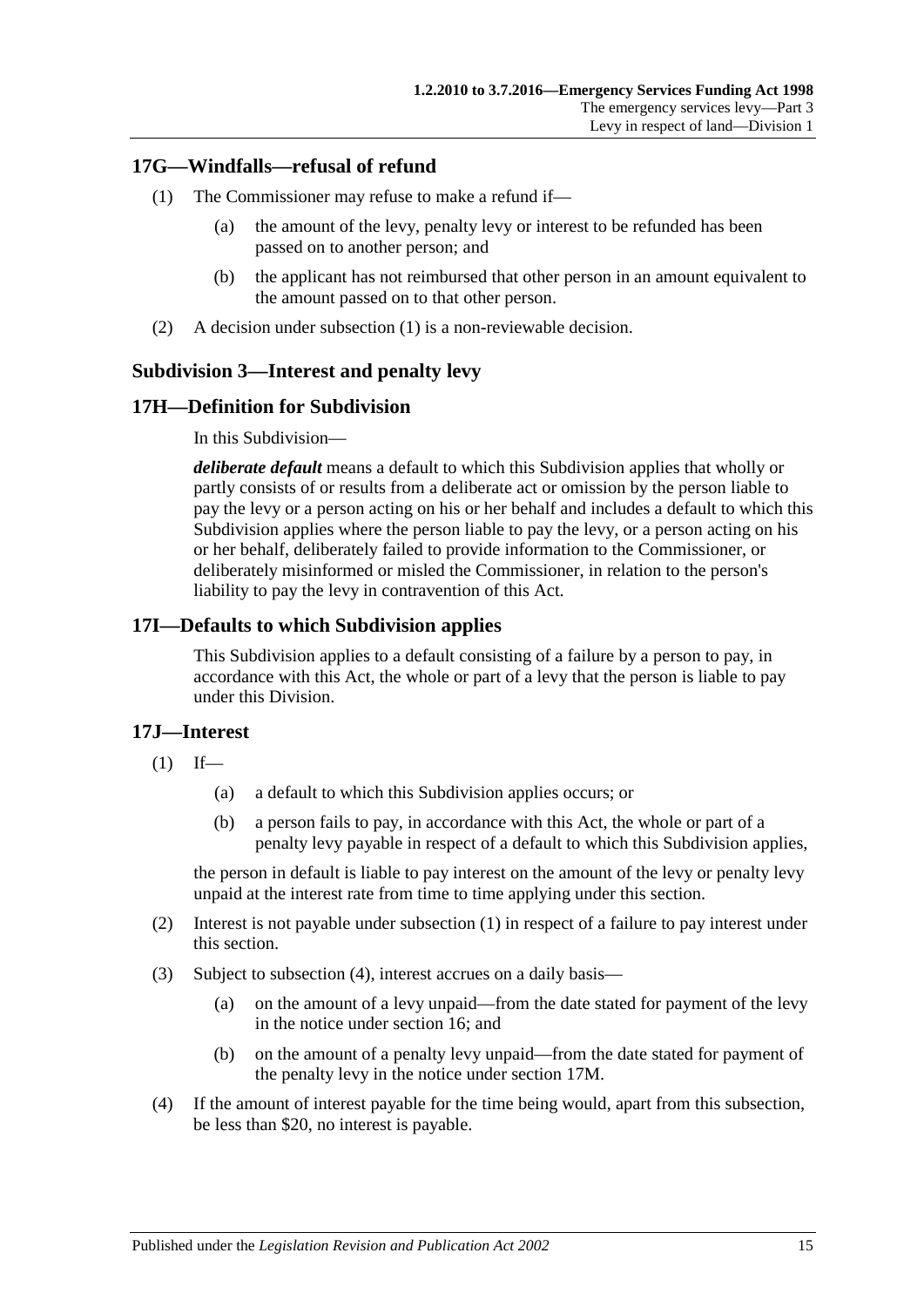- (5) If judgment is given by or entered in a court for an amount that represents or includes the whole or part of an unpaid levy or an unpaid penalty levy, the interest rate applying under this section continues to apply in relation to the amount of the levy or penalty levy unpaid, while it remains unpaid, to the exclusion of any other interest rate.
- <span id="page-15-3"></span>(6) The Commissioner may, at the Commissioner's discretion, remit interest otherwise payable by any amount.
- (7) A decision under [subsection](#page-15-3) (6) is a non-reviewable decision.
- (8) The interest rate that applies under this section is the sum of—
	- (a) the market rate (within the meaning of section 26 of the *[Taxation](http://www.legislation.sa.gov.au/index.aspx?action=legref&type=act&legtitle=Taxation%20Administration%20Act%201996)  [Administration Act](http://www.legislation.sa.gov.au/index.aspx?action=legref&type=act&legtitle=Taxation%20Administration%20Act%201996) 1996*); and
	- (b) 8% per annum.

#### <span id="page-15-0"></span>**17K—Penalty levy**

- (1) If a default to which this Subdivision applies occurs, the person in default is liable to pay a penalty levy in addition to the amount of the unpaid levy.
- (2) However, if the Commissioner is satisfied that the default was not a deliberate default and did not result, wholly or partly, from a failure by the person, or a person acting on his or her behalf, to take reasonable care to comply with the requirements of this Act, a penalty levy is not payable.
- (3) If the amount of a penalty levy payable in respect of the default would, apart from this subsection, be less than \$20, no penalty levy is payable in respect of the default.
- <span id="page-15-4"></span>(4) The Commissioner may, at the Commissioner's discretion, remit a penalty levy otherwise payable by any amount.
- (5) A decision under [subsection](#page-15-4) (4) is a non-reviewable decision.
- (6) A penalty levy imposed under this Subdivision is in addition to interest.

## <span id="page-15-1"></span>**17L—Amount of penalty levy**

The amount of a penalty levy payable in respect of a default to which this Subdivision applies is—

- (a) in the case of a deliberate default—75% of the amount of the levy unpaid; or
- (b) in any other case—25% of the amount of the levy unpaid.

#### <span id="page-15-5"></span><span id="page-15-2"></span>**17M—Notification of penalty levy and interest and time for payment**

- (1) The Commissioner must serve notice of any interest accrued and penalty levy payable in respect of a default to which this Subdivision applies on the person liable to pay the interest or penalty levy.
- (2) A penalty levy must be paid by the person within the period specified for that purpose in the notice under [subsection](#page-15-5) (1).
- (3) If the person fails to pay the whole or a part of a penalty levy within the specified period, the Commissioner may serve on the person notice of any interest accrued in respect of the failure.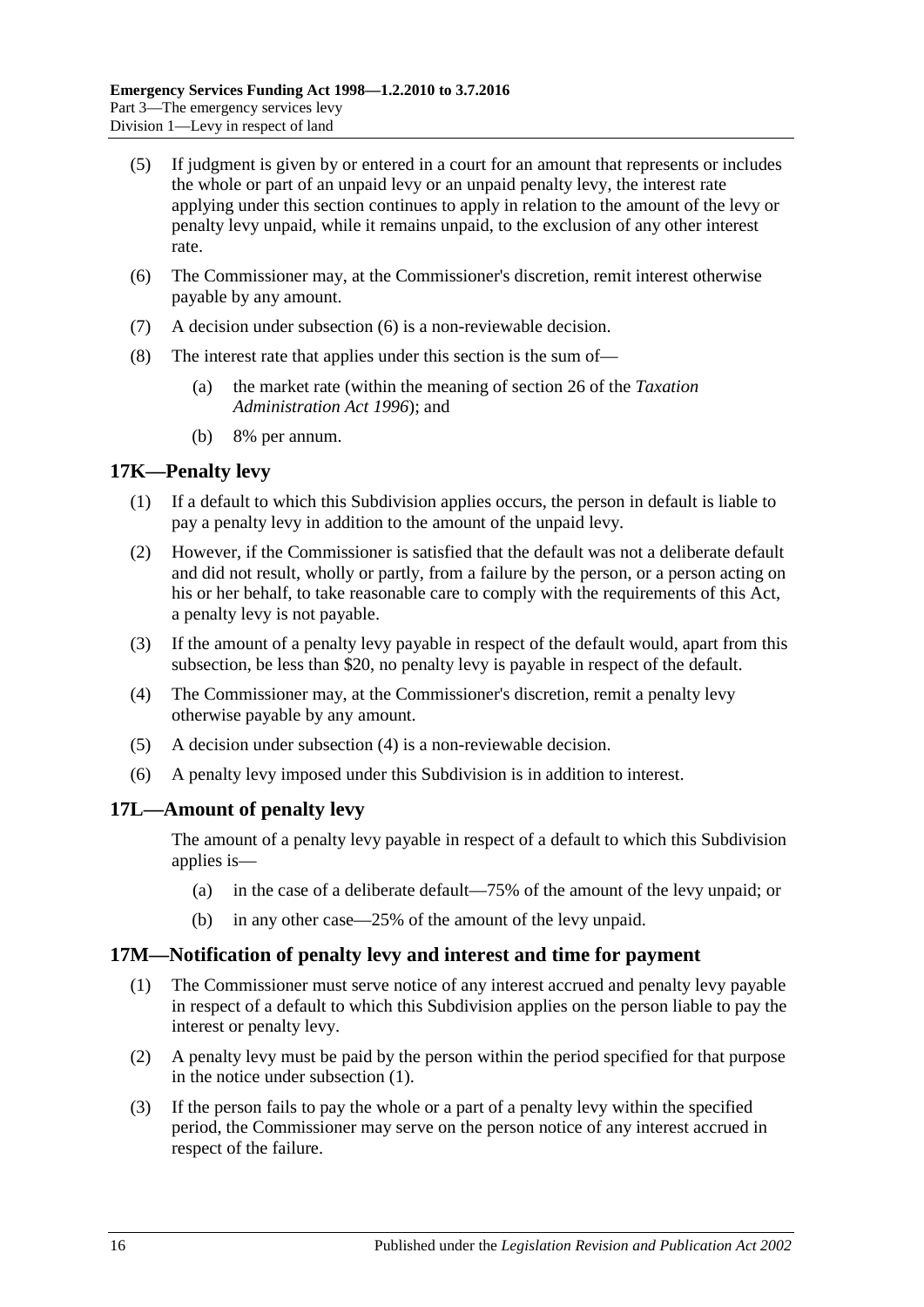#### <span id="page-16-0"></span>**Subdivision 4—Collection of levy**

#### <span id="page-16-1"></span>**17N—Definition for Subdivision**

In this Subdivision—

*levy* includes—

- (a) a penalty levy; and
- (b) interest in relation to the levy or a penalty levy.

#### <span id="page-16-2"></span>**17O—Recovery of levy as debt**

The Commissioner may recover the amount of an unpaid levy as a debt from the person liable to pay the amount under this Division.

## <span id="page-16-3"></span>**17P—Joint and several liability**

- (1) If 2 or more persons are jointly or severally liable to pay a levy under this Division, the Commissioner may recover the whole of the levy from them, or any of them, or any 1 of them.
- (2) Nothing in this Act prevents a person who—
	- (a) is jointly or severally liable to pay an amount under this Division; and
	- (b) pays the amount to the Commissioner,

from recovering a contribution from another person who is liable to pay the whole or part of that amount.

## <span id="page-16-5"></span><span id="page-16-4"></span>**17Q—Collection of levy from third parties**

- (1) The Commissioner may require any of the following persons instead of the person in default to pay a levy that is payable under this Division but remains unpaid (including a judgment debt and costs in respect of such an amount):
	- (a) a person from whom money is due or accruing or may become due to the person in default;
	- (b) a person who holds or may subsequently hold money for or on account of the person in default;
	- (c) a person who holds or may subsequently hold money on account of some other person for payment to the person in default;
	- (d) a person having authority from some other person to pay money to the person in default.
- (2) The Commissioner's requirement is to be made by written notice served on the person.
- (3) A copy of the notice must also be served on the person in default.
- (4) The amount that the person is required by the notice to pay to the Commissioner is so much of the money referred to in [subsection](#page-16-5) (1) as is sufficient to pay the levy remaining unpaid, or, if the money is insufficient, all of it.
- (5) The money must be paid to the Commissioner on receipt of the notice, or when the money is held by the person, or after such period (if any) as may be specified by the Commissioner, whichever is the later or latest.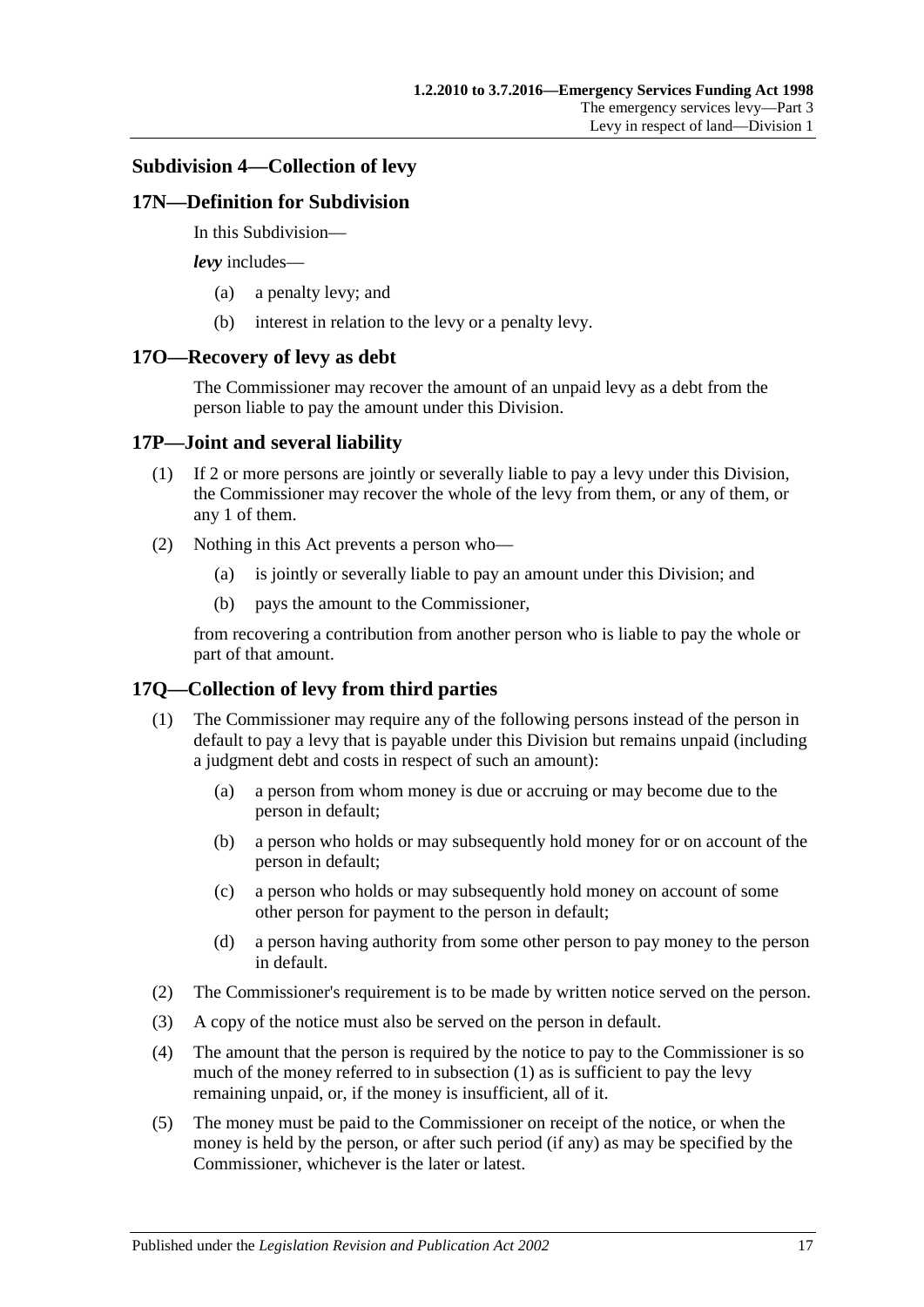(6) A person subject to a requirement of the Commissioner under this section must comply with the requirement.

Maximum penalty: \$10 000.

- (7) A person who makes a payment in accordance with this section is to be taken to be acting under the authority of the person in default and of all other persons concerned and is entitled to indemnity from the person in default in respect of the payment.
- (8) If, after a person is given a notice under this section by the Commissioner, the whole or a part of the amount that the person is required by the notice to pay to the Commissioner is paid by another person, the Commissioner must, by written notice, advise the person of the payment and cancel the prior notice or amend it accordingly.
- (9) An amount that is required to be paid by a person under this section but remains unpaid may be recovered by the Commissioner from the person as a debt.

## <span id="page-17-1"></span><span id="page-17-0"></span>**17R—Duties of agents, trustees etc**

- $(1)$  If—
	- (a) a person has possession, control or management of a business or property of another person as an agent or trustee or in any other capacity; and
	- (b) obligations under this Division (whether as to the payment of a levy or otherwise) remain undischarged by the other person or will arise in relation to the business or property,

the following provisions apply:

- (c) the person must, as soon as and so far as is practicable, ensure that the obligations of the other person under this Division that remain undischarged are discharged;
- (d) the person must, as soon as and so far as is practicable, ensure that all further obligations that arise under this Division in relation to the business or property are discharged while the person continues to have possession, control or management of the business or property;
- (e) for those purposes the person must set aside (and, so far as necessary, liquidate) assets of the other person (or the other person's estate) to the value of any levy that has become or becomes payable and employ those assets in payment of the levy;
- (f) if the person fails, without the Commissioner's written permission, to set aside, liquidate and employ sufficient assets for that purpose, the Commissioner may recover from the person as a debt the whole or a part of an amount that is assessed as being payable under this Division in relation to the business or property and remains unpaid, but the person will not otherwise be personally liable for the payment of the levy;
- (g) the person is entitled to be indemnified by the other person (or out of the other person's estate) in respect of payments made or action taken under this section;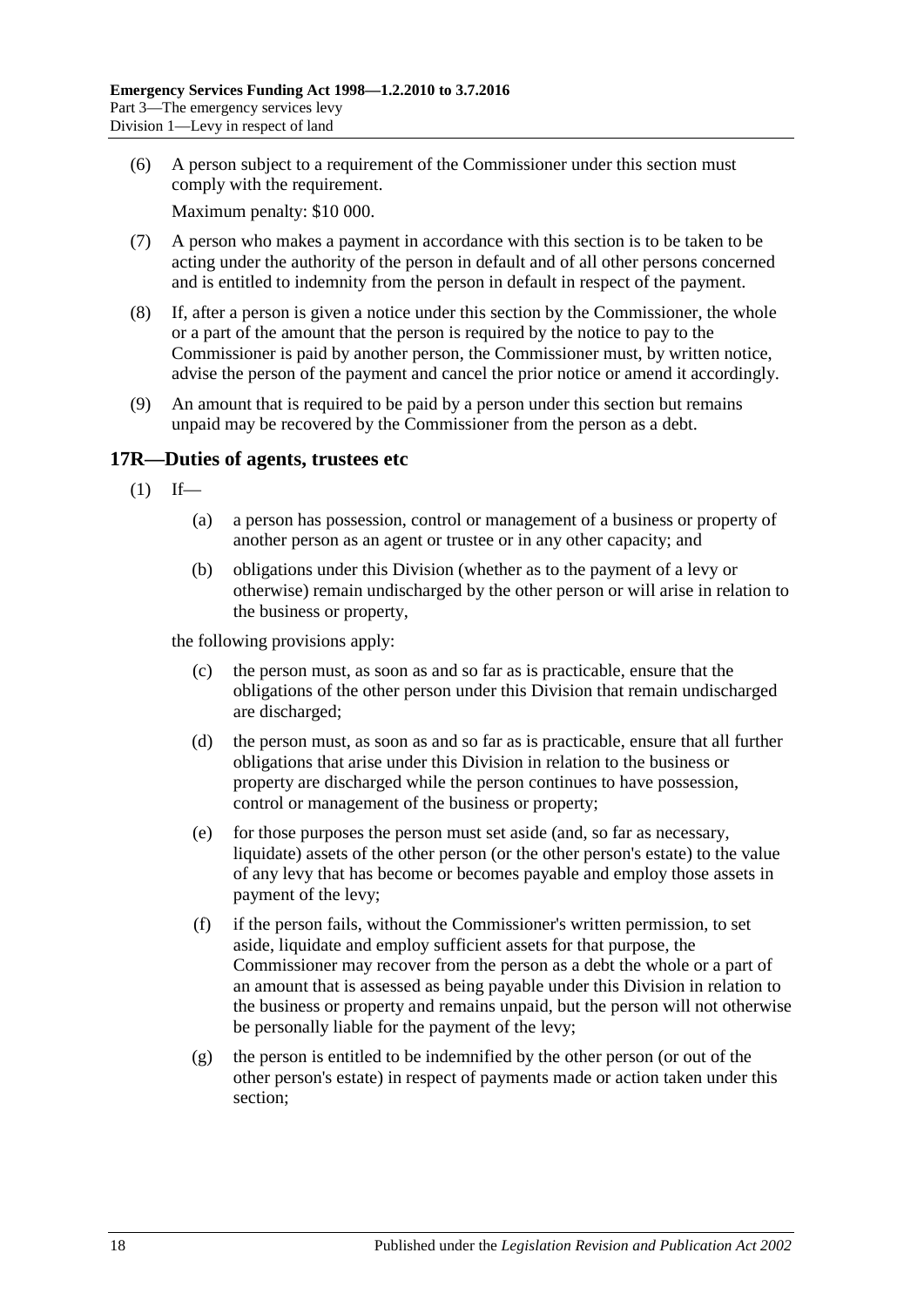- (h) nothing prevents the making of a payment to the person out of the assets, in priority to a levy, of any reasonable remuneration, charges and expenses to which the person would, apart from this section, be entitled in respect of the performance of the person's functions.
- (2) A person who contravenes a provision of [subsection](#page-17-1) (1) is guilty of an offence. Maximum penalty: \$10 000.

## <span id="page-18-0"></span>**18—Levy first charge on land**

- (1) An unpaid levy is a first charge on the land in relation to which the levy is payable.
- (2) Where a levy is assessed against the common property, or part of the common property, of a community scheme under the *[Community Titles Act](http://www.legislation.sa.gov.au/index.aspx?action=legref&type=act&legtitle=Community%20Titles%20Act%201996) 1996*, the levy is not a charge on the common property but is, instead, a charge on each of the community lots of the community scheme.

## <span id="page-18-1"></span>**20—Sale of land for non-payment of levy**

- (1) Where a levy is a first charge on land and has been unpaid for two years or more, the Commissioner may sell the land.
- <span id="page-18-2"></span>(2) Before the Commissioner sells land in pursuance of this section, he or she must serve notice on the owner of the land—
	- (a) stating the period for which the levy or interest have been in arrears; and
	- (b) stating the amount of the total liability for the levy and interest presently outstanding and charged on the land; and
	- (c) stating that if that amount is not paid in full within one month of service of the notice (or such longer time as the Commissioner may allow), the Commissioner intends to sell the land for non-payment of the levy or interest.
- (3) A copy of a notice must be served on the registered mortgagee or encumbrancee of the land (if any).
- (4) If the outstanding amount is not paid in full within the time allowed under [subsection](#page-18-2) (2), the Commissioner may proceed to sell the land.
- (5) The sale will be by public auction (and the Commissioner may set a reserve price for the purposes of the auction).
- (6) An auction under this section must be advertised on at least two separate occasions in a newspaper circulating generally throughout the State.
- (7) If, before the date of the auction, the outstanding amount and the costs incurred by the Commissioner in proceeding under this section are paid to the Commissioner, the Commissioner must withdraw the land from auction.
- (8) If an auction fails, the Commissioner may sell the land by private contract for the best price that he or she can reasonably obtain.
- (9) Any money received by the Commissioner in respect of the sale of land under this section will be applied as follows:
	- (a) firstly—in paying the costs of the sale and any other costs incurred in proceeding under this section;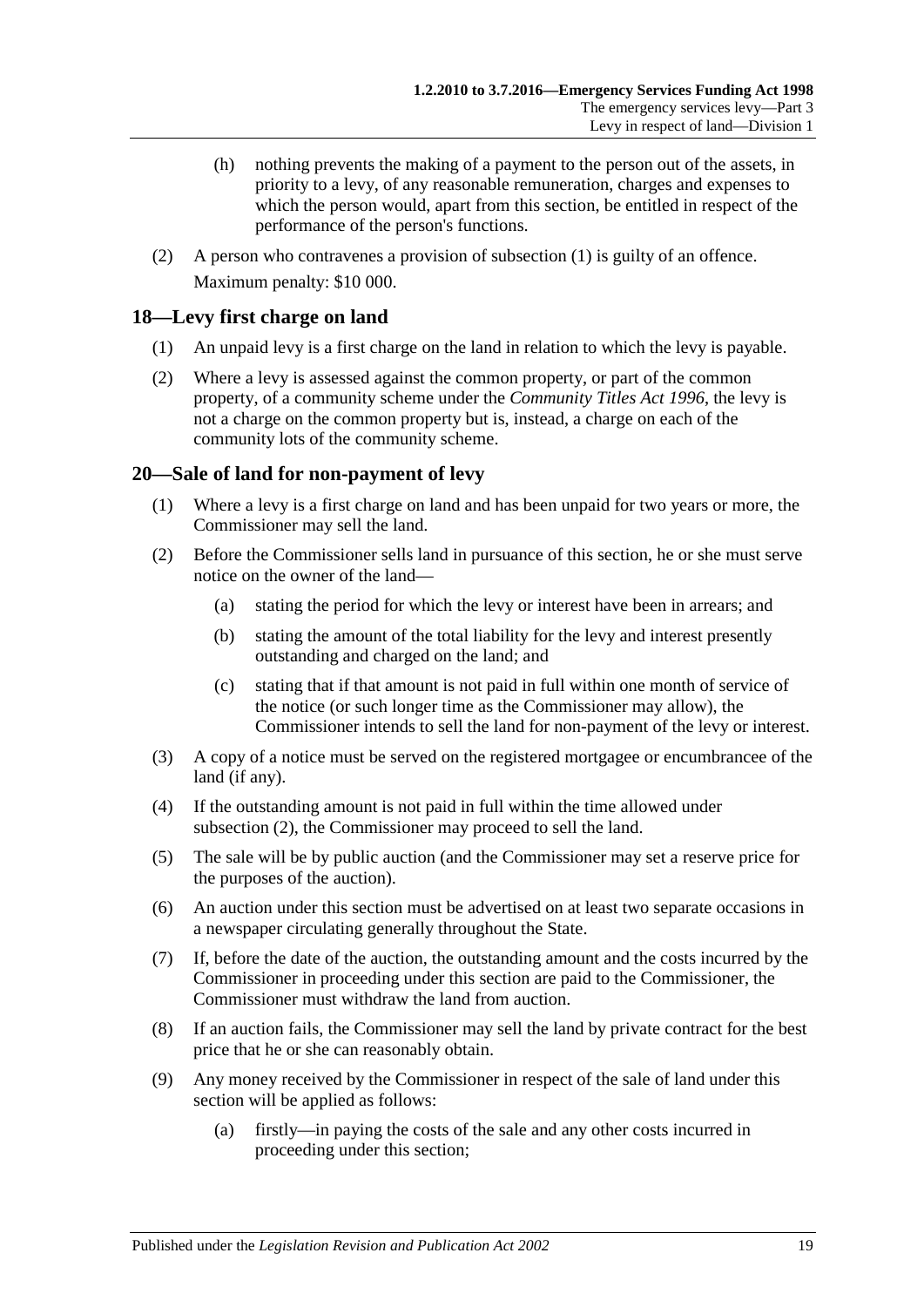- (b) secondly—in discharging the liability for the levy and interest and any other liabilities to the Commissioner in respect of the land;
- (c) thirdly—in discharging any liability to the Crown for rates, charges or taxes (including rates, charges or taxes that are a first charge on the land);
- (d) fourthly—in discharging any liability to a council for rates or any other liability to a council in respect of the land;
- (e) fifthly—in discharging any liabilities secured by registered mortgages, encumbrances or charges;
- (f) sixthly—in discharging any other mortgages, encumbrances and charges of which the Commissioner has notice;
- (g) seventhly—in payment to the former owner of the land.
- (10) If the former owner cannot be found after making reasonable inquiries as to his or her whereabouts, an amount payable to the former owner must be dealt with as unclaimed money under the *[Unclaimed Moneys Act](http://www.legislation.sa.gov.au/index.aspx?action=legref&type=act&legtitle=Unclaimed%20Moneys%20Act%201891) 1891*.
- <span id="page-19-1"></span>(11) Where land is sold by the Commissioner in pursuance of this section, an instrument of transfer executed by the Commissioner will operate to vest title to the land in the purchaser.
- (12) The title vested in a purchaser under [subsection](#page-19-1) (11) will be free of all mortgages, encumbrances and charges and all leases and licences.
- (13) An instrument of transfer passing title to land in pursuance of a sale under this section must, when lodged with the Registrar-General for registration or enrolment, be accompanied by a statutory declaration made by the Chief Executive of the administrative unit of the Public Service that is, under the Minister, responsible for the administration of this Act stating that the requirements of this section in relation to the sale of the land have been observed.
- (14) Where it is not reasonably practicable to obtain the duplicate certificate of title to land that is sold in pursuance of this section, the Registrar-General may register the transfer notwithstanding the non-production of the duplicate, but in that event he or she must cancel the existing certificate of title for the land and issue a new certificate in the name of the transferee.

#### <span id="page-19-0"></span>**21—Recovery of levy not affected by objection, review or appeal**

- (1) The right of the Commissioner to recover a levy is not suspended by—
	- (a) an objection, review or appeal in respect of a valuation made or adopted under the *[Valuation of Land Act](http://www.legislation.sa.gov.au/index.aspx?action=legref&type=act&legtitle=Valuation%20of%20Land%20Act%201971) 1971*; or
	- (b) an objection or appeal in respect of the attribution of a particular land use to land.
- <span id="page-19-2"></span>(2) If an objection, review or appeal results in the alteration of a valuation or a decision to attribute a different land use to land, a due adjustment must be made and—
	- (a) any amount overpaid must be refunded;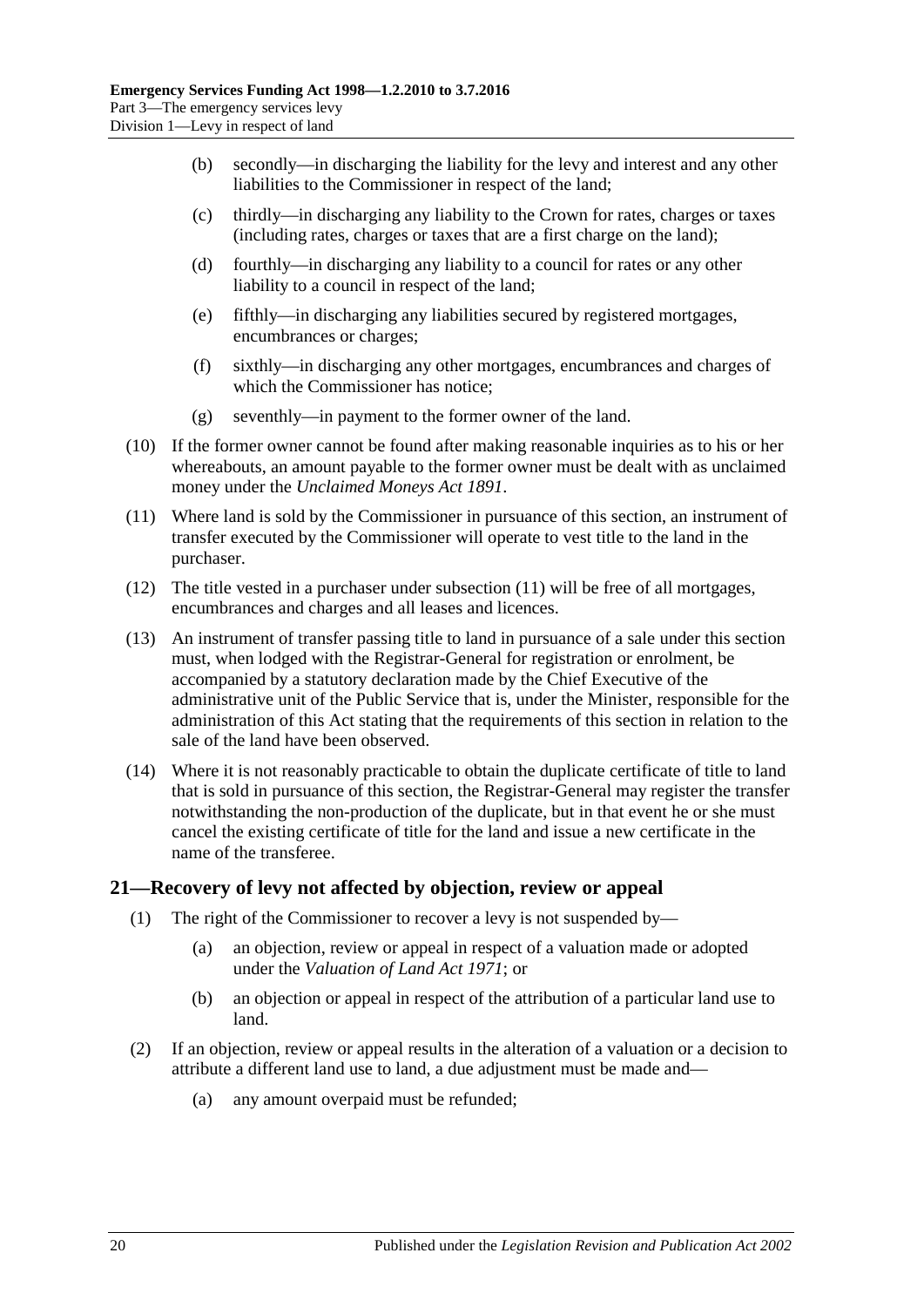- <span id="page-20-5"></span>(b) any additional amount payable on account of an alteration of the valuation or decision may be recovered as an unpaid levy (but action to recover any such amount must not be taken until at least 30 days have expired from the date on which notification of the alteration is given to the person who initiated the objection, review or appeal);
- <span id="page-20-6"></span>(c) interest accrues on a daily basis on an amount to be refunded under [paragraph](#page-19-2) (a) from the day on which the levy to which the objection, review or appeal relates was assessed as being payable or from the day on which the levy was paid, whichever is the later, until the day the amount is refunded or otherwise applied;
- <span id="page-20-7"></span>(d) interest accrues on an unpaid amount referred to in [paragraph](#page-20-5) (b) from the expiration of 30 days from the day on which notification of the alteration or decision referred to in [paragraph](#page-20-5) (b) was given to the person who initiated the objection, review or appeal until the day the amount is paid;
- (e) the interest rates that apply under this subsection are—
	- (i) for the purposes of [paragraph](#page-20-6) (c)—the market rate (within the meaning of section 26 of the *[Taxation Administration Act](http://www.legislation.sa.gov.au/index.aspx?action=legref&type=act&legtitle=Taxation%20Administration%20Act%201996) 1996*); and
	- (ii) for the purposes of [paragraph](#page-20-7) (d)—the interest rate applying for the time being under [section](#page-14-4) 17J.

#### <span id="page-20-0"></span>**22—Arrangements for payment of levy**

- (1) The Commissioner may extend the time for payment of a levy and may accept the payment of a levy by instalments.
- (2) A decision of the Commissioner under this section may be made subject to conditions (for example, as to the payment of interest) determined by the Commissioner.

#### <span id="page-20-1"></span>**22A—Decisions non-reviewable**

A decision under this Subdivision is a non-reviewable decision.

#### <span id="page-20-2"></span>**22B—No statute of limitation to apply**

No statute of limitation bars or affects any action or remedy for recovery by the Commissioner of an amount assessed as being payable under this Division.

## <span id="page-20-3"></span>**Subdivision 5—Investigation**

## <span id="page-20-4"></span>**22C—Power to require information, instruments or records or attendance for examination**

- (1) The Commissioner may, for a purpose related to the administration or enforcement of this Division, by written notice served on a person, require the person—
	- (a) to provide to the Commissioner (either orally or in writing) information that is described in the notice; or
	- (b) to attend and give evidence before the Commissioner or an authorised officer; or
	- (c) to produce to the Commissioner an instrument or record in the person's custody or control that is described in the notice.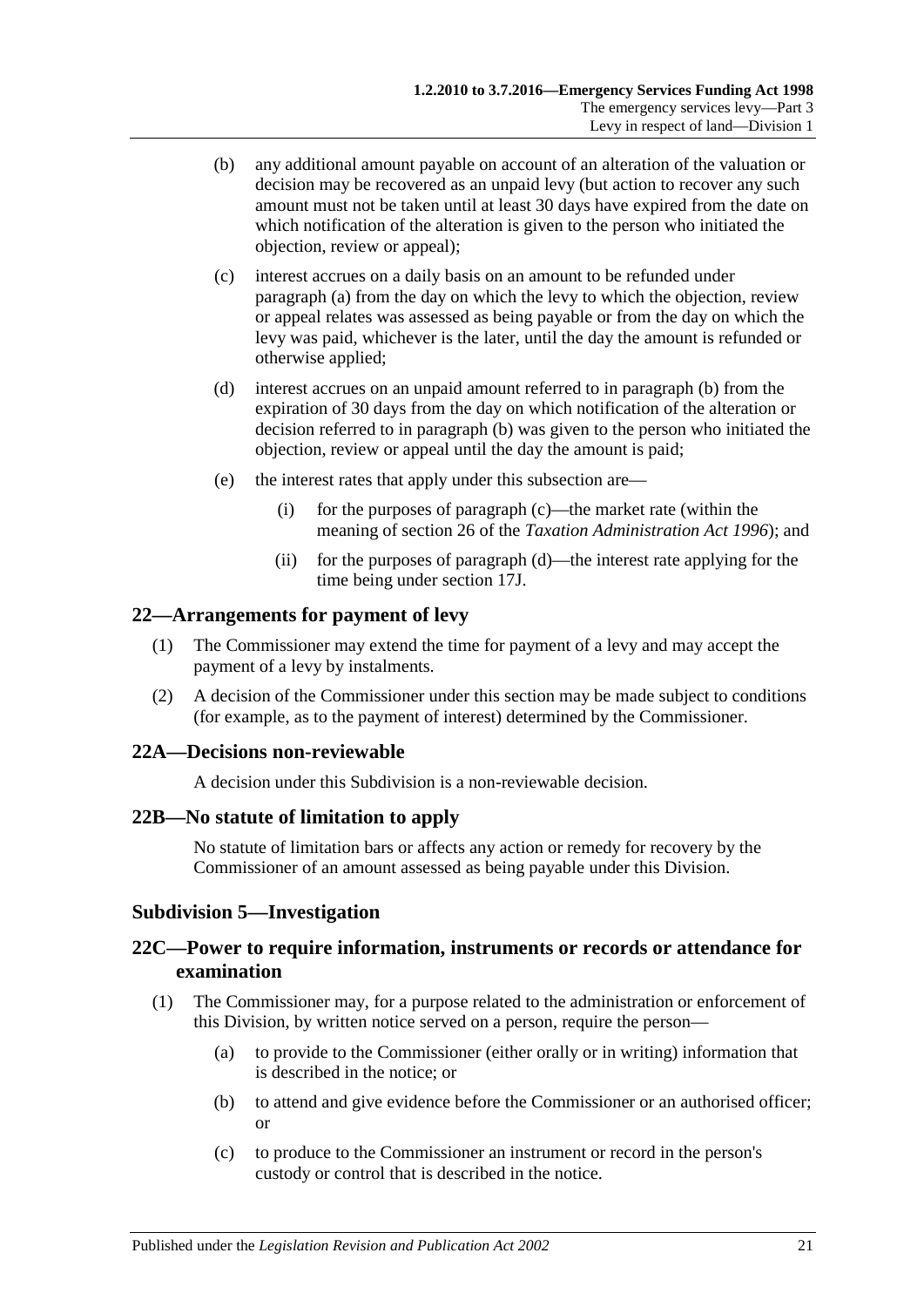- (2) The Commissioner must, if the requirement is made of a person to determine that person's liability to pay a levy under this Division, indicate in the notice that the requirement is made for that purpose, but the Commissioner is not otherwise required to identify a person in relation to whom any information, evidence, instrument or record is required under this section.
- (3) The Commissioner may require that information or evidence be provided or given under this section on oath, or in the form of, or verified by, a statutory declaration.
- (4) If a person, without reasonable excuse, refuses or fails—
	- (a) to comply with the requirements of a notice under this section within the period specified in the notice or a further period allowed by the Commissioner; or
	- (b) to comply with any other requirement of the Commissioner as to the giving of evidence or the manner in which information or evidence is to be provided or given under this section,

the person is guilty of an offence.

Maximum penalty: \$10 000.

(5) A requirement under this section is a non-reviewable decision.

#### <span id="page-21-0"></span>**22D—Powers of entry and inspection**

- (1) An authorised officer may, for a purpose related to the administration or enforcement of this Division—
	- (a) enter and remain on premises; and
	- (b) require any person on the premises to answer questions or otherwise furnish information; and
	- (c) require any person on the premises to produce any instrument or record in the person's custody or control (including a written record that reproduces in an understandable form information stored by computer, microfilm or other means or process); and
	- (d) require the owner or occupier of the premises to provide the authorised officer with such assistance and facilities as is or are reasonably necessary to enable the authorised officer to exercise powers under this Subdivision; and
	- (e) seize and remove any instrument or record on behalf of the Commissioner.
- (2) Entry may be made at any reasonable time.
- (3) An authorised officer must, at the request of a person in relation to whom the authorised officer intends to exercise powers under this section, produce the officer's identity card for the inspection of the person.

#### <span id="page-21-1"></span>**22E—Use and inspection of instruments or records produced or seized**

(1) This section applies to an instrument or record that has been produced to the Commissioner or seized and removed by an authorised officer.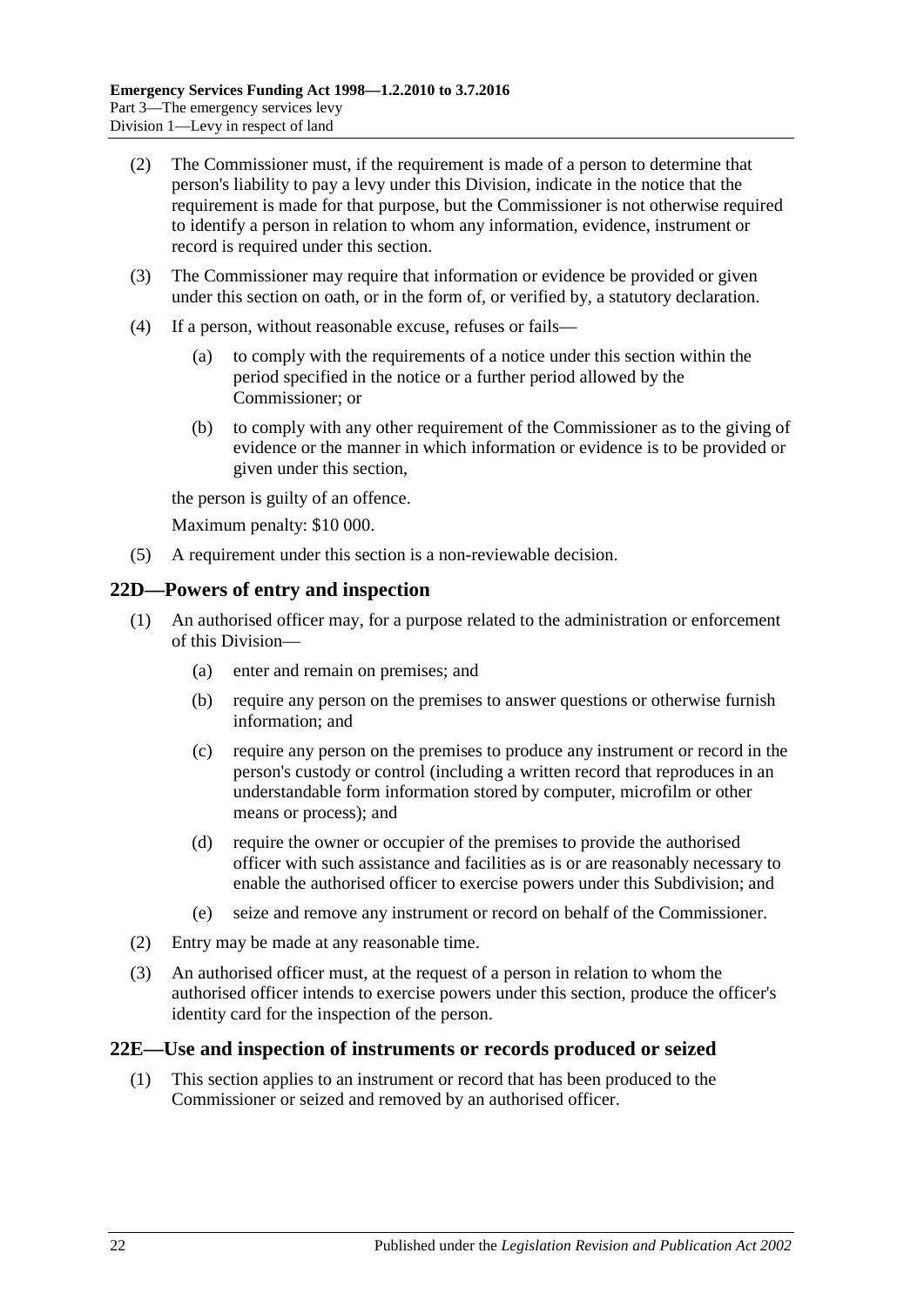- <span id="page-22-2"></span>(2) An instrument or record to which this section applies may be retained for the purpose of enabling the instrument or record to be inspected and enabling copies of, or extracts or notes from, the instrument or record to be made or taken by or on behalf of the Commissioner.
- <span id="page-22-3"></span>(3) However, if the instrument or record is required by the Commissioner as evidence for the purposes of legal proceedings, the instrument or record may be retained until the proceedings are finally determined.
- (4) The Commissioner must permit a person who would be entitled to inspect the instrument or record if it were not in the possession of the Commissioner to inspect the instrument or record at any reasonable time.
- (5) Nothing in this section prejudices a lien a person has on the instrument or record.
- (6) A decision under [subsection](#page-22-2) (2) or [\(3\)](#page-22-3) is a non-reviewable decision.

## <span id="page-22-0"></span>**22F—Self-incrimination**

- (1) A person is not excused from answering a question, providing information or producing an instrument or record, when required to do so under this Subdivision, on the ground that to do so might tend to incriminate the person or make the person liable to a penalty.
- (2) However, if the person objects to answering the question, providing the information or producing the instrument or record on that ground, the answer, information, instrument or record is not admissible against the person in criminal proceedings other than—
	- (a) proceedings for an offence with respect to false or misleading statements, information or records; or
	- (b) proceedings for an offence in the nature of perjury.

#### <span id="page-22-1"></span>**22G—Hindering or obstructing authorised officers etc**

- (1) A person who—
	- (a) hinders or obstructs an authorised officer in the exercise of a power under this Subdivision; or
	- (b) without reasonable excuse, refuses or fails to comply with a requirement of an authorised officer under this Subdivision,

is guilty of an offence.

Maximum penalty: \$10 000.

- (2) A person is not guilty of an offence under this section arising from the entry of an authorised officer onto premises unless it is established that, at the material time, the authorised officer—
	- (a) identified himself or herself as an authorised officer; and
	- (b) warned the person that a refusal or failure to comply with the requirement constituted an offence.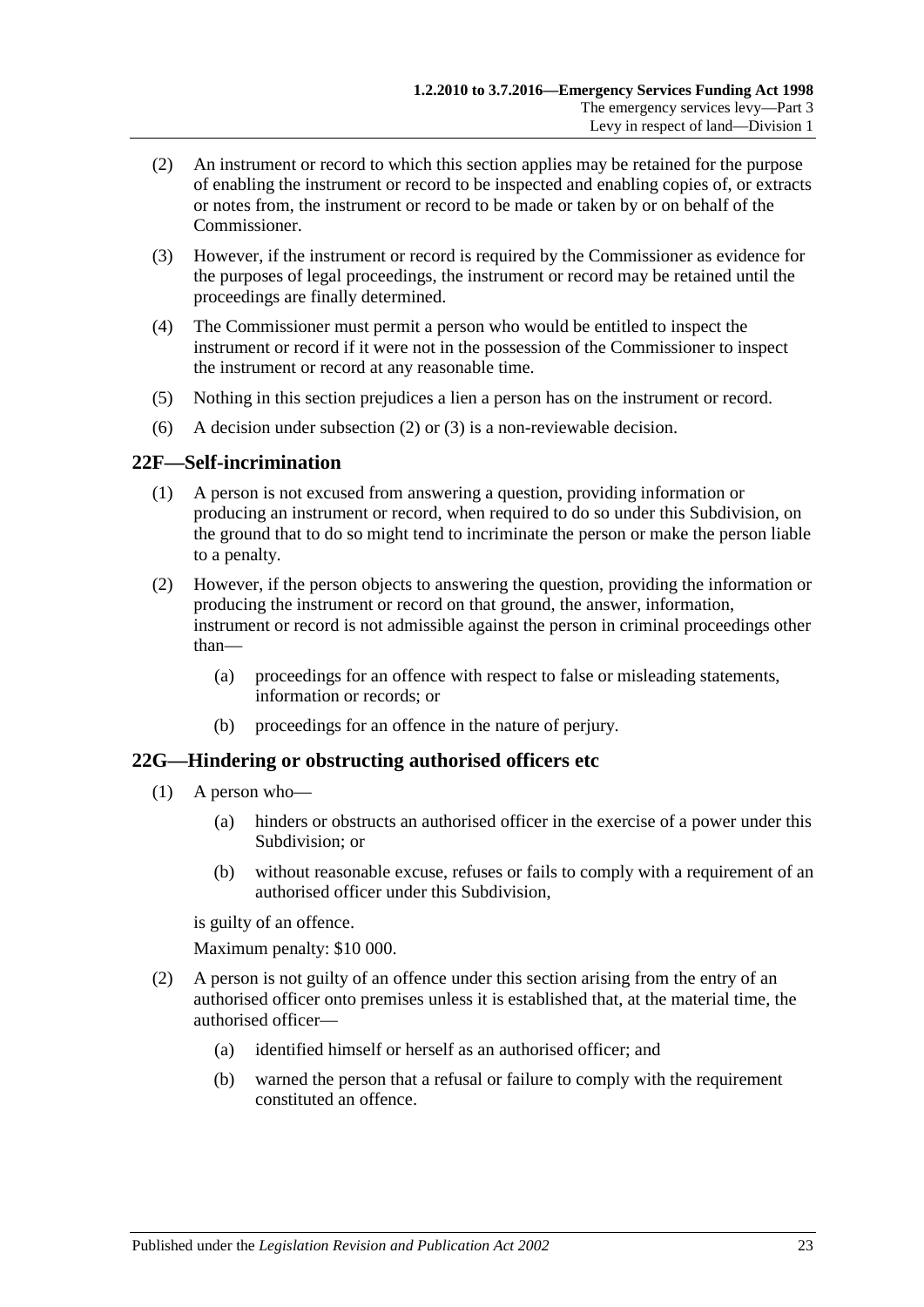## <span id="page-23-0"></span>**Subdivision 6—Secrecy**

#### <span id="page-23-1"></span>**22H—Relevant persons**

In this Subdivision—

*relevant person* means a person who is or has been engaged (whether as an officer or employee or otherwise) in the administration or enforcement of this Division.

#### <span id="page-23-2"></span>**22I—Prohibition of certain disclosures by relevant persons**

A relevant person must not disclose information obtained under or in relation to the administration or enforcement of this Division, except as permitted by this Subdivision.

Maximum penalty: \$10 000.

#### <span id="page-23-3"></span>**22J—Permitted disclosure in particular circumstances or to particular persons**

A relevant person may disclose information obtained under or in relation to the administration or enforcement of this Division—

- (a) with the consent of the person to whom the information relates or at the request of a person acting on behalf of the person to whom the information relates; or
- <span id="page-23-6"></span>(b) in connection with the administration or enforcement of this Division, a taxation law (within the meaning of the *[Taxation Administration Act](http://www.legislation.sa.gov.au/index.aspx?action=legref&type=act&legtitle=Taxation%20Administration%20Act%201996) 1996*), the *[Petroleum Products Regulation Act](http://www.legislation.sa.gov.au/index.aspx?action=legref&type=act&legtitle=Petroleum%20Products%20Regulation%20Act%201995) 1995*, the *[First Home Owner Grant](http://www.legislation.sa.gov.au/index.aspx?action=legref&type=act&legtitle=First%20Home%20Owner%20Grant%20Act%202000)  Act [2000](http://www.legislation.sa.gov.au/index.aspx?action=legref&type=act&legtitle=First%20Home%20Owner%20Grant%20Act%202000)* or a law of another Australian jurisdiction relating to taxation; or
- (c) for the purposes of legal proceedings under a law referred to in [paragraph](#page-23-6) (b) or reports of such proceedings; or
- (d) to the holder of an office or a body prescribed for the purposes of section 78(d) of the *[Taxation Administration Act](http://www.legislation.sa.gov.au/index.aspx?action=legref&type=act&legtitle=Taxation%20Administration%20Act%201996) 1996*.

## <span id="page-23-4"></span>**22K—Permitted disclosures of general nature**

The Commissioner may disclose information obtained under or in relation to the administration or enforcement of this Division that does not directly or indirectly identify a particular person.

## <span id="page-23-5"></span>**22L—Prohibition of disclosures by other persons**

A person other than a relevant person must not disclose information that—

- (a) has been obtained (whether properly or improperly and whether directly or indirectly) from a relevant person; and
- (b) the relevant person obtained under or in relation to this Division,

unless—

(c) the disclosure is of a kind that a person engaged (whether as an officer or employee or otherwise) in the administration or enforcement of this Act would be permitted to make under this Subdivision; or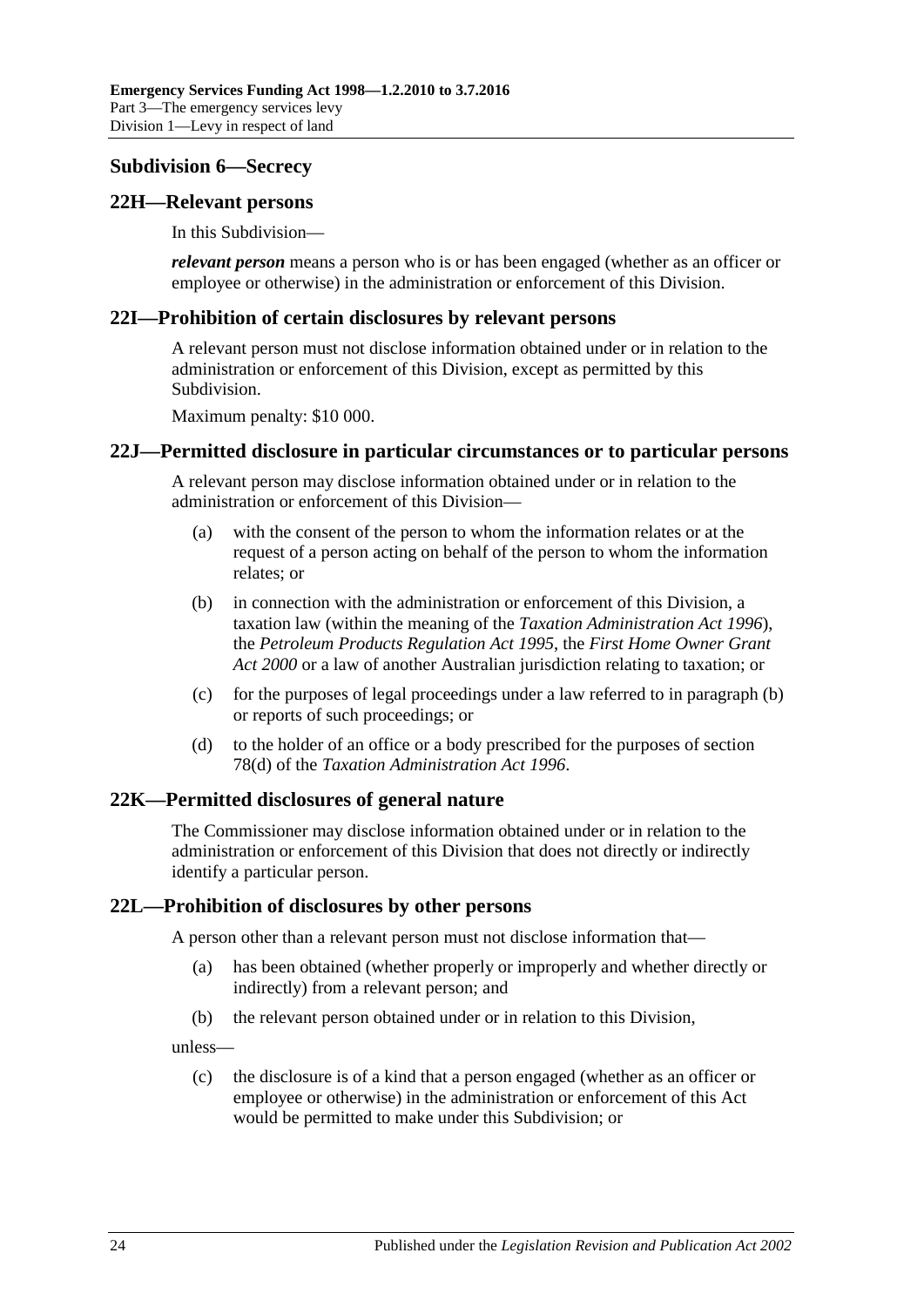- (d) if the person is the holder of an office or a body prescribed for the purposes of section 78(d) of the *[Taxation Administration Act](http://www.legislation.sa.gov.au/index.aspx?action=legref&type=act&legtitle=Taxation%20Administration%20Act%201996) 1996*—the disclosure is made in connection with the performance of functions conferred or imposed on the person under a law of this jurisdiction or another Australian jurisdiction (including for the purposes of legal proceedings connected with the performance of such functions); or
- (e) the disclosure is made with the consent of the Commissioner.

Maximum penalty: \$10 000.

## <span id="page-24-0"></span>**22M—Restriction on power of courts to require disclosure**

A court does not have power to require a disclosure of information contrary to this Subdivision.

## <span id="page-24-1"></span>**Division 2—Levy in respect of vehicles and vessels**

## <span id="page-24-2"></span>**23—Liability for levy**

- (1) A person who wishes to register, or renew the registration of, a motor vehicle under the *[Motor Vehicles Act](http://www.legislation.sa.gov.au/index.aspx?action=legref&type=act&legtitle=Motor%20Vehicles%20Act%201959) 1959* must pay the emergency services levy imposed under this Division to the Registrar of Motor Vehicles when applying for the registration or the renewal of the registration.
- (2) A person who wishes to register, or renew the registration of, a vessel under the *[Harbors and Navigation Act](http://www.legislation.sa.gov.au/index.aspx?action=legref&type=act&legtitle=Harbors%20and%20Navigation%20Act%201993) 1993* must pay the emergency services levy imposed under this Division to the Chief Executive of the administrative unit of the Public Service that is, under a Minister, responsible for the administration of that Act when applying for the registration or the renewal of the registration.
- (3) Despite the provisions of the *[Motor Vehicles Act](http://www.legislation.sa.gov.au/index.aspx?action=legref&type=act&legtitle=Motor%20Vehicles%20Act%201959) 1959* or the *[Harbors and Navigation](http://www.legislation.sa.gov.au/index.aspx?action=legref&type=act&legtitle=Harbors%20and%20Navigation%20Act%201993)  Act [1993](http://www.legislation.sa.gov.au/index.aspx?action=legref&type=act&legtitle=Harbors%20and%20Navigation%20Act%201993)*, the registration of a motor vehicle or a vessel must not be granted or renewed under the relevant Act unless the emergency services levy has been paid.

## <span id="page-24-5"></span><span id="page-24-3"></span>**24—Declaring the amount of the levy**

- (1) The Governor may, by notice published in the Gazette on the recommendation of the Minister, declare the amount of the levy.
- <span id="page-24-4"></span>(2) The notice must—
	- (a) divide motor vehicles into the same classes as the Premium Class Code published by the Motor Accident Commission (as in force at the time of publication of the notice) and must specify the amount of the levy in respect of each class; and
	- (b) specify the amount of the levy in respect of vessels; and
	- (c) specify the financial year or financial years in relation to which the notice applies.
- (2a) The amount of the levy specified in the notice in respect of a particular class of motor vehicle will be the amount of the levy for the financial year or financial years in relation to which the notice applies despite any change in motor vehicle classifications under the Premium Class Code referred to in [subsection](#page-24-4) (2)(a).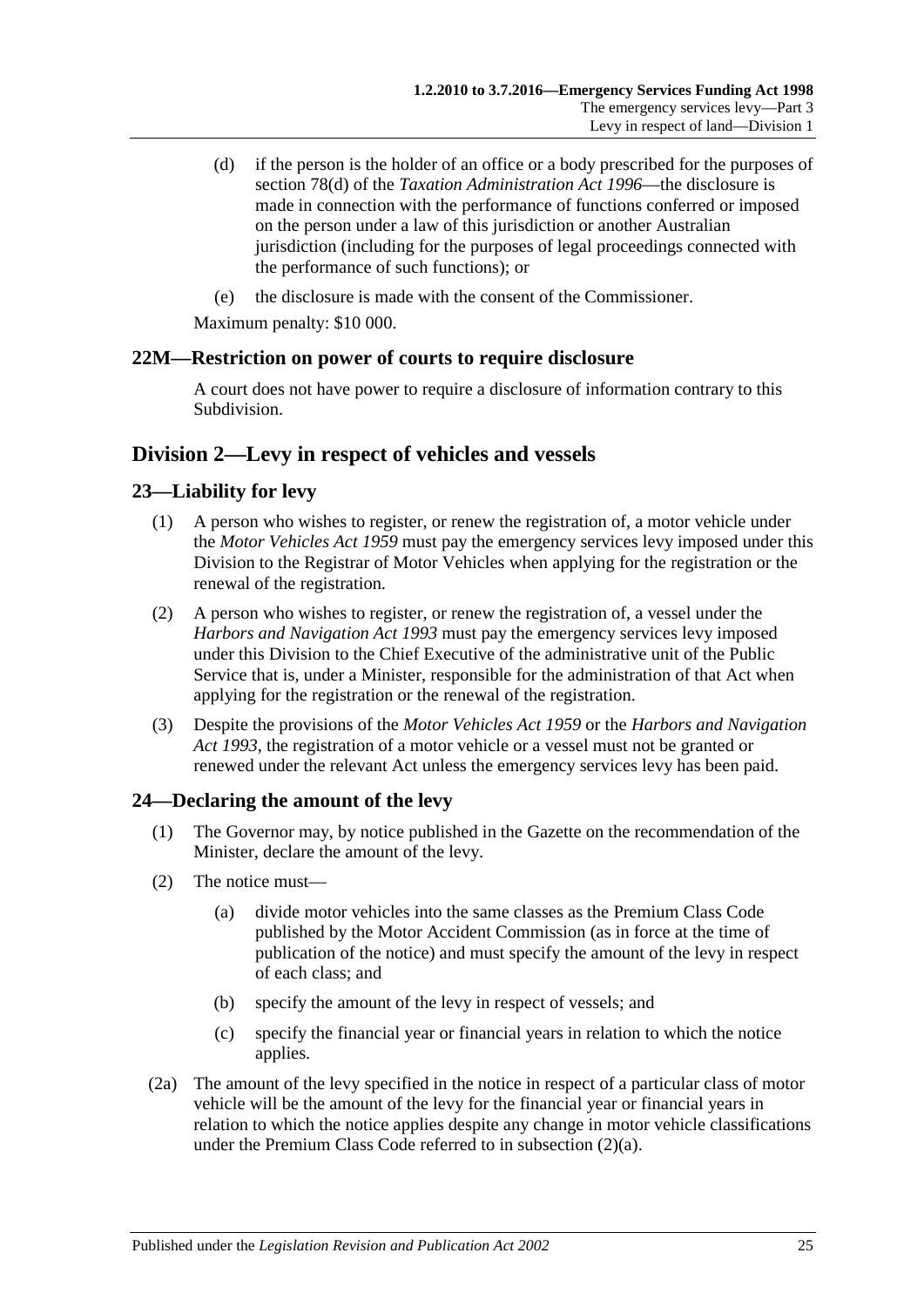- (3) The notice may declare the amount of the levy in respect of one, or two or more, financial years specified in the notice.
- (4) The notice must be published before the commencement of the financial year or financial years in relation to which it will apply.
- (5) Where the period of registration in relation to which the levy is payable is the whole of a particular financial year, the amount payable is the amount of the levy for that year.
- (6) Where the period of registration in relation to which the levy is payable falls wholly within, but is less than, the period of a financial year, the amount payable is the appropriate proportion of the levy for that year.
- (7) Where the period of registration in relation to which the levy is payable falls partly in one financial year and partly in a subsequent financial year or years, the levy will be made up of the appropriate proportion of the levy payable in respect of each year (the amount payable on registration will be determined on the assumption that the amount of the levy to be declared in respect of a subsequent year or years will be the same as the levy declared in respect of the year in which the period of registration commences).
- (8) After the first notice declaring a levy under [subsection](#page-24-5) (1) has been published in the Gazette, the Governor must not declare a further levy under that subsection in respect of a subsequent year or years unless—
	- (a) the amount of the levy declared in respect of each class of motor vehicle and in respect of vessels is the same as, or less than, the amount of the levy declared by the first notice; or
	- (b) the notice declaring the levy has been authorised by a resolution passed by both Houses of Parliament.

## <span id="page-25-2"></span><span id="page-25-0"></span>**25—Exemption by Minister**

- (1) The Minister may, by notice published in the Gazette, exempt motor vehicles or vessels of a class specified in the notice from the imposition of a levy under this Division.
- (2) A notice under [subsection](#page-25-2) (1) may be varied or revoked by the Minister by subsequent notice published in the Gazette.

## <span id="page-25-1"></span>**26—Objection to classification of vehicle**

- (1) A person who is liable to pay a levy in respect of a vehicle may object to the classification of the vehicle by the Minister.
- (2) The objection must—
	- (a) be in writing; and
	- (b) set out—
		- (i) the grounds of the objection; and
		- (ii) the classification that is, in the objector's opinion, the correct classification of the vehicle; and
	- (c) be served on the Minister.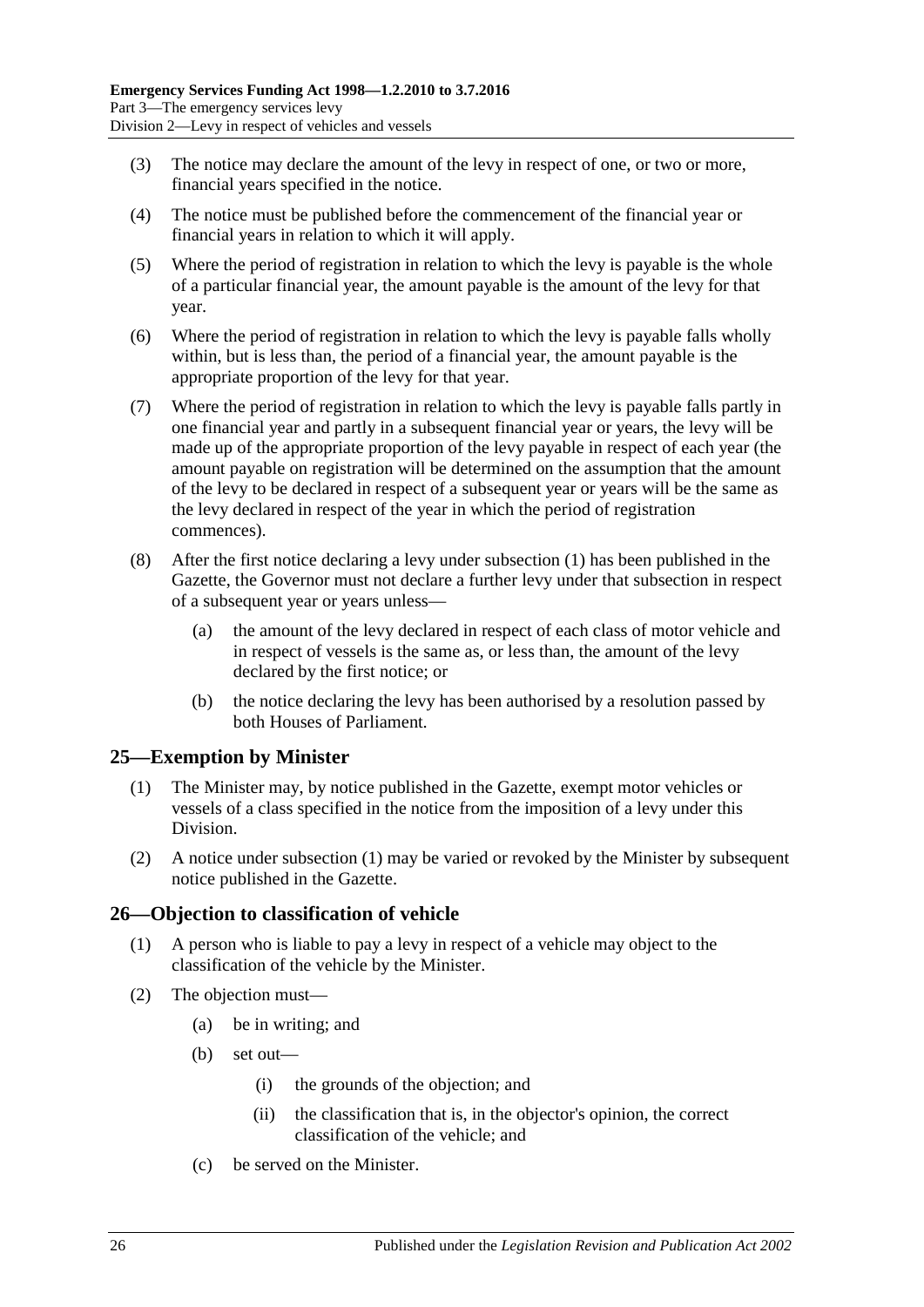- (3) The Minister may decide any such objection as he or she thinks fit and must notify the objector in writing of his or her decision and the reasons for it.
- (4) If the objector is dissatisfied with the Minister's decision, he or she may appeal against the decision to the Administrative and Disciplinary Division of the District Court.
- (5) Except as provided by this section, the classification of a vehicle under this Division cannot be challenged.
- (6) An objection under this section does not affect the requirement that the levy must be paid at the time of the application for the registration, or renewal of registration, of the vehicle.
- <span id="page-26-5"></span><span id="page-26-4"></span>(7) If an objection has been served on the Minister before the application for registration or renewal of registration is made and the objection results in the alteration of the classification of the vehicle—
	- (a) any amount overpaid must be refunded;
	- (b) any additional amount payable on account of the reclassification may be recovered as unpaid levy (but action to recover any such amount must not be taken until at least 30 days have expired from the date on which notification of the alteration is given to the person who initiated the objection);
	- (c) interest accrues on an amount to be refunded under [paragraph](#page-26-4) (a) and on an unpaid amount referred to in [paragraph](#page-26-5) (b) in accordance with the regulations.

## <span id="page-26-0"></span>**27—Payment of levy into Fund**

- (1) Subject to [subsection](#page-26-6) (2), the Registrar of Motor Vehicles and the Chief Executive of the administrative unit of the Public Service that is, under a Minister, responsible for the administration of the *[Harbors and Navigation Act](http://www.legislation.sa.gov.au/index.aspx?action=legref&type=act&legtitle=Harbors%20and%20Navigation%20Act%201993) 1993* must pay money received in payment of the levy under this Division into the Fund.
- <span id="page-26-6"></span>(2) Money received in payment of the levy may, instead of being paid into the Fund, be applied towards payment of any refund required to be paid under this Division.

## <span id="page-26-1"></span>**Part 4—The Community Emergency Services Fund**

## <span id="page-26-2"></span>**28—The Community Emergency Services Fund**

- (1) The Community Emergency Services Fund is established.
- (2) The Fund is subject to the management and control of the Minister.
- (3) The Fund consists of—
	- (a) the emergency services levy paid into the Fund under [Part 3;](#page-4-1) and
	- (ab) money to be paid into the Fund by the Treasurer pursuant to this Act; and
	- (b) interest and accretions arising from investment of the Fund.
- <span id="page-26-3"></span>(4) The Minister may only apply the Fund in one or more of the following ways:
	- (a) in payment to—
		- (i) the South Australian Country Fire Service; or
		- (ii) the South Australian Metropolitan Fire Service; or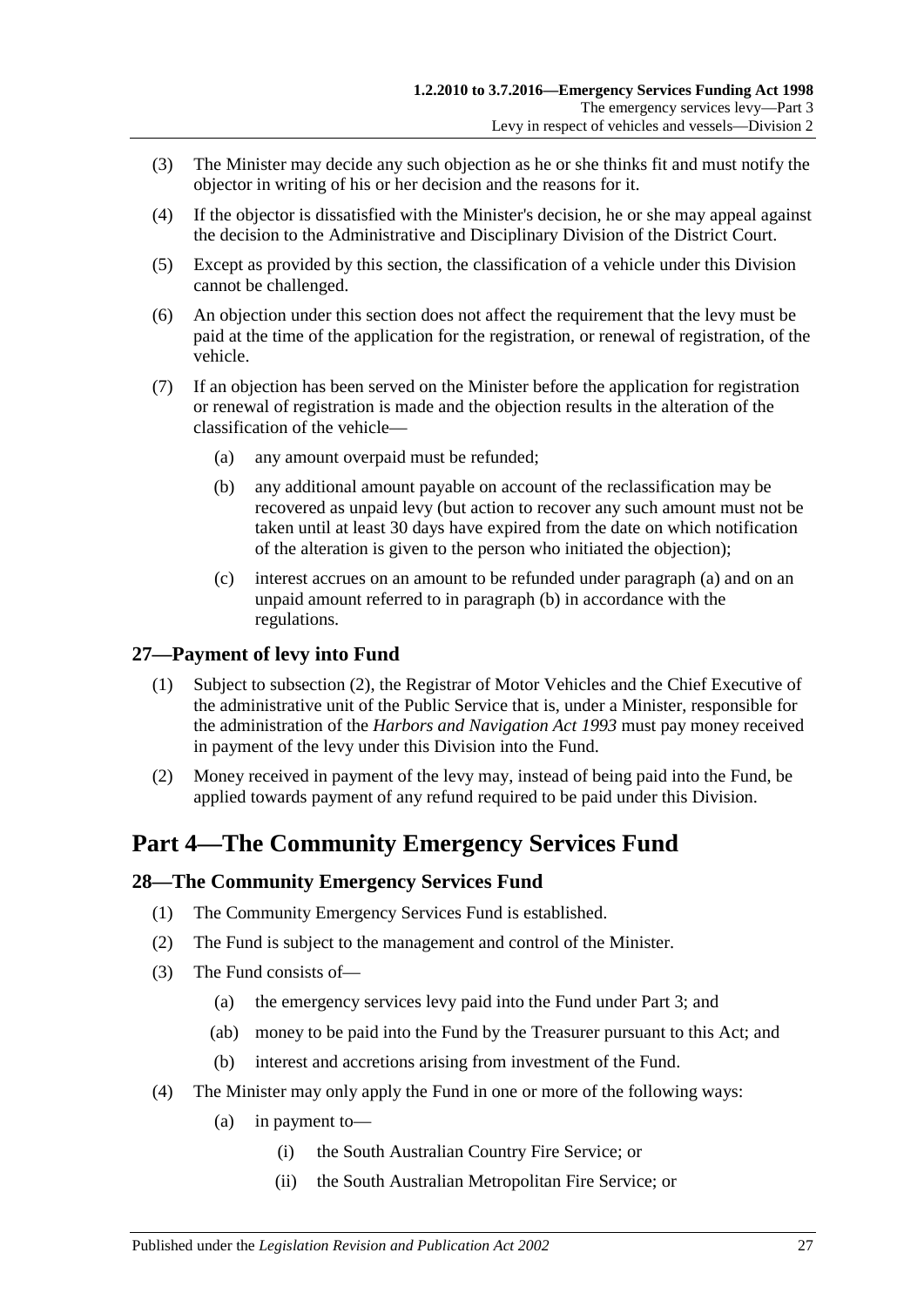- (iii) the South Australian State Emergency Service; or
- (iv) the Surf Life Saving Association of South Australia Incorporated; or
- (v) a body or organisation that is a member of Volunteer Marine Rescue S.A. Incorporated; or
- (vi) any other person or organisation (whether an agency or instrumentality of the Crown or not),

for the provision of emergency services;

- (ab) in payment to the South Australian Fire and Emergency Services Commission;
- <span id="page-27-4"></span>(b) for any purpose for, or relating to, the prevention of circumstances in which emergency services are likely to be required;
- (c) without limiting [paragraph](#page-27-4) (b), for any purpose of or relating to education as to, or research into—
	- (i) the prevention of circumstances in which emergency services are likely to be required; or
	- (ii) the strategies and procedures for dealing with emergencies when they arise and for dealing with the harmful effects of emergencies; or
	- (iii) the factors that give rise to emergencies;
- (d) in payment of the costs of, or relating to, the administration of this Act.

#### <span id="page-27-0"></span>**29—Investment of the Fund**

The Minister may invest any of the money of the Fund that is not immediately required for the purposes of this Act in such manner as is approved by the Treasurer.

#### <span id="page-27-1"></span>**30—Accounts**

The Minister must keep proper accounts of receipts and payments in relation to the Fund.

## <span id="page-27-2"></span>**Part 5—Miscellaneous**

## <span id="page-27-3"></span>**31—Delegation**

- (1) The Minister or the Commissioner may delegate a power, function or duty vested in or conferred on the Minister or the Commissioner (as the case may be) under this Act—
	- (a) to a particular person or body; or
	- (b) to the person for the time being occupying a particular office or position.
- (2) A power, function or duty delegated under this section may, if the instrument of delegation so provides, be further delegated.
- (3) A delegation—
	- (a) must be by instrument in writing; and
	- (b) may be absolute or conditional; and
	- (c) does not derogate from the power of the delegator to act in a matter; and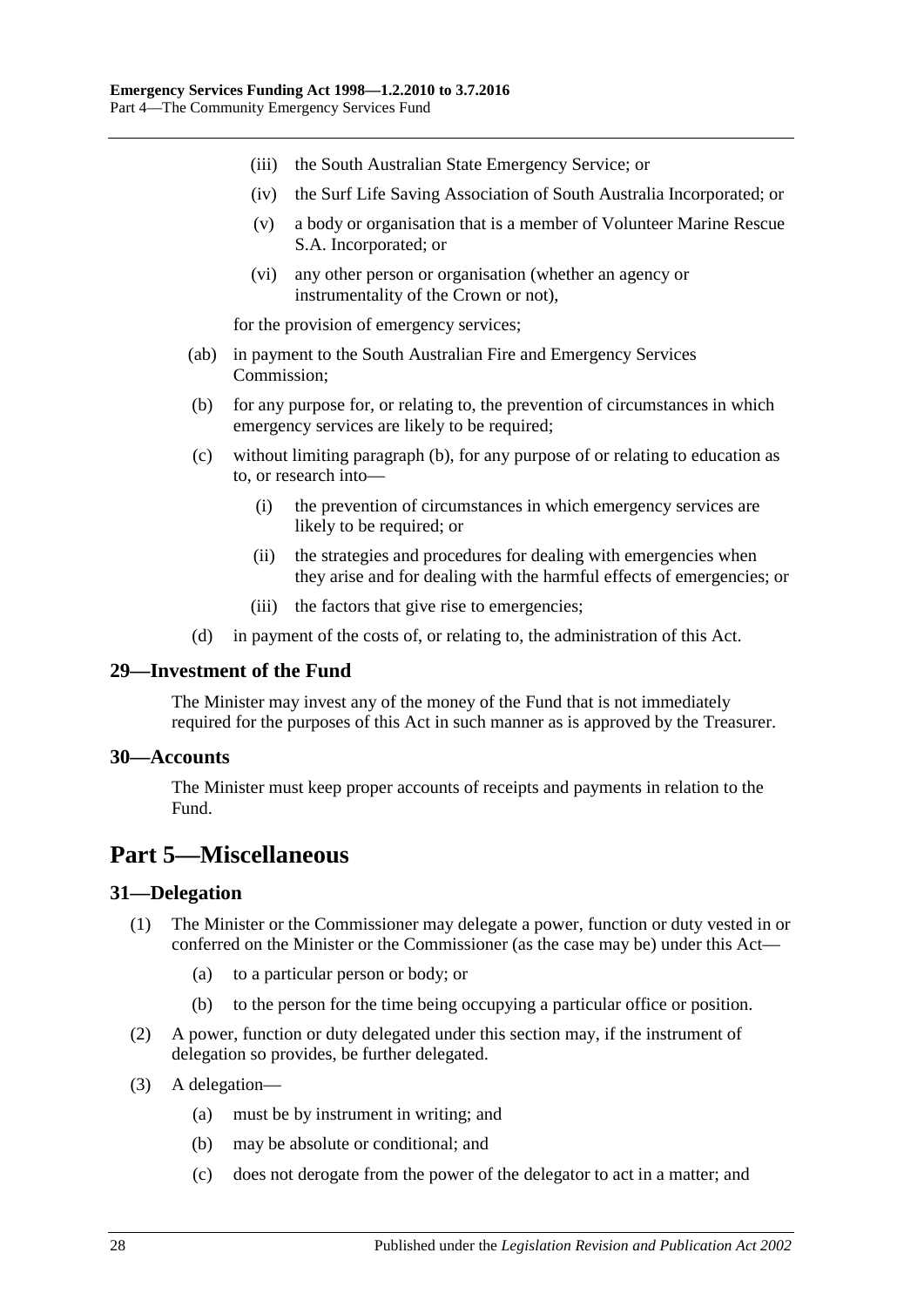(d) is revocable at will by the delegator.

#### <span id="page-28-0"></span>**31A—Evidence**

Section 115 of the *[Taxation Administration Act](http://www.legislation.sa.gov.au/index.aspx?action=legref&type=act&legtitle=Taxation%20Administration%20Act%201996) 1996* applies for the purposes of this Act as if—

- (a) this Act were a taxation law for the purposes of that Act; and
- (b) an assessment under this Act of a person's liability to pay a levy (including interest and a penalty levy under [Part 3 Division 1\)](#page-4-2) were an assessment by the Commissioner under that Act of the tax liability of a person; and
- (c) a reference in that section to the Commissioner included a reference to the Minister.

#### <span id="page-28-1"></span>**32—Service of notices**

- (1) Where this Act requires or authorises a notice to be served on the Minister or the Commissioner, the notice may—
	- (a) be left at the office of the Minister or the Commissioner (as required) with a person apparently over the age of 16 years; or
	- (b) be sent by post or facsimile transmission to the office of the Minister or the Commissioner (as required).
- (2) Where this Act requires or authorises a notice to be served on, or given to, any other person, the notice may—
	- (a) be served on, or given to, the person or an agent of the person; or
	- (b) be left for the person at his or her place of residence or business with someone apparently over the age of 16 years; or
	- (c) be sent by post to the person or an agent of the person at his or her last known address; or
	- (d) be sent to the person by any form of electronic transmission (including facsimile transmission) indicated by the person as being an available means of service; or
	- (e) be left in a conspicuous place on the land to which the notice relates.
- (3) If the notice is to be served on or given to a company or registered body within the meaning of the *Corporations Act 2001* of the Commonwealth, the notice may be served on that company or registered body in accordance with section 109X or 601CX of that Act, as the case requires.

## <span id="page-28-3"></span><span id="page-28-2"></span>**33—Remission of levies by regulation**

- (1) The Governor may, on the recommendation of the Minister, make regulations for a remission or remissions in respect of one or both of the levies, or part of one or both of the levies, imposed under this Act for the benefit of—
	- (a) persons who are entitled to pensions, benefits, allowances or other payments under the *Social Security Act 1991* of the Commonwealth; or
	- (b) charitable organisations; or
	- (c) persons who are suffering financial hardship; or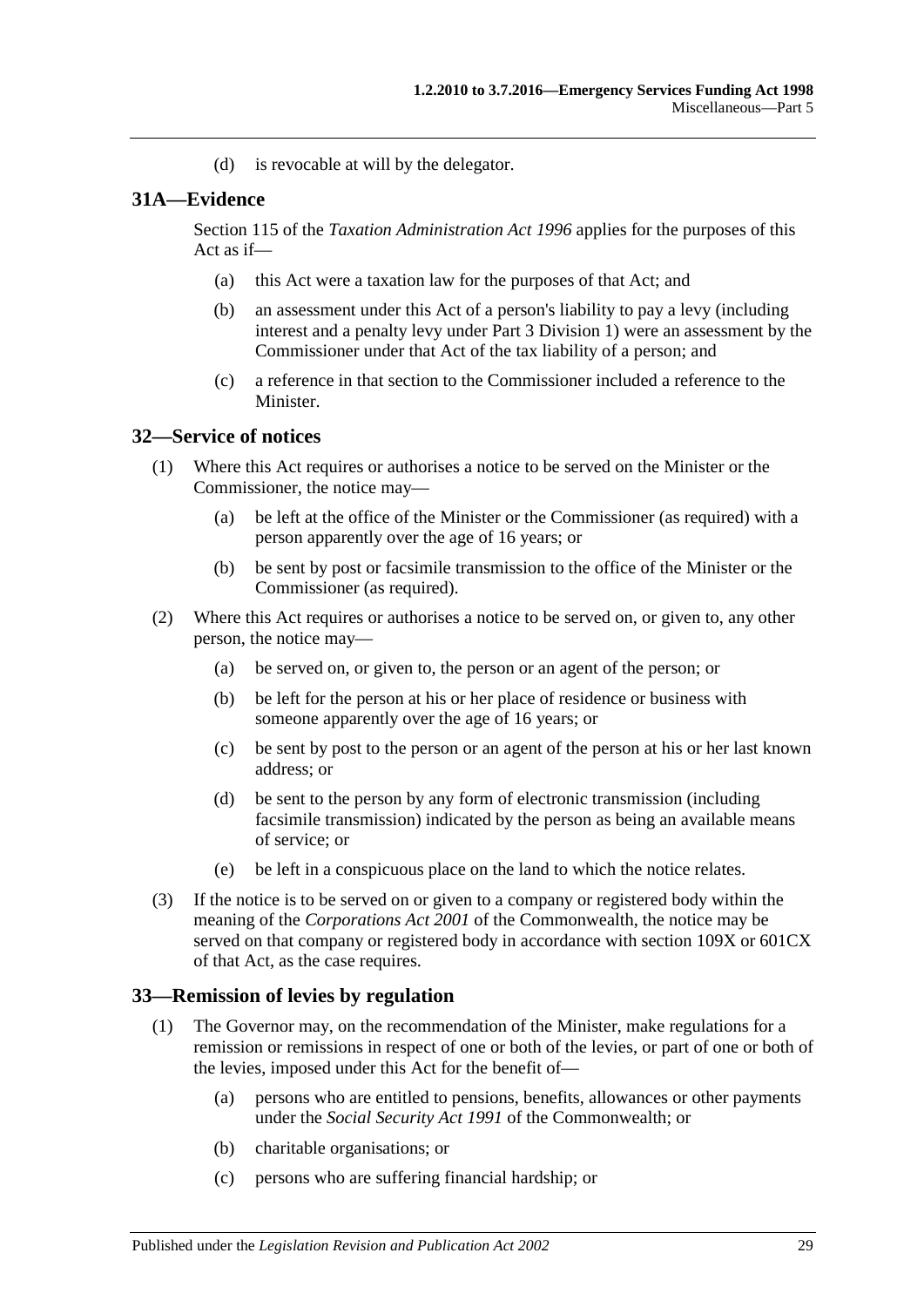- (d) other persons or bodies of a class prescribed by the regulations.
- (2) The Minister must in each year, before making a recommendation to the Governor as to the levies to be declared under this Act, consider whether he or she should make a recommendation to the Governor under [subsection](#page-28-3) (1) as to the making or varying of regulations under this section.
- (3) A regulation under this section may be brought into operation on a date specified in the regulation that is earlier than the date of its publication in the Gazette.
- <span id="page-29-4"></span>(4) The Minister must determine the aggregate amount of the levy remitted under this section in respect of each financial year.
- (5) The Treasurer must pay in accordance with the regulations from the Consolidated Account (which is appropriated to the necessary extent) for the purpose of remissions under this section an amount equivalent to the amount determined under [subsection](#page-29-4) (4).

#### <span id="page-29-5"></span><span id="page-29-0"></span>**33A—Recouping money lost on aggregation of non contiguous land**

- (1) The Commissioner must, in respect of each financial year, determine the amount by which money received in payment of the levy under [Part 3 Division 1](#page-4-2) is reduced as a result of the aggregation of land for the purposes of [section](#page-4-8)  $5(2)(c)$ .
- (2) The Treasurer must pay into the Fund in each financial year from the Consolidated Account (which is appropriated to the necessary extent) an amount equivalent to the amount determined under [subsection](#page-29-5) (1) in respect of that year.

#### <span id="page-29-1"></span>**34—Regulations**

The Governor may make such regulations as are contemplated by this Act or as are necessary or expedient for the purposes of this Act.

## <span id="page-29-2"></span>**Schedule 1—Emergency services areas**

## <span id="page-29-3"></span>**1—Greater Adelaide**

Greater Adelaide is the combined areas of the following councils:

Corporation of the City of Adelaide

Adelaide Hills Council

Alexandrina Council

The Barossa Council

Corporation of the City of Burnside

Corporation of the City of Campbelltown

City of Charles Sturt

Corporation of the Town of Gawler

City of Holdfast Bay

Corporation of the City of Marion

Corporation of the City of Mitcham

District Council of Mount Barker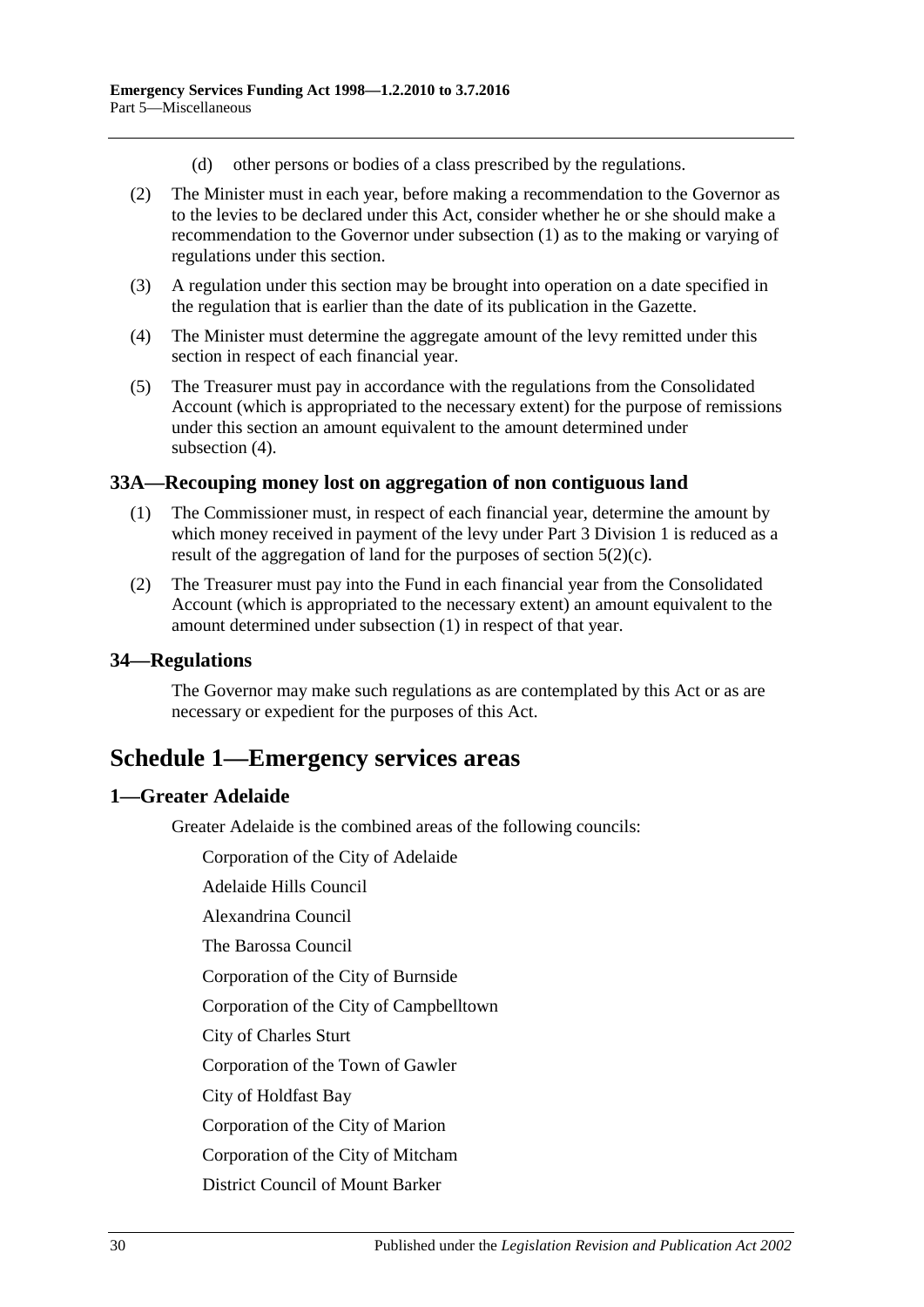- City of Norwood, Payneham and St. Peters
- City of Onkaparinga
- City of Playford
- City of Port Adelaide Enfield
- Corporation of the City of Prospect
- Corporation of the City of Salisbury
- Corporation of the City of Tea Tree Gully
- Corporation of the City of Unley
- District Council of Victor Harbor
- Corporation of the Town of Walkerville
- City of West Torrens
- District Council of Yankalilla

## <span id="page-30-0"></span>**2—Regional Area 1**

Regional area 1 is comprised of the following cities and towns:

Berri Ceduna Clare Kadina Loxton Millicent Mt Gambier Murray Bridge Naracoorte Port Augusta Port Lincoln Port Pirie Renmark Whyalla

## <span id="page-30-1"></span>**Schedule 2—Transitional provisions**

## <span id="page-30-3"></span><span id="page-30-2"></span>**4—Reimbursement by insurers to policy holders**

(1) Subject to [subclause](#page-31-2) (2), any amount that an insurer receives or recovers from a policy holder in respect of the insurer's purported liability under Part 3 of the *[Country Fires](http://www.legislation.sa.gov.au/index.aspx?action=legref&type=act&legtitle=Country%20Fires%20Act%201989)  Act [1989](http://www.legislation.sa.gov.au/index.aspx?action=legref&type=act&legtitle=Country%20Fires%20Act%201989)* or Part 6 of the *[South Australian Metropolitan Fire Service Act](http://www.legislation.sa.gov.au/index.aspx?action=legref&type=act&legtitle=South%20Australian%20Metropolitan%20Fire%20Service%20Act%201936) 1936* for a period occurring after 30 June 1999 must be reimbursed by the insurer to the policy holder.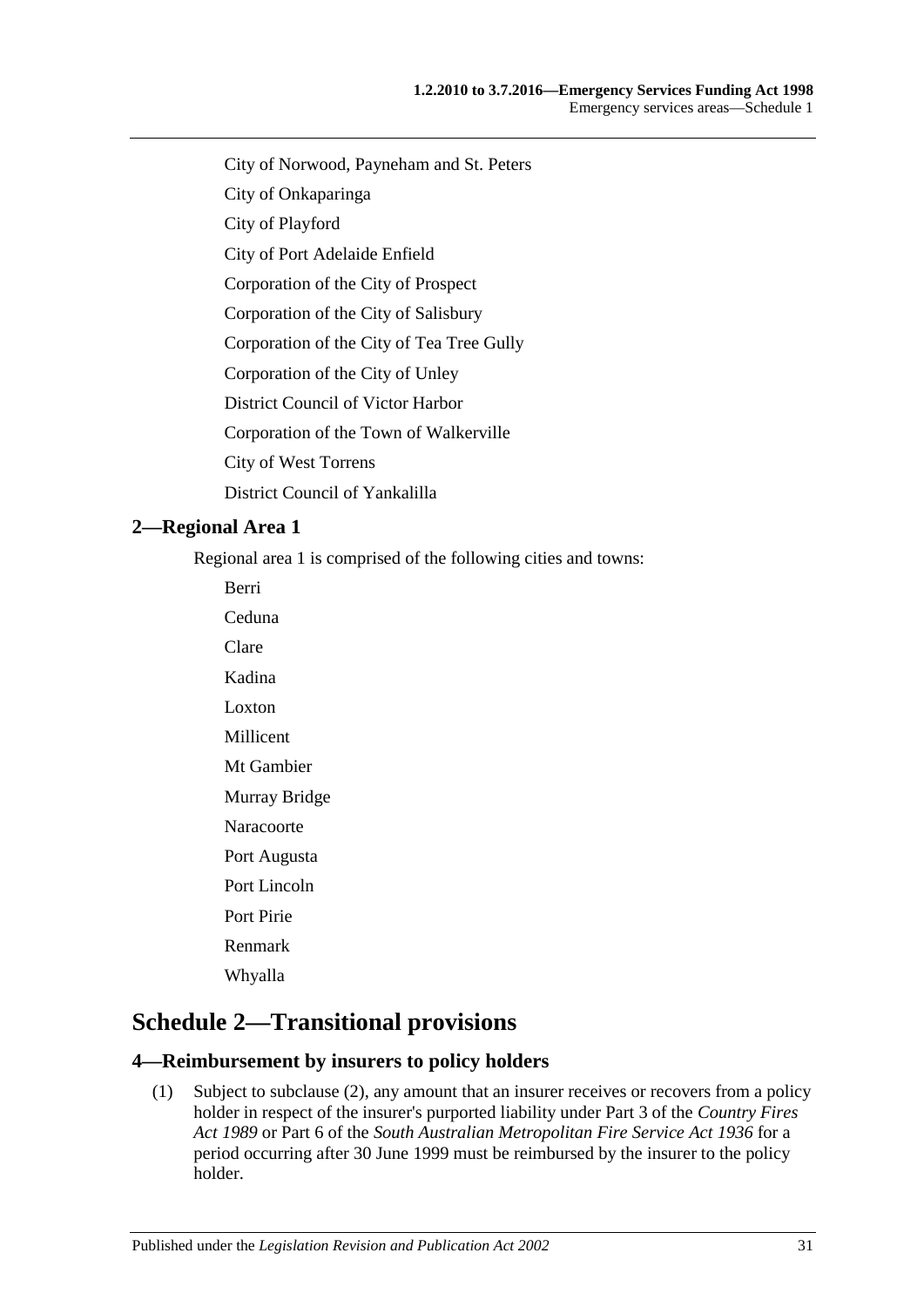- <span id="page-31-2"></span>(2) [Subclause](#page-30-3) (1) does not apply to an amount that is less than ten dollars.
- (3) The amounts that an insurer does not reimburse to policy holders by reason of [subclause](#page-31-2) (2) must be paid by the insurer into the Community Emergency Services Fund.
- (4) A policy holder may recover an amount due by an insurer under this clause as a debt.
- (5) In this clause—

*insurer* means—

- (a) in relation to the *[Country Fires Act](http://www.legislation.sa.gov.au/index.aspx?action=legref&type=act&legtitle=Country%20Fires%20Act%201989) 1989*—an insurer for the purposes of Part 3 of that Act;
- (b) in relation to the *[South Australian Metropolitan Fire Service Act](http://www.legislation.sa.gov.au/index.aspx?action=legref&type=act&legtitle=South%20Australian%20Metropolitan%20Fire%20Service%20Act%201936) 1936*—an insurance company for the purposes of Part 6 of that Act.

#### <span id="page-31-3"></span><span id="page-31-0"></span>**4A—Report on changes to insurance premiums**

- (1) The Commissioner for Consumer Affairs must, on or before 30 September 2000, forward to the Minister a report on the effect that the enactment of this Act has had on insurance premiums in the State in respect of the 1999/2000 financial year with particular reference to the extent to which savings afforded to insurers through the enactment of this Act have been passed on to policy holders.
- (2) The Minister must, within six sitting days after receiving the report required under [subclause](#page-31-3) (1), have copies of the report laid before both Houses of Parliament.

#### <span id="page-31-1"></span>**5—The Emergency Services Funding Transitional Advisory Committee**

- (1) The Emergency Services Funding Transitional Advisory Committee is established.
- (2) The Committee consists of six members appointed by the Minister of whom three have been nominated by the Local Government Association of South Australia.
- (3) The Minister will designate one of the members to preside at meetings of the Committee.
- (4) The term of office of members of the Committee is until the dissolution of the committee (see [subclause](#page-32-1) (15)).
- <span id="page-31-4"></span>(5) The Minister—
	- (a) may remove a member of the Committee who was not appointed on the nomination of the Local Government Association of South Australia on any ground that the Minister considers sufficient;
	- (b) must remove a member of the Committee appointed on the nomination of the Local Government Association of South Australia if requested to do so by the association.
- (6) The Local Government Association of South Australia may request the Minister to remove a member of the Committee appointed on its nomination on any ground that the association considers sufficient.
- (7) The office of a member of the Committee becomes vacant if the member—
	- (a) dies; or
	- (b) resigns by written notice to the Minister; or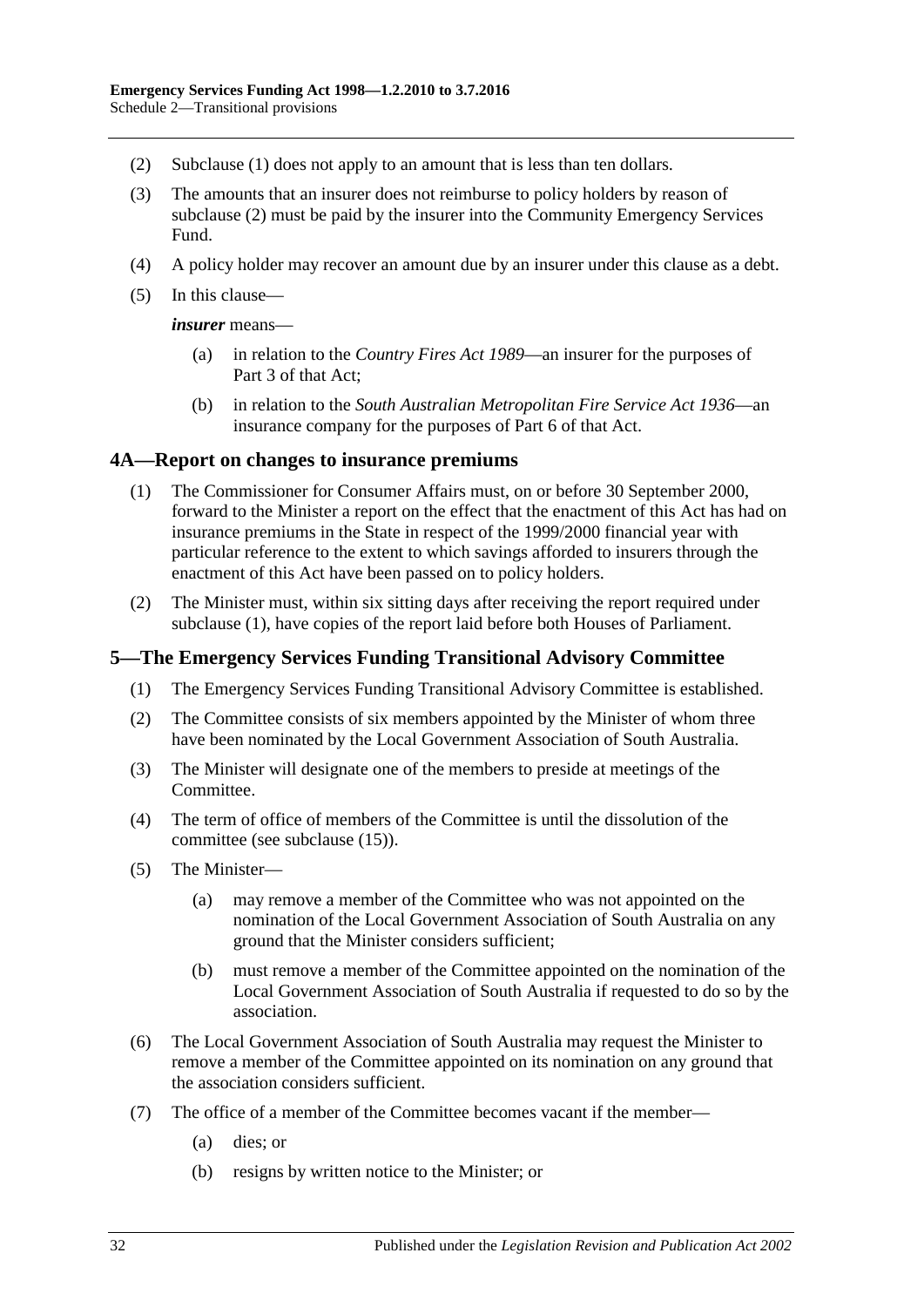- (c) is removed from office by the Minister under [subclause](#page-31-4) (5).
- (8) On the occurrence of a vacancy in the membership of the Committee, a person will be appointed in accordance with this clause to the vacant office, but the validity of acts and proceedings of the Committee is not affected by the existence of a vacancy or vacancies in its membership.
- (9) A meeting of the Committee will be chaired by the member appointed to preside, or, in the absence of that member, a member chosen by those present.
- (10) A quorum of the Committee consists of four members of the Committee.
- (11) A decision carried by a majority of the votes of the members present at a meeting of the Committee is a decision of the Committee.
- (12) Each member present at a meeting of the Committee is entitled to one vote on any matter arising for decision at that meeting and, if the votes are equal, the person chairing the meeting is entitled to a second or casting vote.
- (13) The functions of the Committee are—
	- (a) to advise the Minister, at his or her request, on questions and arrangements relating to the transition from the previous method of funding emergency services to the funding of those services by means of levies under this Act; and
	- (b) such other functions as are determined by the Minister or are prescribed by regulation.
- (14) A member of the Committee is entitled to such fees and allowances as may be determined by the Governor.
- <span id="page-32-1"></span>(15) The Committee is dissolved at the expiration of 30 June 2001.

#### <span id="page-32-3"></span><span id="page-32-0"></span>**6—Crown to be taken to be owner of certain land**

- (1) The following provisions apply in relation to land referred to in [subclause](#page-32-2) (2) during the period from the commencement of this Act up to and including 30 June 2001:
	- (a) the Crown will be taken to be the owner of the land for the purposes of this Act; and
	- (b) section  $11(1)$  relates to the land as though it were referred to in subsection (2) of that section.
- <span id="page-32-2"></span>(2) [Subclause](#page-32-3) (1) applies to land if—
	- (a) the land is under the care, control and management of a council; and
	- (b) the land is—
		- (i) dedicated land within the meaning of the *[Crown Lands Act](http://www.legislation.sa.gov.au/index.aspx?action=legref&type=act&legtitle=Crown%20Lands%20Act%201929) 1929* that has not been granted in fee simple; or
		- (ii) dedicated land within the meaning of the *[Crown Lands Act](http://www.legislation.sa.gov.au/index.aspx?action=legref&type=act&legtitle=Crown%20Lands%20Act%201929) 1929* that has been granted in fee simple in trust for the purposes for which the land was dedicated; or
		- (iii) land comprising—
			- park lands; or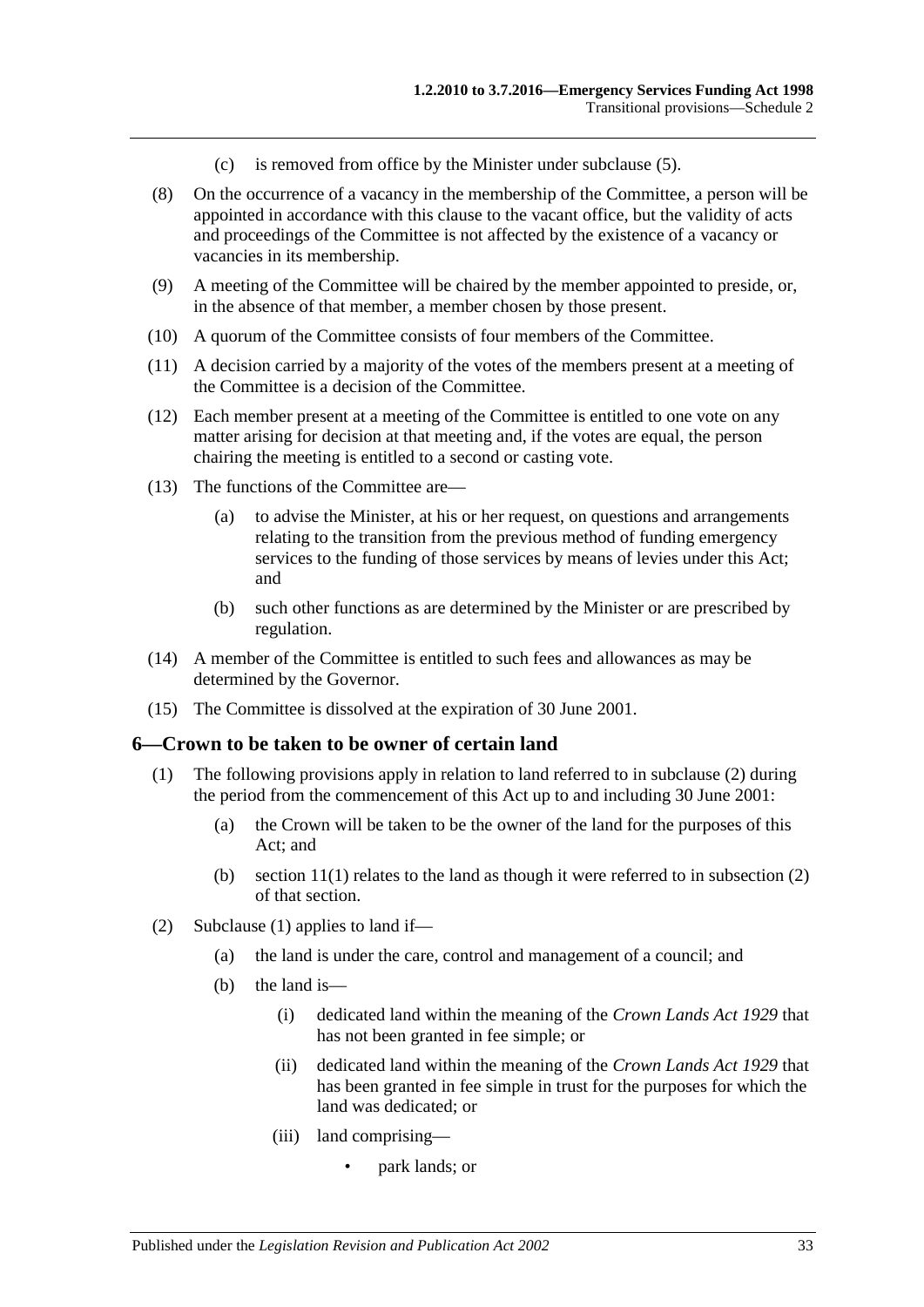- a cemetery; or
- a coastal reserve; or
- a road reserve; and
- (c) the land—
	- (i) is not used predominantly by the council for its operations; or
	- (ii) is not subject to one or more leases or licences granted by the council to another person for a rent or fee (except a nominal rent or fee) the term (or the aggregate of the terms) of which exceeds six months in any period of 12 months.
- (3) In this clause—

*coastal reserve* means land reserved or set apart for any purpose if any part of the land is within 50 metres of the sea at high water;

#### *park lands* means—

- (a) public parks and park lands including the park lands in the area of the corporation of the City of Adelaide; and
- (b) all other land declared or set apart as a park or reserve for the use and enjoyment of the public.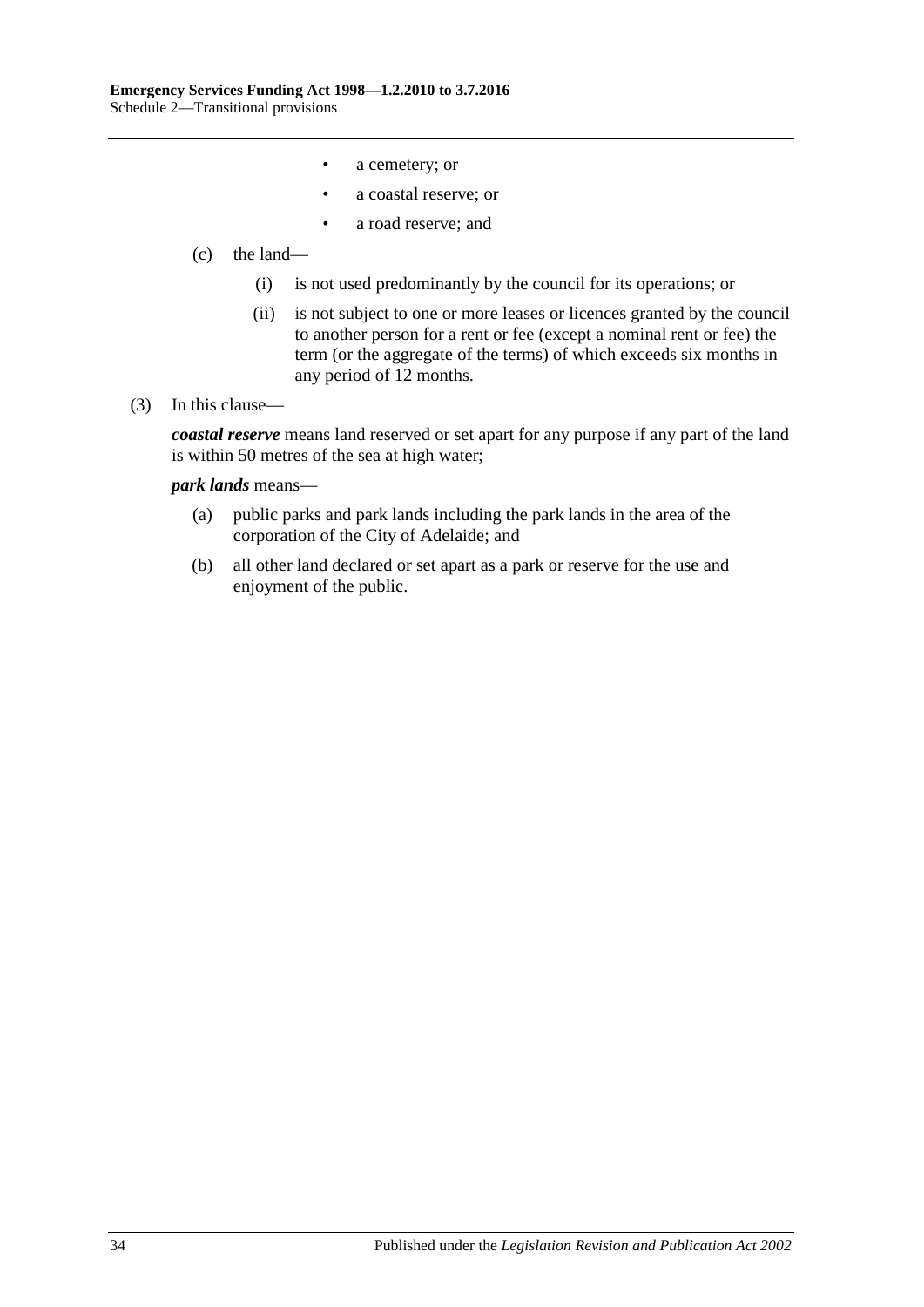## <span id="page-34-0"></span>**Legislative history**

## **Notes**

- Amendments of this version that are uncommenced are not incorporated into the text.
- Please note—References in the legislation to other legislation or instruments or to titles of bodies or offices are not automatically updated as part of the program for the revision and publication of legislation and therefore may be obsolete.
- Earlier versions of this Act (historical versions) are listed at the end of the legislative history.
- For further information relating to the Act and subordinate legislation made under the Act see the Index of South Australian Statutes or www.legislation.sa.gov.au.

## **Legislation amended by principal Act**

The *Emergency Services Funding Act 1998* amended the following:

*Country Fires Act 1989 South Australian Metropolitan Fire Service Act 1936 Valuation of Land Act 1971*

## **Principal Act and amendments**

New entries appear in bold.

| Year | N <sub>0</sub> | Title                                                                                         | Assent     | Commencement                                                                                                                                                                                                           |
|------|----------------|-----------------------------------------------------------------------------------------------|------------|------------------------------------------------------------------------------------------------------------------------------------------------------------------------------------------------------------------------|
| 1998 | 63             | <b>Emergency Services Funding</b><br>Act 1998                                                 | 10.9.1998  | 13.5.1999 except ss $3-9$ , $11-22$ ,<br>26—34 and Schs 1 & 2—30.6.1999<br>(Gazette 13.5.1999 p2502)                                                                                                                   |
| 1999 | 61             | <b>Emergency Services Funding</b><br>(Miscellaneous) Amendment Act 1999                       | 19.8.1999  | 30.6.1999 except ss 4 and<br>$9(b)$ —(e)—19.8.1999: s 2                                                                                                                                                                |
| 2000 | $\overline{4}$ | District Court (Administrative and<br>Disciplinary Division) Amendment<br>Act 2000            | 20.4.2000  | Sch 1 (cl 13)-1.6.2000 (Gazette<br>18.5.2000 p2554)                                                                                                                                                                    |
| 2001 | 23             | Statutes Amendment (Corporations) 14.6.2001<br>Act 2001                                       |            | Pt 14 (s $73$ )—15.7.2001 being the day on<br>which the Corporations Act 2001 of the<br>Commonwealth came into operation:<br>Commonwealth of Australia Gazette No.<br>S 285, 13 July 2001 (Gazette 21.6.2001<br>p2270) |
| 2003 | 44             | <i>Statute Law Revision Act 2003</i>                                                          | 23.10.2003 | Sch 1-24.11.2003 (Gazette 13.11.2003<br>p4048)                                                                                                                                                                         |
| 2003 | 45             | <b>Emergency Services Funding</b><br>(Validation of Levy on Vehicles and<br>Vessels) Act 2003 | 30.10.2003 | 30.10.2003                                                                                                                                                                                                             |
| 2005 | 40             | Fire and Emergency Services Act<br>2005                                                       | 14.7.2005  | Sch 6 (cll 6 & 7)-1.10.2005 (Gazette<br>29.9.2005 p3547)                                                                                                                                                               |
| 2008 | 38             | <b>Statutes Amendment and Repeal</b><br>(Taxation Administration) Act 2008                    | 23.10.2008 | Pt 2 (ss $4 - 23$ ) $- 1.7.2009$ (Gazette<br>11.12.2008 p5475)                                                                                                                                                         |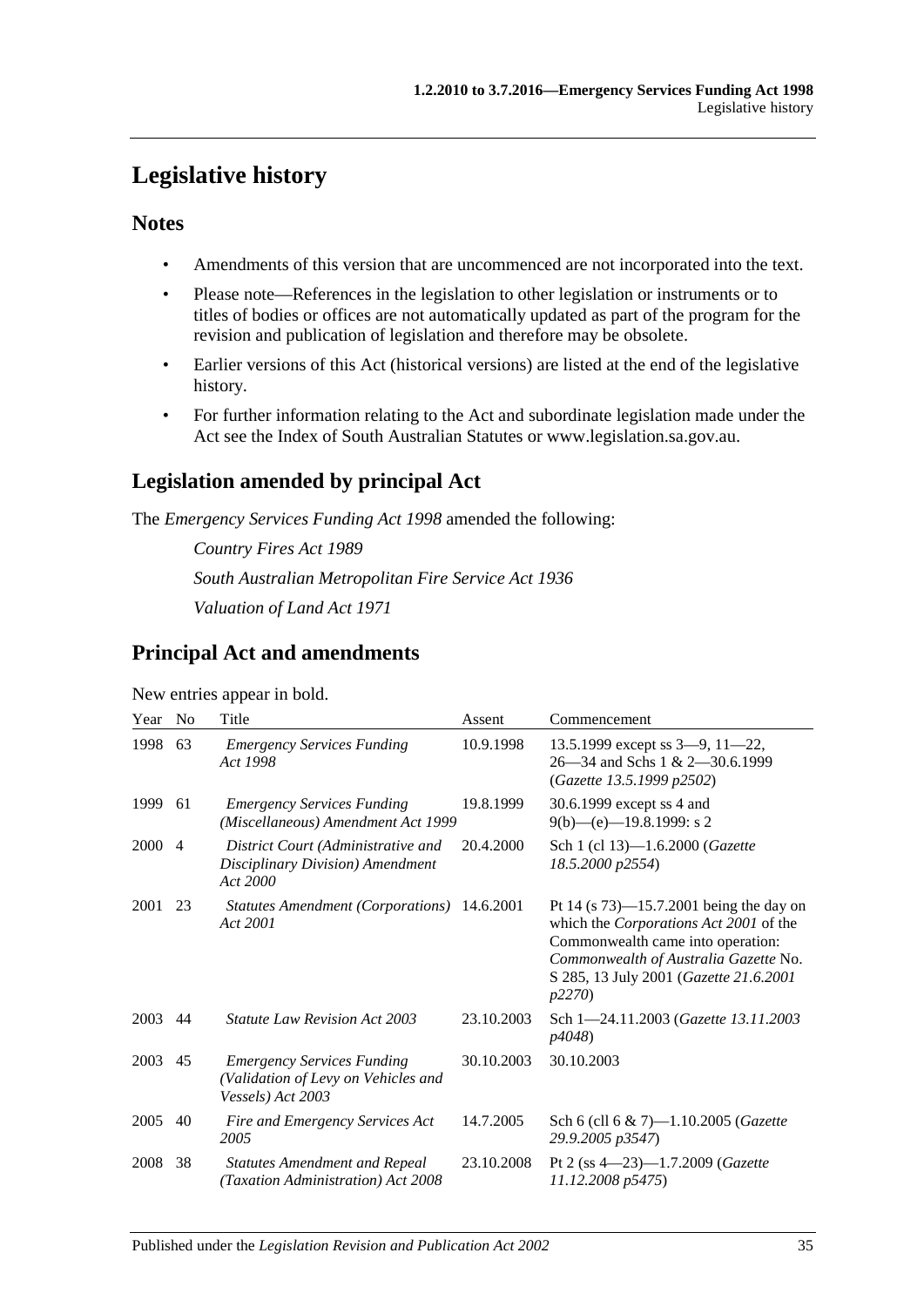| 2009    | 84 | <b>Statutes Amendment (Public Sector 10.12.2009</b><br><b>Consequential Amendments) Act</b><br>2009 |           | Pt 55 (ss $112 - 114$ ) $-1.2.2010$ (Gazette<br>28.1.2010 p320) |
|---------|----|-----------------------------------------------------------------------------------------------------|-----------|-----------------------------------------------------------------|
| 2016 29 |    | Real Property (Electronic<br>Conveyancing) Amendment Act 2016                                       | 16.6.2016 | Sch 2—4.7.2016 ( <i>Gazette 30.6.2016</i><br>p2761              |

## **Provisions amended**

New entries appear in bold.

Entries that relate to provisions that have been deleted appear in italics.

| Provision                  | How varied                            | Commencement |  |
|----------------------------|---------------------------------------|--------------|--|
| Long title                 | amended by 44/2003 s 3(1) (Sch 1)     | 24.11.2003   |  |
| Pt1                        |                                       |              |  |
| $\sqrt{s}$ 2               | deleted by $44/2003$ s $3(1)$ (Sch 1) | 24.11.2003   |  |
| s <sub>3</sub>             |                                       |              |  |
| $s \; 3(1)$                |                                       |              |  |
| authorised officer         | inserted by $38/2008$ s 4(1)          | 1.7.2009     |  |
| Commissioner               | inserted by $38/2008$ s 4(1)          | 1.7.2009     |  |
| emergency service          | amended by 40/2005 Sch 6 cl 6(1), (2) | 1.10.2005    |  |
| non-reviewable<br>decision | inserted by $38/2008$ s $4(2)$        | 1.7.2009     |  |
| owner                      | amended by $61/1999$ s $3(a)$         | 30.6.1999    |  |
| $s \cdot 3(1a)$            | inserted by $61/1999$ s $3(b)$        | 30.6.1999    |  |
| s <sub>4</sub>             | inserted by 38/2008 s 5               | 1.7.2009     |  |
| Pt2                        | deleted by 61/1999 s 4                | 19.8.1999    |  |
| Pt 3                       |                                       |              |  |
| Pt 3 Div 1                 |                                       |              |  |
| Pt 3 Div 1 Subdiv 1        |                                       |              |  |
| heading                    | inserted by 38/2008 s 6               | 1.7.2009     |  |
| s <sub>5</sub>             |                                       |              |  |
| s 5(1)                     | amended by 38/2008 s 7(1)             | 1.7.2009     |  |
| s 5(2)                     | amended by $61/1999$ s $5(a)$         | 30.6.1999    |  |
| $s\ 5(2a)$                 | inserted by $61/1999$ s $5(b)$        | 30.6.1999    |  |
|                            | amended by 38/2008 s 7(2)             | 1.7.2009     |  |
| s 5(10)                    | inserted by $61/1999$ s $5(c)$        | 30.6.1999    |  |
| s <sub>5A</sub>            | inserted by $61/1999$ s 6             | 30.6.1999    |  |
| $s$ 5A(1)                  | amended by 38/2008 s 8(1)             | 1.7.2009     |  |
| s 5A(2)                    | amended by 38/2008 s 8(1), (3)        | 1.7.2009     |  |
| s 5A(3)                    | amended by 38/2008 s 8(1)             | 1.7.2009     |  |
| $s$ 5A(4)                  | amended by 38/2008 s 8(1), (2)        | 1.7.2009     |  |
| s 5A(5)                    | amended by 38/2008 s 8(2)             | 1.7.2009     |  |
| s 5A(7)                    | amended by 38/2008 s 8(1)             | 1.7.2009     |  |
| s <sub>8</sub>             |                                       |              |  |

s 8(5)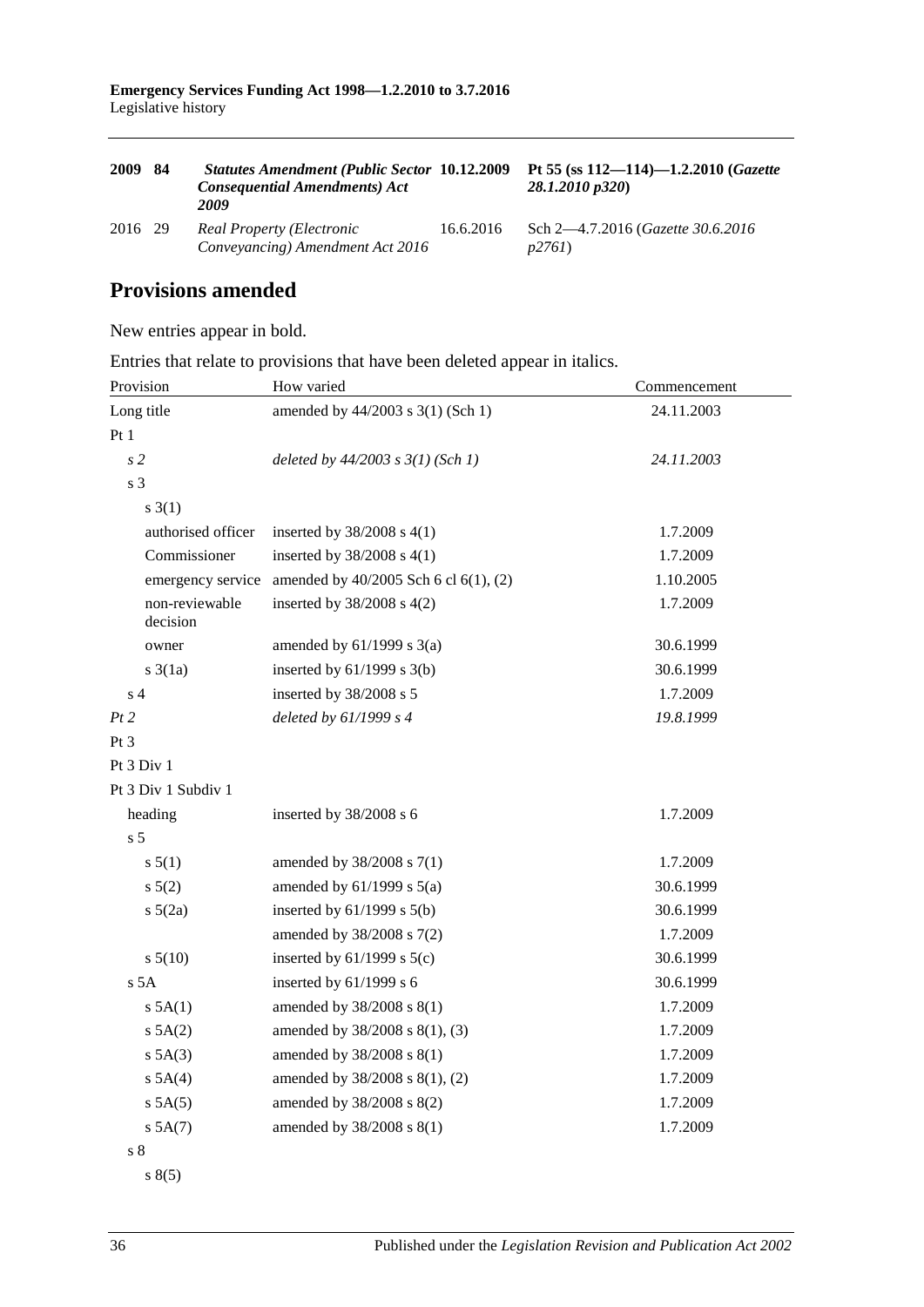| the Local<br>Government<br>Regulations | deleted by 38/2008 s 9                                                            | 1.7.2009    |
|----------------------------------------|-----------------------------------------------------------------------------------|-------------|
| Regulations                            | Local Government inserted by 38/2008 s 9                                          | 1.7.2009    |
| the relevant day                       | substituted by 61/1999 s 7                                                        | 30.6.1999   |
| s 9                                    |                                                                                   |             |
| $s \, 9(2)$                            | amended by 61/1999 s 8                                                            | 30.6.1999   |
| s <sub>10</sub>                        |                                                                                   |             |
| 10(1)                                  | amended by $61/1999$ s $9(a)$                                                     | 30.6.1999   |
| s 10(5)                                | amended by $61/1999$ s $9(b)$                                                     | 19.8.1999   |
| s 10(5a)                               | inserted by $61/1999$ s $9(c)$                                                    | 19.8.1999   |
| s 10(6)                                | (c) deleted by $61/1999$ s $9(d)$                                                 | 19.8.1999   |
| s 10(7)                                | amended by $61/1999$ s $9(e)$                                                     | 19.8.1999   |
| 10(8)                                  | amended by $61/1999$ s $9(f)$                                                     | 30.6.1999   |
| s <sub>11</sub>                        | amended by 61/1999 s 10                                                           | 30.6.1999   |
|                                        | expired: $s$ 11(5)—omitted under Legislation<br>Revision and Publication Act 2002 | (30.6.2002) |
| s 12                                   |                                                                                   |             |
| s $12(1)$ and $(2)$                    | amended by 38/2008 s 10                                                           | 1.7.2009    |
| s 12(3)                                | amended by 61/1999 s 11                                                           | 30.6.1999   |
|                                        | amended by 38/2008 s 10                                                           | 1.7.2009    |
| s $12(4)$ - (6)                        | amended by 38/2008 s 10                                                           | 1.7.2009    |
| s 13                                   |                                                                                   |             |
| s $13(1)$ —(3)                         | amended by 38/2008 s 11                                                           | 1.7.2009    |
| s <sub>14</sub>                        | substituted by 61/1999 s 12                                                       | 30.6.1999   |
| s <sub>15</sub>                        |                                                                                   |             |
| s 15(1)                                | amended by 61/1999 s 13                                                           | 30.6.1999   |
|                                        | amended by 38/2008 s 12                                                           | 1.7.2009    |
| s 16                                   |                                                                                   |             |
| s 16(1)                                | amended by 61/1999 s 14                                                           | 30.6.1999   |
|                                        | amended by 38/2008 s 13(1)                                                        | 1.7.2009    |
| s 16(2)                                | amended by 38/2008 s 13(2)                                                        | 1.7.2009    |
| s 16(4)                                | amended by 38/2008 s 13(1)                                                        | 1.7.2009    |
| s 17                                   | substituted by 38/2008 s 14                                                       | 1.7.2009    |
| ss 17A and 17B                         | inserted by 38/2008 s 14                                                          | 1.7.2009    |
| Pt 3 Div 1 Subdiv 2                    | inserted by 38/2008 s 14                                                          | 1.7.2009    |
| Pt 3 Div 1 Subdiv 3                    | inserted by 38/2008 s 14                                                          | 1.7.2009    |
| Pt 3 Div 1 Subdiv 4                    |                                                                                   |             |
| heading                                | inserted by 38/2008 s 14                                                          | 1.7.2009    |
| ss 17N-17R                             | inserted by 38/2008 s 14                                                          | 1.7.2009    |
| s 18                                   |                                                                                   |             |
| s 18(1)                                | amended by 38/2008 s 15                                                           | 1.7.2009    |
| s 19                                   | deleted by 38/2008 s 16                                                           | 1.7.2009    |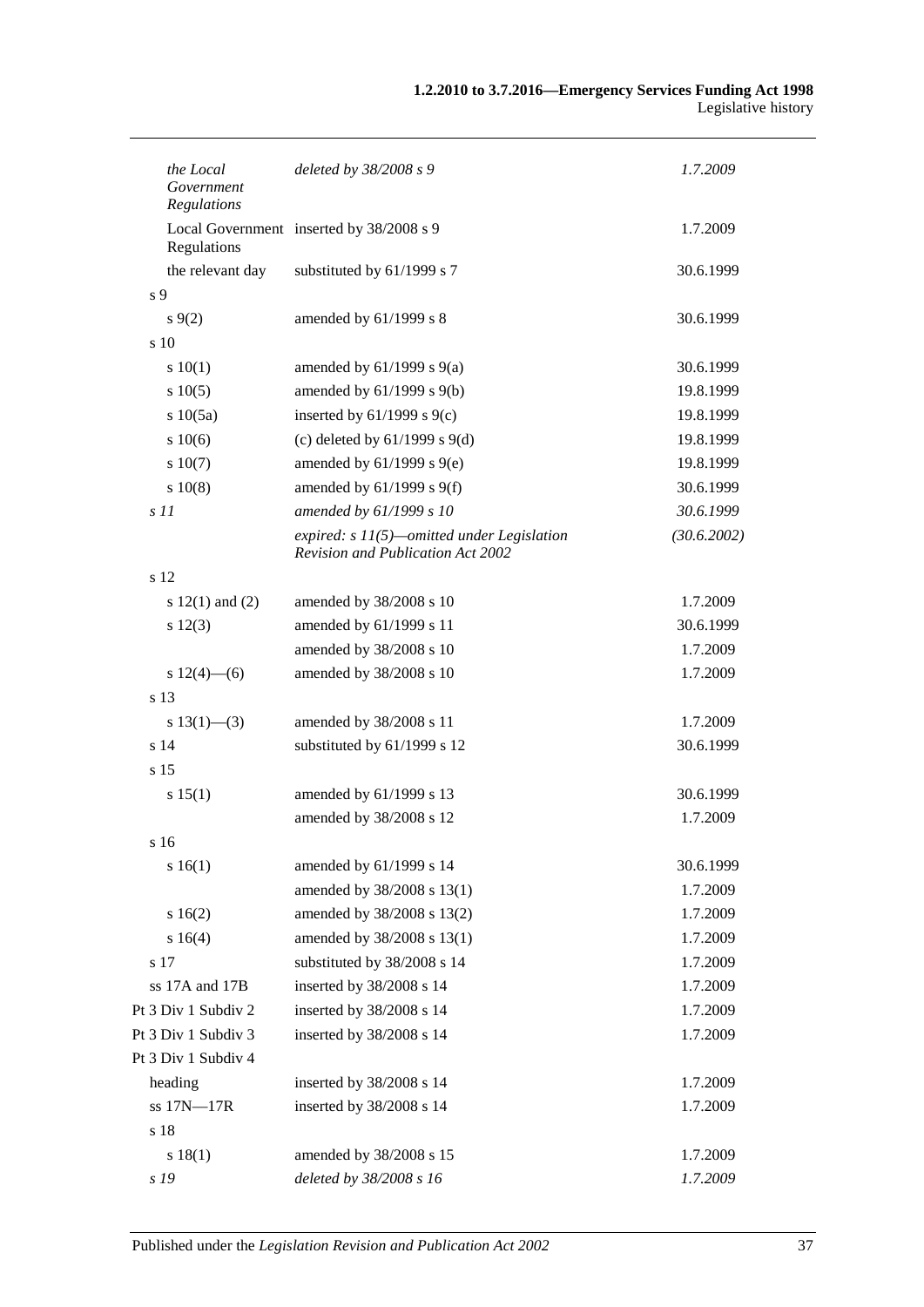| s 20                                           |                                                                           |            |
|------------------------------------------------|---------------------------------------------------------------------------|------------|
| $s \, 20(1)$                                   | amended by 38/2008 s 17(1), (2)                                           | 1.7.2009   |
| $s$ 20(2), (4), (5),<br>$(7)$ — $(9)$ , $(11)$ | amended by 38/2008 s 17(1)                                                | 1.7.2009   |
| $s\,20(13)$                                    | amended by 84/2009 s 112                                                  | 1.2.2010   |
| s 21                                           |                                                                           |            |
| s 21(1)                                        | amended by 38/2008 s 18(1)                                                | 1.7.2009   |
| $s\,21(2)$                                     | amended by 38/2008 s 18(2)                                                | 1.7.2009   |
| s 22                                           | substituted by 38/2008 s 19                                               | 1.7.2009   |
| ss 22A and 22B                                 | inserted by 38/2008 s 19                                                  | 1.7.2009   |
| Pt 3 Div 1 Subdiv 5                            | inserted by 38/2008 s 19                                                  | 1.7.2009   |
| Pt 3 Div 1 Subdiv 6                            | inserted by 38/2008 s 19                                                  | 1.7.2009   |
| Pt 3 Div 2                                     |                                                                           |            |
| s <sub>23</sub>                                |                                                                           |            |
| $s\,23(2)$                                     | amended by 84/2009 s 113                                                  | 1.2.2010   |
| s 24                                           |                                                                           |            |
| $s\,24(2)$                                     | amended by $45/2003$ s $2(1)$                                             | 30.10.2003 |
| $s\,24(2a)$                                    | inserted by $45/2003$ s $2(2)$                                            | 30.10.2003 |
| $s\,24(7)$                                     | amended by $61/1999$ s $15(a)$ , (b)                                      | 30.6.1999  |
| $s\,24(8)$                                     | amended by $61/1999$ s $15(c)$                                            | 30.6.1999  |
| s 26                                           |                                                                           |            |
| $s \; 26(4)$                                   | amended by 4/2000 s 9(1) (Sch 1 cl 13)                                    | 1.6.2000   |
| s <sub>27</sub>                                |                                                                           |            |
| $s \, 27(1)$                                   | s 27 amended and redesignated as $s$ 27(1) by<br>$38/2008$ s $20(1)$ —(3) | 1.7.2009   |
|                                                | amended by 84/2009 s 114                                                  | 1.2.2010   |
| $s\,27(2)$                                     | inserted by 38/2008 s 20(3)                                               | 1.7.2009   |
| Pt 4                                           |                                                                           |            |
| s 28                                           |                                                                           |            |
| $s\,28(3)$                                     | amended by 61/1999 s 16                                                   | 30.6.1999  |
| $s\,28(4)$                                     | amended by 40/2005 Sch 6 cl 7(1)-(3)                                      | 1.10.2005  |
| Pt 5                                           |                                                                           |            |
| s 31                                           | substituted by 38/2008 s 21                                               | 1.7.2009   |
| s 31A                                          | inserted by 38/2008 s 21                                                  | 1.7.2009   |
| s 32                                           |                                                                           |            |
| $s \, 32(1)$                                   | amended by $38/2008$ s $22(1)$ —(3)                                       | 1.7.2009   |
| $s \, 32(2)$                                   | amended by 61/1999 s 17                                                   | 30.6.1999  |
| $s \, 32(3)$                                   | substituted by 23/2001 s 73                                               | 15.7.2001  |
| s 33                                           |                                                                           |            |
| s 33(1)                                        | amended by $61/1999$ s $18(a)$ , (b)                                      | 30.6.1999  |
| $s \frac{33(3) - (5)}{2}$                      | inserted by $61/1999$ s $18(c)$                                           | 30.6.1999  |
| s 33A                                          | inserted by 61/1999 s 19                                                  | 30.6.1999  |
| s 33A(1)                                       | amended by 38/2008 s 23                                                   | 1.7.2009   |